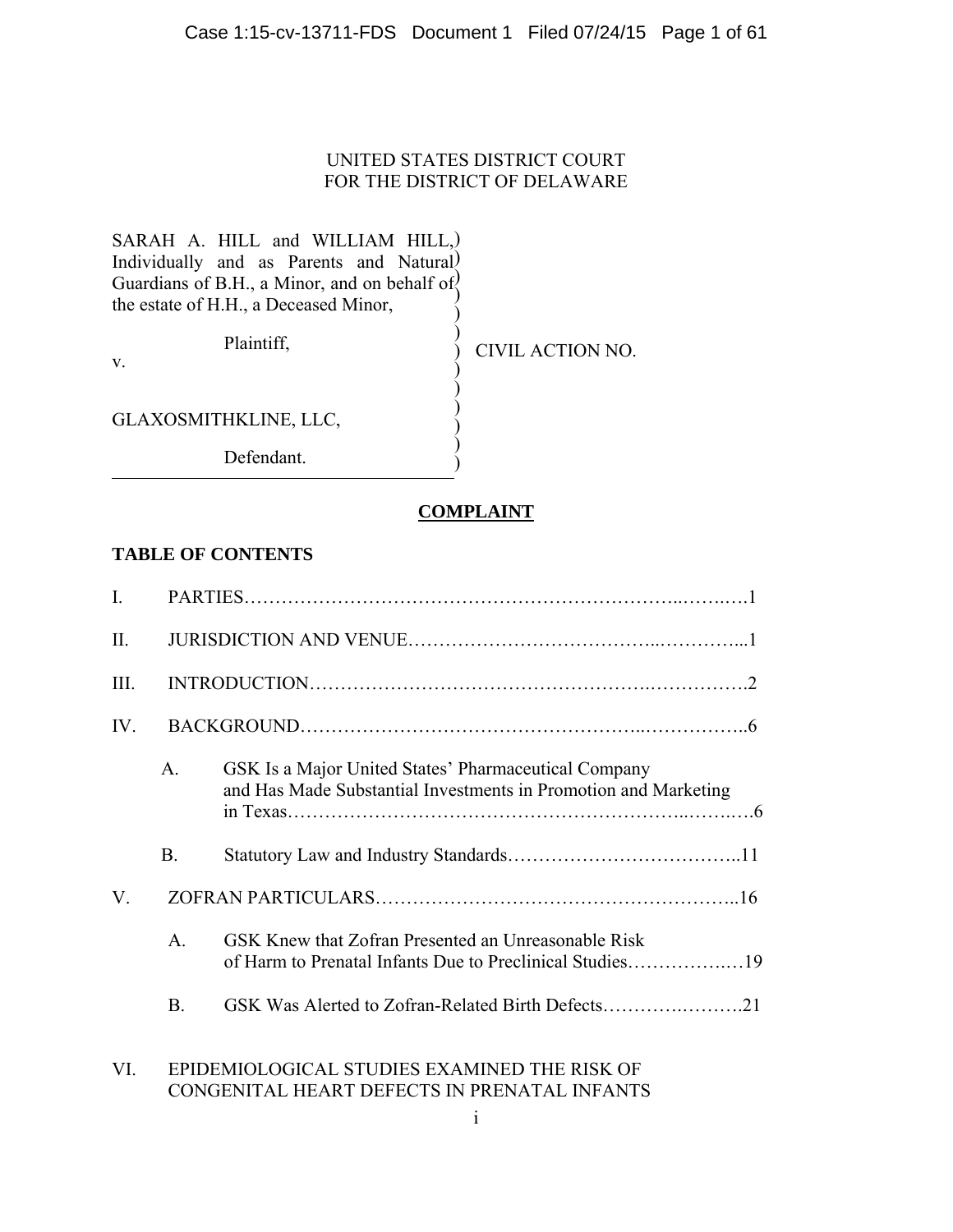| VII.  |                |                                                                                                              |  |
|-------|----------------|--------------------------------------------------------------------------------------------------------------|--|
|       | A <sub>1</sub> | GSK's Failure to Warn of the Risk of Birth Defects                                                           |  |
|       | <b>B.</b>      | GSK's Fraudulent, Off-Label Promotion of Zofran<br>for the Treatment of Morning Sickness in Pregnant Women31 |  |
| VIII. |                |                                                                                                              |  |
|       | IX.            |                                                                                                              |  |
|       |                | <b>FIRST CAUSE OF ACTION</b>                                                                                 |  |
|       |                | <b>SECOND CAUSE OF ACTION</b>                                                                                |  |
|       |                | THIRD CAUSE OF ACTION                                                                                        |  |
|       |                | <b>FOURTH CAUSE OF ACTION</b>                                                                                |  |
|       |                | <b>FIFTH CAUSE OF ACTION</b>                                                                                 |  |
|       |                | <b>SIXTH CAUSE OF ACTION</b>                                                                                 |  |
|       |                | <b>SEVENTH CAUSE OF ACTION</b>                                                                               |  |
|       |                | EIGHTH CAUSE OF ACTION<br>(BREACH OF IMPLIED WARRANTY OF MERCHANTABILITY                                     |  |
|       |                | NINTH CAUSE OF ACTION<br>(DELAWARE CONSUMER FRAUD ACT PROTECTION ACT CODE ANN. TIT. 6, §§                    |  |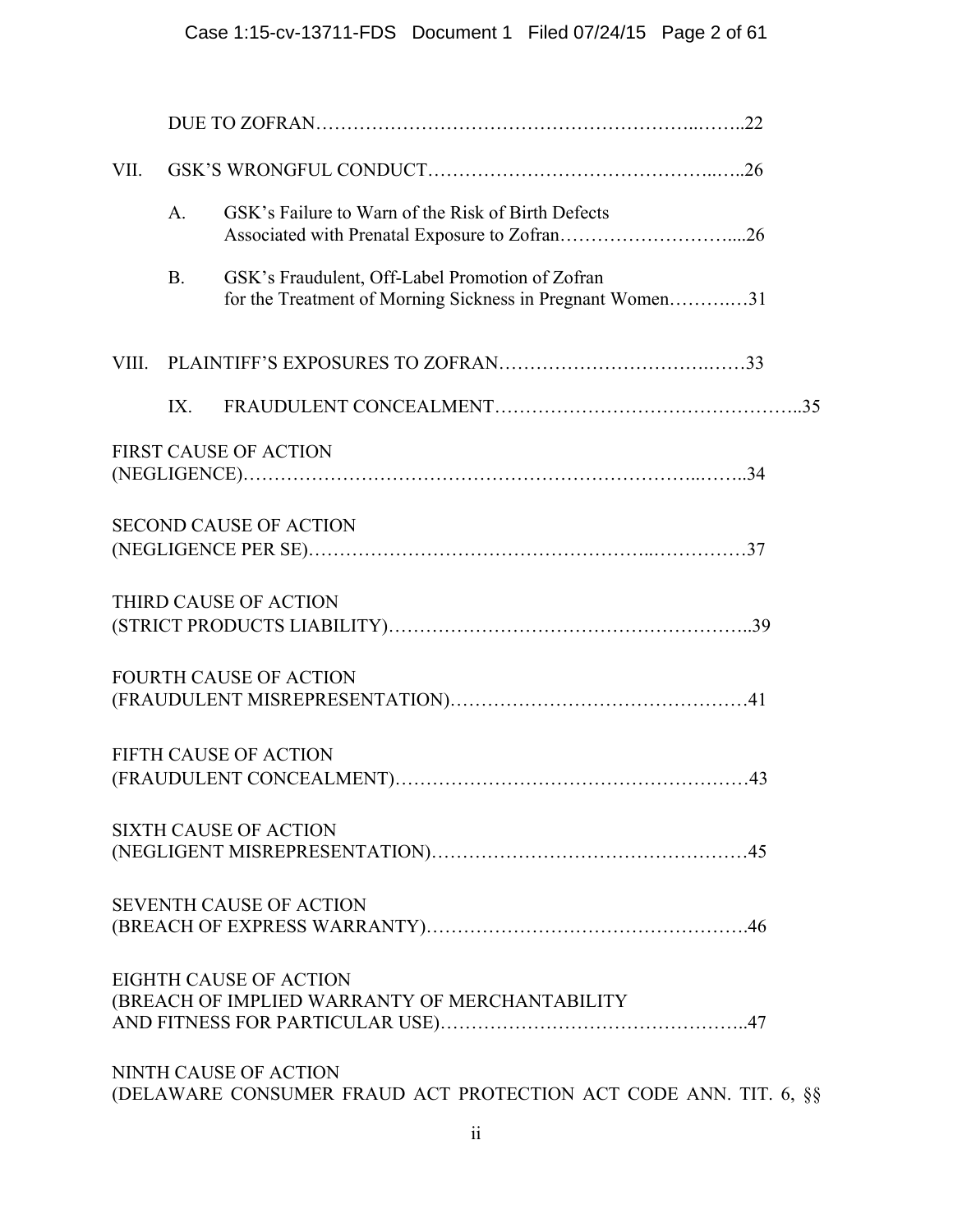| <b>TENTH CAUSE OF ACTION</b>    |  |
|---------------------------------|--|
| ELEVENTH CAUSE OF ACTION        |  |
| <b>TWELVETH CAUSE OF ACTION</b> |  |
|                                 |  |
|                                 |  |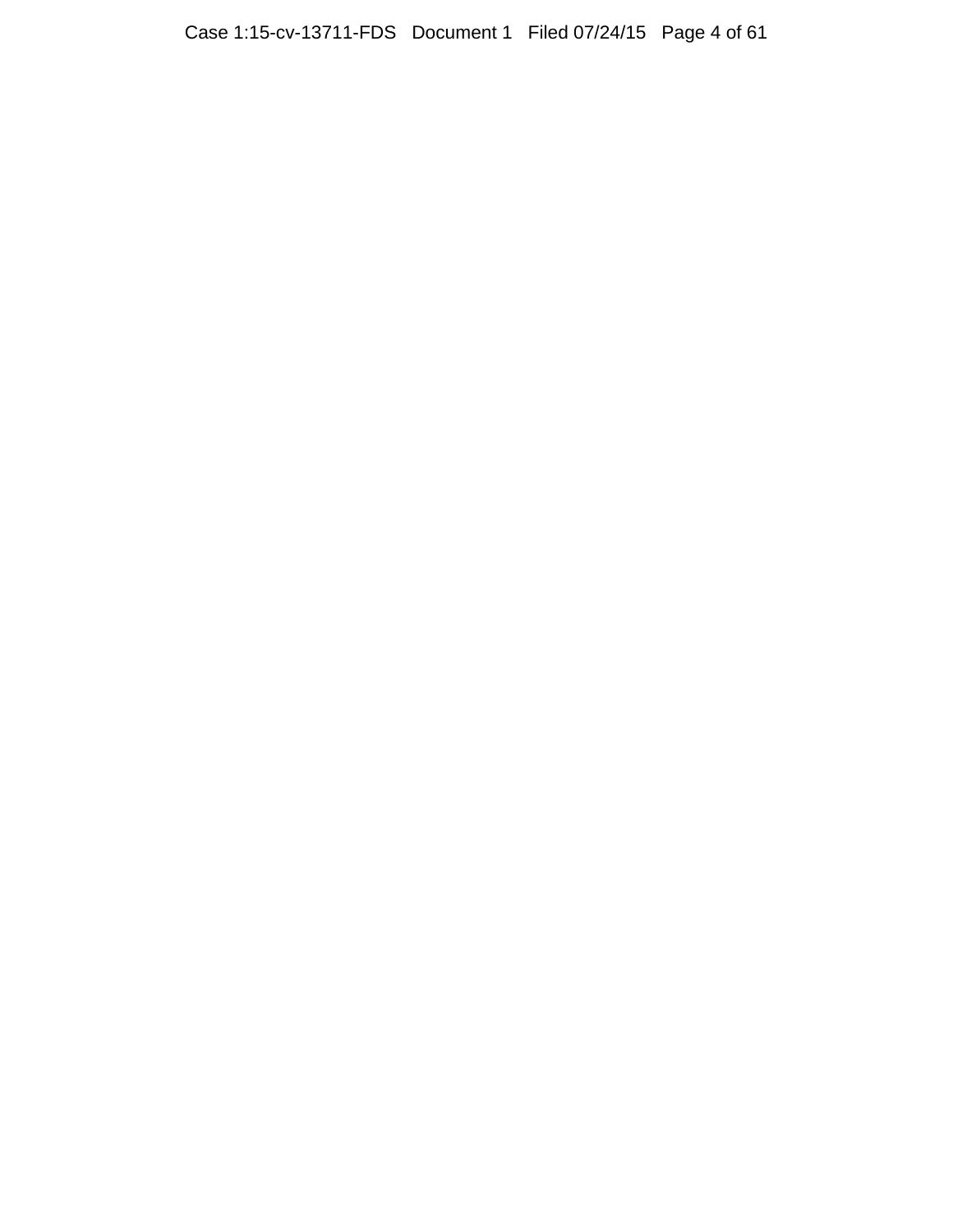#### Case 1:15-cv-13711-FDS Document 1 Filed 07/24/15 Page 5 of 61

Plaintiffs Sarah Hill and William Hill, individually and as next best friends, parents and guardians of their daughter, B.H., a minor, and on behalf of the estate of their daughter H.H., a deceased minor, ("Plaintiffs") by and through the undersigned counsel hereby submits this Complaint and Jury Demand against GlaxoSmithKline LLC d/b/a GlaxoSmithKline ("GSK" or "Defendant") for compensatory and punitive damages, equitable relief, and other such relief deemed just and proper as a result of the injuries to B.H. and the injuries to and death of H.H. arising from the prenatal exposure to the prescription drug ondansetron, sold by Defendant under the name Zofran® ("Zofran"). The complaint is based upon information and belief, except those paragraphs that relate to Plaintiffs, which is based on personal knowledge. Plaintiffs allege and aver the following:

#### **I. PARTIES**

1. Plaintiff Sarah Hill, is a natural person and mother, next best friend and guardian of B.H. and the mother, next best friend and former guardian of H.H. and an executrix of her estate. Plaintiff Sarah Hill resides in Brazoria, Texas.

2. Plaintiff William Hill, is a natural person and father, next best friend and guardian of B.H. and the father, next best friend and former guardian of H.H. and an executor of her estate. Plaintiff William Hill resides in Brazoria, Texas.

3. B.H., a minor at all times relevant to this complaint, has lived with Mr. and Mrs. Hill, and they have cared for her. B.H. resides in Brazoria, Texas.

4. H.H. is a deceased minor. During her lifetime, H.H. resided in Texas.

5. GSK is a limited liability company organized under the laws of the State of Delaware. GSK's sole member is GlaxoSmithKline Holdings, Inc., which is a Delaware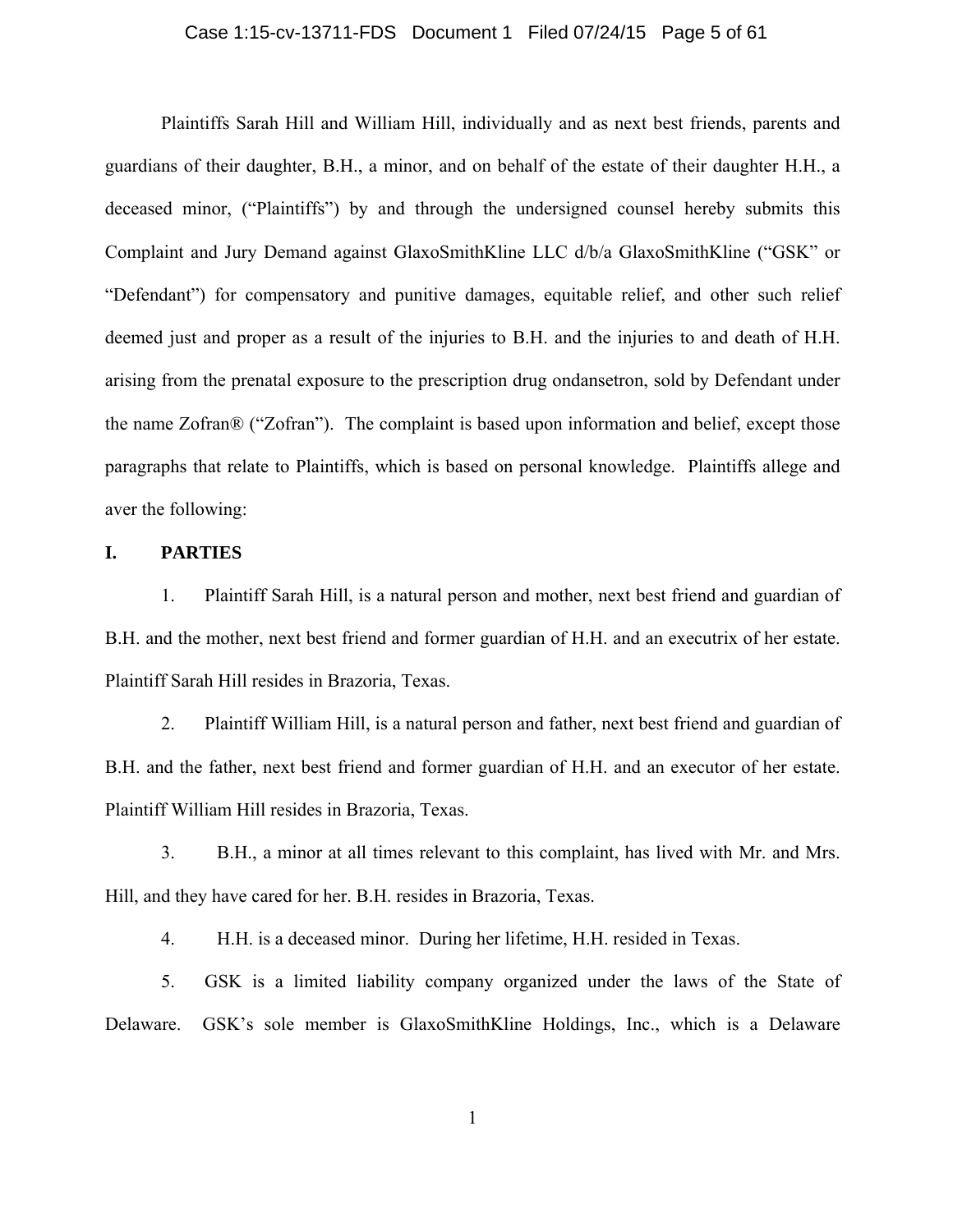#### Case 1:15-cv-13711-FDS Document 1 Filed 07/24/15 Page 6 of 61

corporation, and which has identified its principal place of business in Wilmington, Delaware.<sup>1</sup>

#### **II. JURISDICTION AND VENUE**

4. This Court has jurisdiction over this action pursuant to 28 U.S.C. § 1332, because the amount in controversy exceeds \$75,000.00, exclusive of interest and costs, and because GSK is a citizen of a state other than the state in which Plaintiff is a citizen.

5. Venue in this judicial district is proper under 28 U.S.C. § 1391 since a substantial part of the acts, omissions, events and transactions giving rise to this action occurred in this district or certain parties reside or regularly do business in this district.

6. GSK engaged in interstate commerce by advertising, promoting, supplying and selling pharmaceutical products to distributors and retailers for resale to physicians, hospitals, medical practitioners and the consuming public. The long list of pharmaceutical products includes, but is not limited to, Zofran.

7. GSK committed a related tort in this judicial district.

#### **III. INTRODUCTION**

8. Zofran is a powerful drug developed by GSK to treat only those patients who were afflicted with the most severe nausea. This includes, for example, nausea associated with cancer treatment such as radiation or chemotherapy.

9. In fact, the U.S. Food and Drug Administration ("FDA") approved Zofran in 1991 for use in cancer patients who required chemotherapy or radiation therapy.

10. The use of Zofran by women who are pregnant increases the risk of birth defects.

11. Although the only FDA approval for this drug was for seriously ill, badly suffering

<sup>&</sup>lt;sup>1</sup> The term GSK is intended to collectively refer to GSK, its predecessors Glaxo, Inc. and Glaxo Wellcome Inc., and all other predecessors and/or affiliates that discovery will reveal were involved in either the development, testing, manufacture, distribution, marketing or sale of Zofran at any time relevant to the actions or inactions referenced in this complaint. Plaintiffs reserve the right to amend to add additional parties as they are discovered.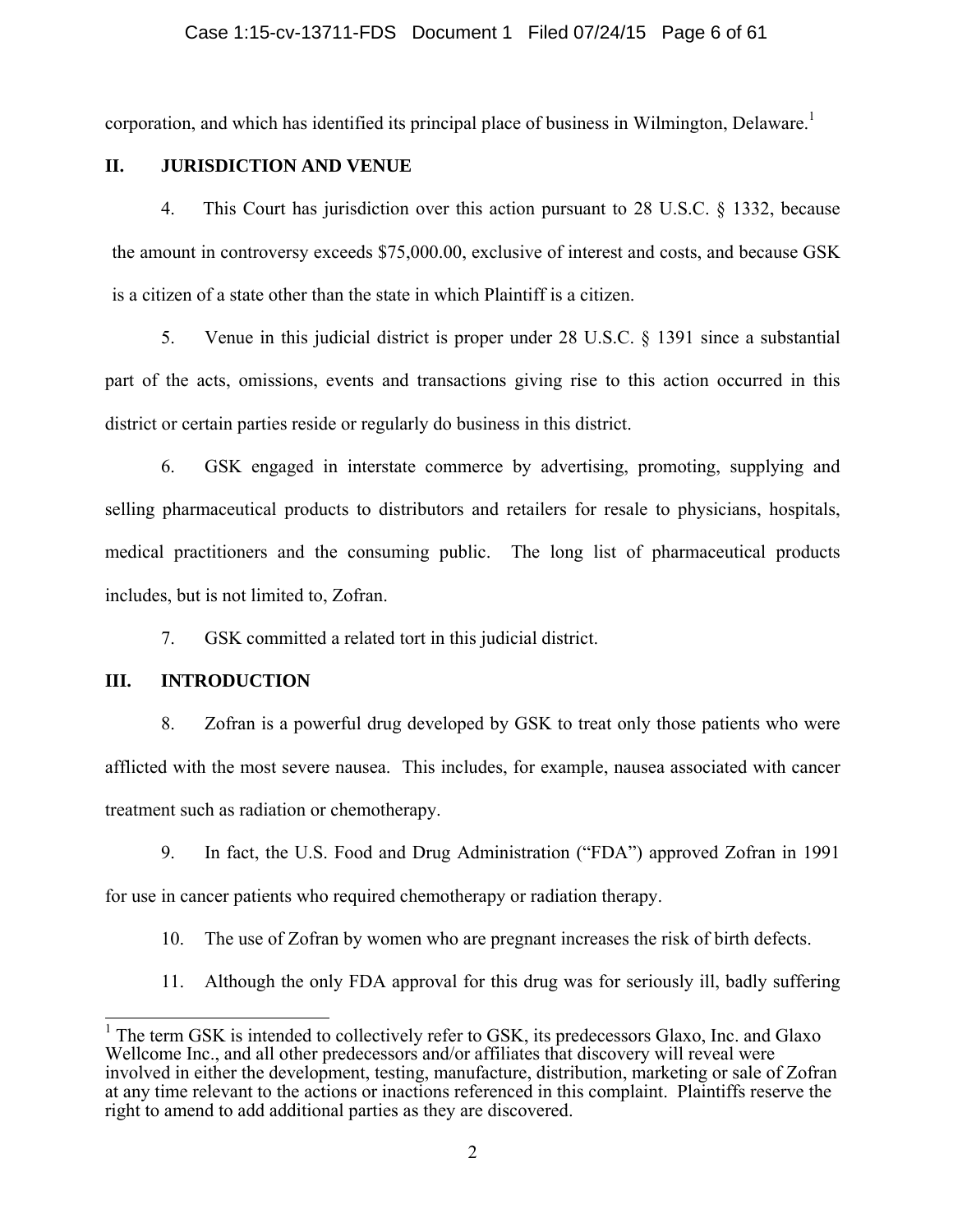#### Case 1:15-cv-13711-FDS Document 1 Filed 07/24/15 Page 7 of 61

cancer patients, GSK marketed Zofran "off label" as a safe and effective treatment for the very common side effect of a normal pregnancy: pregnancy-related nausea and vomiting ("Morning Sickness").

12. Prior to marketing Zofran as an off label treatment for Morning Sickness, GSK had the duty at all times to eliminate, minimize or warn of the risk of birth defects.

13. At all the times it marketed Zofran as an off label treatment for Morning Sickness, GSK had the duty to warn eliminate, minimize or warn of the risk of the birth defects.

14. Between 1991 and 2011, GSK had the duty to eliminate, minimize or warn of the risk of birth defects.

15. Between 1991 and 2011, GSK did not warn the consuming public that taking Zofran during pregnancy created a risk of birth defects.

16. Between 1991 and 2011, GSK did not act to minimize the risk of birth defects caused by taking Zofran during pregnancy.

17. Between 1991 and 2011, GSK did not act to eliminate the risk of birth defects caused by taking Zofran during pregnancy.

18. GSK marketed Zofran "off label" as a safe and effective Morning Sickness treatment despite having knowledge that such a representation was utterly false.

19. Expecting mothers have many concerns to consider that relate to the health of their developing babies. Diet, stress level and general health all affect an unborn baby in its mother's womb, but which drugs a mother chooses to put into her body, if any, can potentially have an enormous impact on the long term health of the child.

20. While in the womb, a fetus grows and develops in reliance upon the nourishment received from the mother via the placenta. However, along with nutrients, any toxins in the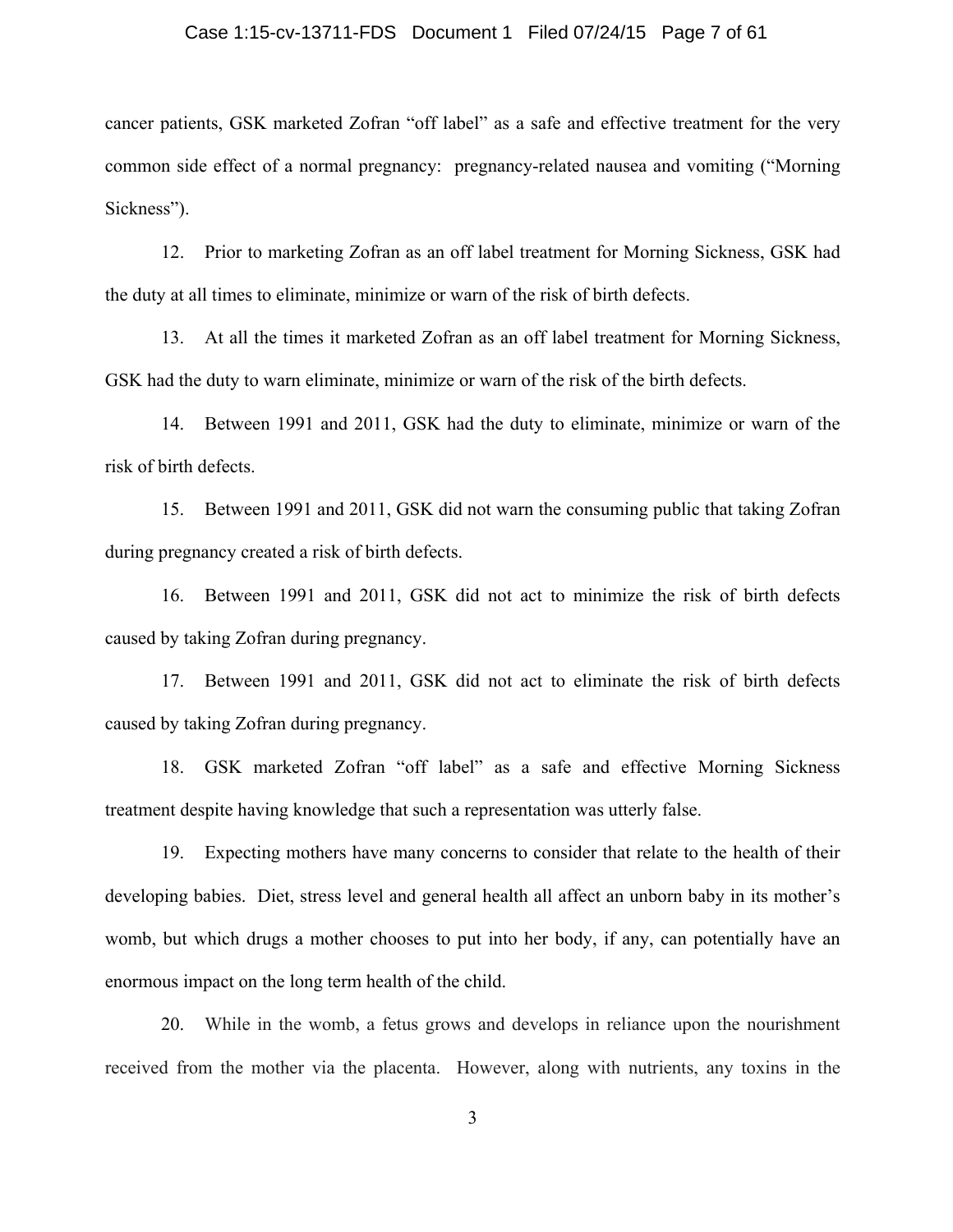#### Case 1:15-cv-13711-FDS Document 1 Filed 07/24/15 Page 8 of 61

mother's system may be delivered to the fetus. These toxins may cause damage to the developing fetal organs.

21. Ever since the 1960s when thalidomide, a sleep aid and morning-sickness drug, was linked to more than 10,000 babies born with missing or shrunken limbs, it has been known that the medications a pregnant woman takes can cross the placenta and affect her unborn child.

22. GSK marketed Zofran "off label" as a safe and effective Morning Sickness treatment despite having knowledge that such representations were utterly unsupported and unproven and despite actual knowledge of the increased risk that medication a pregnant woman takes can cross the placenta and affect her unborn child.

23. From 1991 through 2011, all other FDA-approved Morning Sickness prescription drugs in the United States went through the clinical trial process before being marketed to pregnant women.

24. GSK never carried out a single study on the effects of this powerful drug on a pregnant human mother or her growing fetus prior to marketing Zofran as a safe and effective "off label" Morning Sickness treatment.

25. GSK knew as early as 1992 that Zofran passed through the placenta and into a developing fetus.

26. GSK knew as early as 1992 that Zofran presented "unreasonable risk of harm" to developing babies because the drug passes through the human placenta.

27. Between 1992 and 2011, GSK gained additional knowledge that Zofran presented an "unreasonable risk of harm" to developing babies.

28. Notwithstanding this actual knowledge, GSK continually marketed the drug to pregnant woman from 1992 through 2011.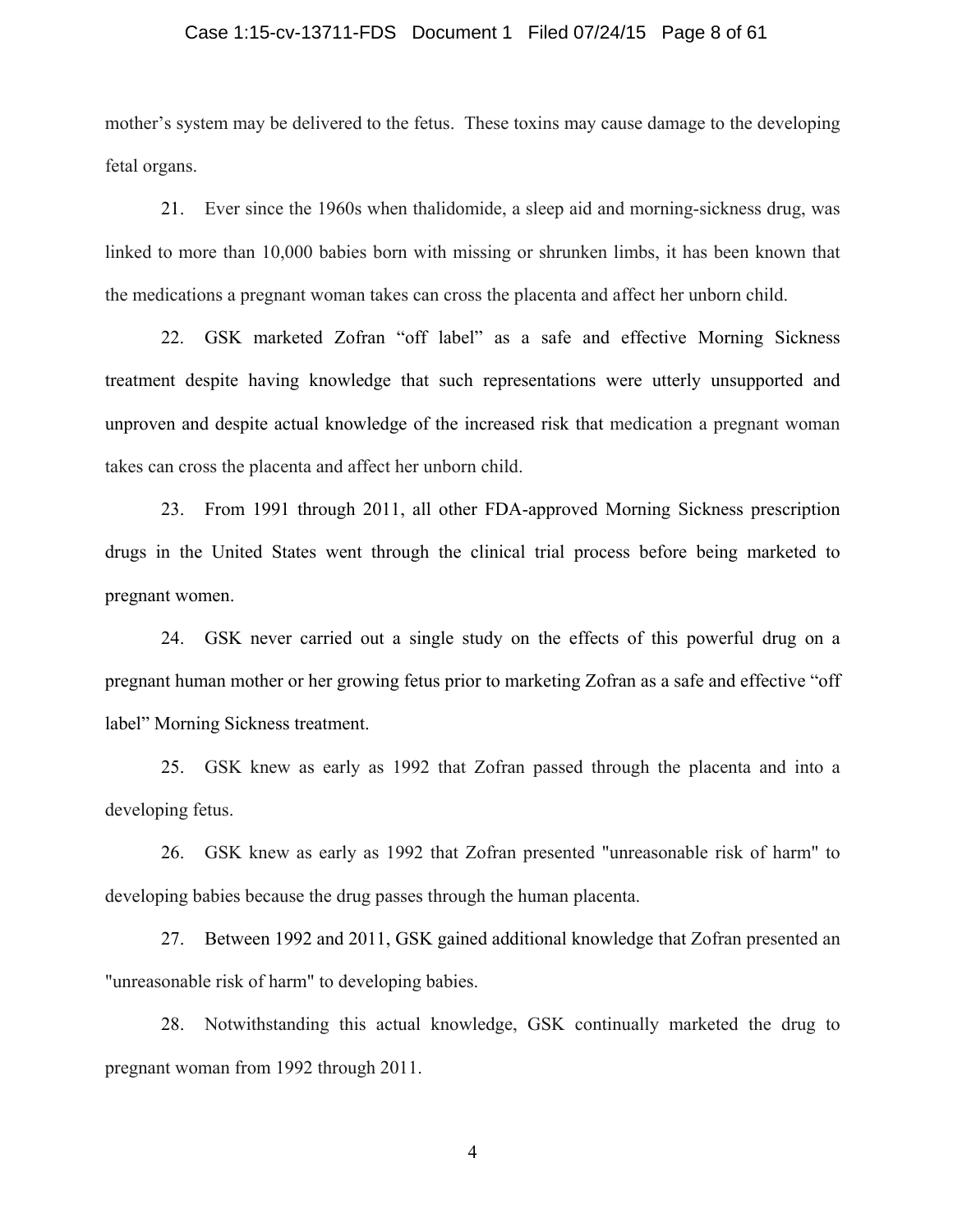#### Case 1:15-cv-13711-FDS Document 1 Filed 07/24/15 Page 9 of 61

29. In 1992, GSK had no scientifically conclusive data that established that Zofran did not present an "unreasonable risk of harm" to developing babies because the drug passes through the human placenta.

30. At no time between 1992 and 2011 did GSK possess scientifically conclusive data establishing that Zofran did not present an "unreasonable risk of harm" to developing fetuses.

31. Notwithstanding its actual knowledge, GSK continually marketed the drug to pregnant woman from 1992 through 2011.

32. Between 1992 and 2011, GSK avoided conducting studies or trials because they would have hampered its marketing of Zofran and decreased profits.

33. Between 1992 and 2011, linking Zofran to serious birth defects would have hampered its marketing of Zofran and decreased profits.

34. Plaintiff Sarah Hill was harmed by the actions of Defendant GSK prior to the births of H.H. in 2000 and B.H. in 2003.

35. In 2012, GSK pled guilty to charges of fraud and illegal promotion of several drugs, including Zofran that were prosecuted by federal authorities.

36. GSK agreed to pay a \$3 billion fine as part of the legal settlement. This fine was among the largest fines in United States' history.

37. Plaintiffs' minor child, H.H., was born in 2000 with congenital defects after her mother was prescribed and began taking Zofran to alleviate the symptoms of Morning Sickness while pregnant. She died less than one month later.

38. Plaintiffs' minor child, B.H., was born in 2003 with congenital defects after her mother was prescribed and began taking Zofran to alleviate the symptoms of Morning Sickness while pregnant.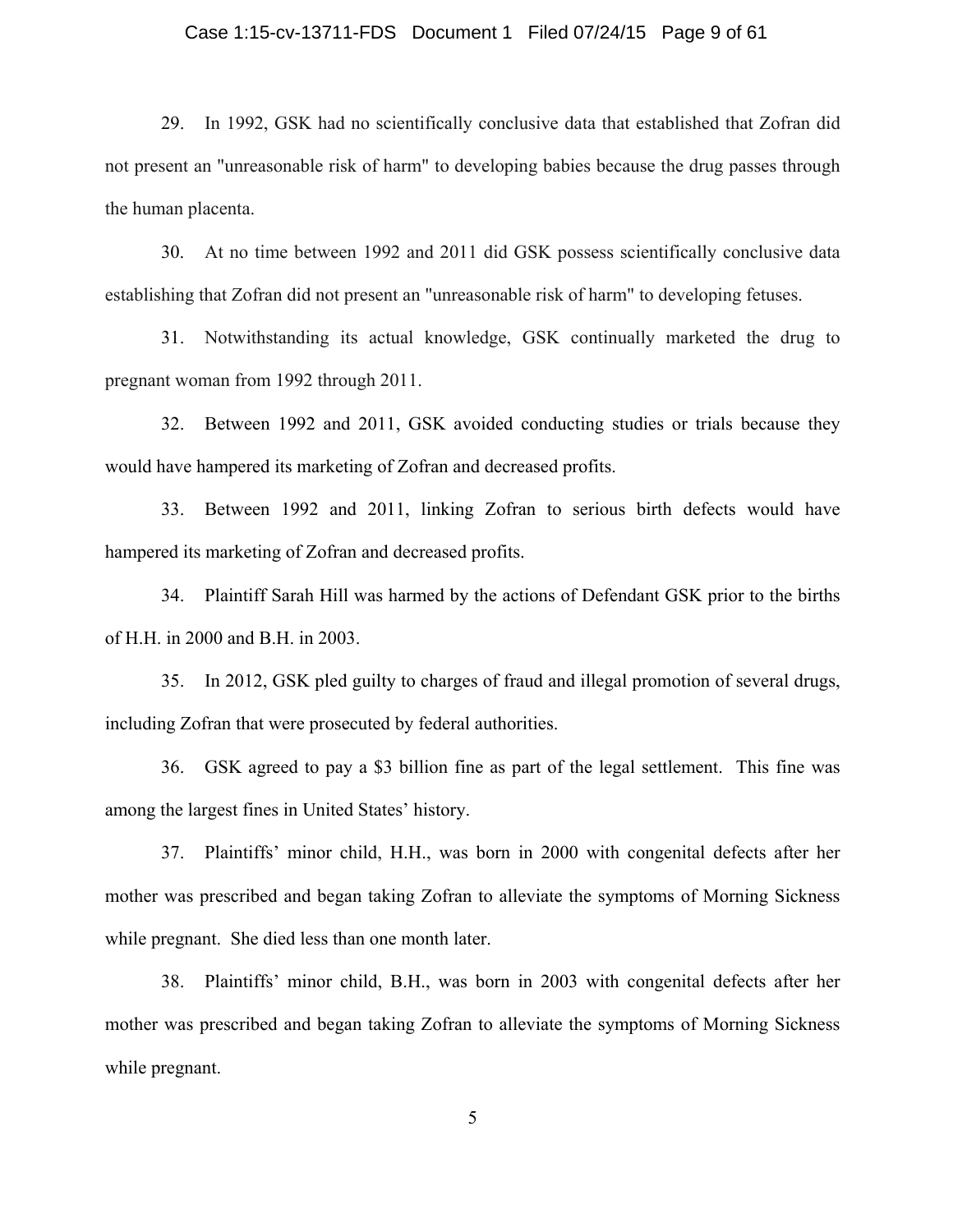39. Had Plaintiffs known the truth about Zofran's unreasonable risk of harm, long concealed by GSK, Plaintiff Sarah Hill would never have taken Zofran, and their children would not have been caused to directly and proximately suffer related injuries including death, birth defects, as well as past and future pain, distress, suffering, expense, and future loss of income potential.

#### **IV. BACKGROUND**

#### **A. GSK Is a Major United States' Pharmaceutical Company and Has Made Substantial Investments in Promotion and Marketing In Texas**

40. In the United States, payments to doctors, other medical providers and health care institutions by major pharmaceutical companies such as GSK for the purposes of promotion and marketing is a multi-billion dollar industry.

41. In 2013, GSK made \$12.8 billion in sales in the United States, making it the fifth most lucrative pharmaceutical company doing business in the United States according to IMS Health. *See*

http://www.imshealth.com/deployedfiles/imshealth/Global/Content/Corporate/Press%20Room/Gl obal\_2013/Top\_20\_Global\_Corporations\_2013.pdf.

42. In 2015, GSK was ranked #265 by revenue of the Fortune 500 list of top U.S. companies. Its stock trades on the New York Stock Exchange under the symbol GSK. *See* http://fortune.com/global500/glaxosmithkline-265/.

43. Between April 2009 and December 2013, GSK voluntarily self-reported that it made payments totaling over \$437.9 million dollars in the United States for speaking fees, consulting fees, research, travel fees and meals.

44. GSK did not disclose the amount it paid for educational items, gifts, or royalty or licensing fees. *See* ProPublica, at http://projects.propublica.org/docdollars/.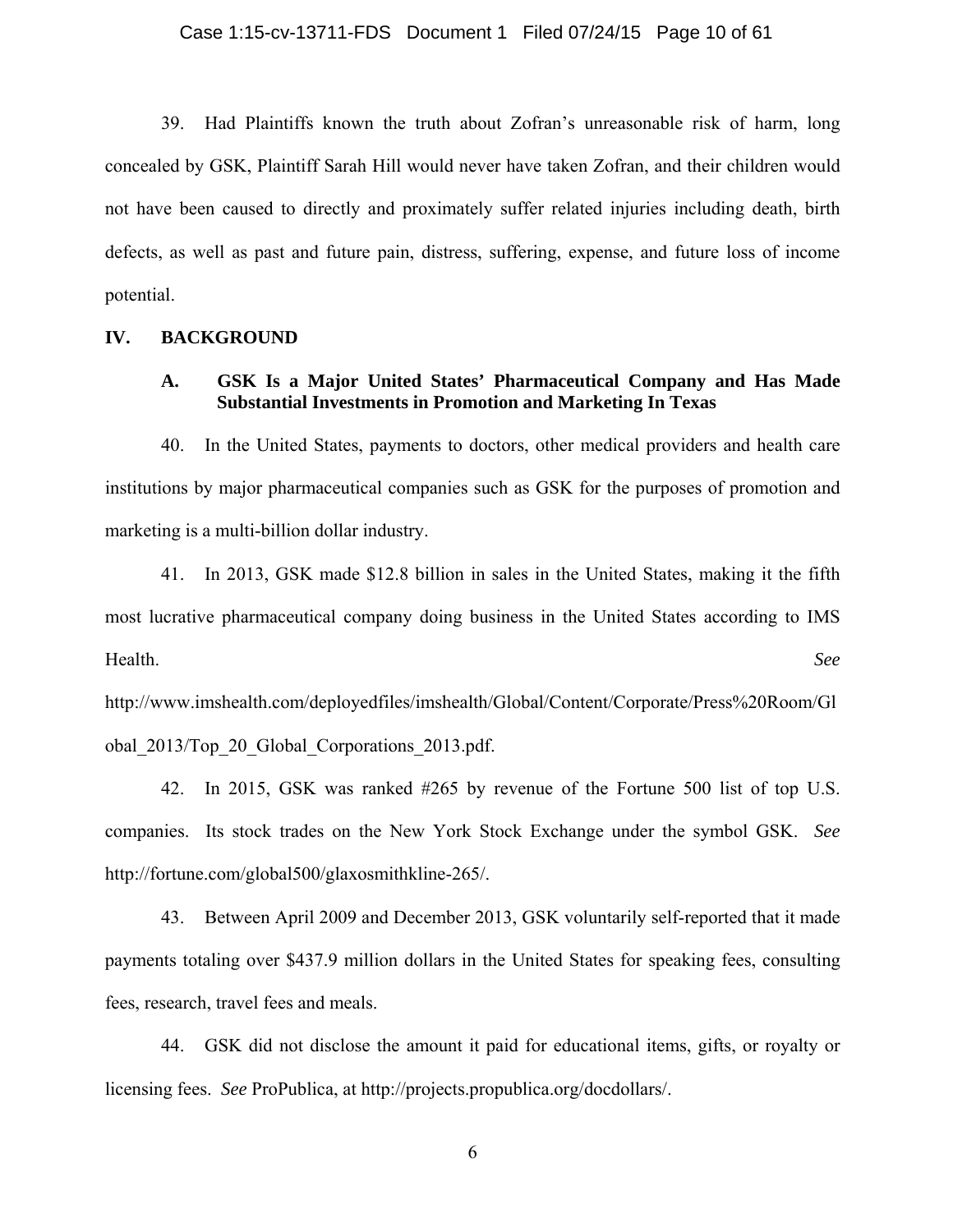#### Case 1:15-cv-13711-FDS Document 1 Filed 07/24/15 Page 11 of 61

45. Between April 2009 and December 2013, GSK voluntarily self-reported that it made payments totaling \$37,754,759 in Texas for speaking fees, consulting fees, research, travel fees, and meals.

46. GSK did not disclose the amount it paid in Texas for educational items, gifts, or royalty or licensing fees. During this period, Texas was GSK's second-highest market in which it directed its promotional and marketing resources, behind California, in which it spent \$44,129,895.

S*ee* ProPublica, at http://projects.propublica.org/docdollars/companies/glaxosmithkline.

47. In 2003, GSK earned \$463,726,000 from the sale of Zofran.

48. GSK is the successor in interest to Glaxo, Inc. and Glaxo Wellcome Inc.

49. Glaxo, Inc. sponsored the original New Drug Application ("NDA") for Zofran.

50. Cerenex Pharmaceuticals, a division of Glaxo, Inc., authored the original package insert and labeling for Zofran, including its warnings and precautions.

51. Glaxo Wellcome Inc. sponsored additional NDAs for Zofran.

52. Glaxo Wellcome Inc. monitored and evaluated post-market adverse event reports arising from Zofran, and authored product labeling for Zofran.

53. Zofran is an effective drug to treat patients afflicted with severe nausea and vomiting resulting from the effects of radiation or chemotherapy in cancer treatment.

54. The U.S. FDA approved Zofran in 1991 for the treatment of such seriously ill patients.

55. GSK marketed Zofran "off-label."

56. At all relevant times, GSK represented that Zofran was a safe and effective treatment for the nausea and vomiting associated with pregnancy.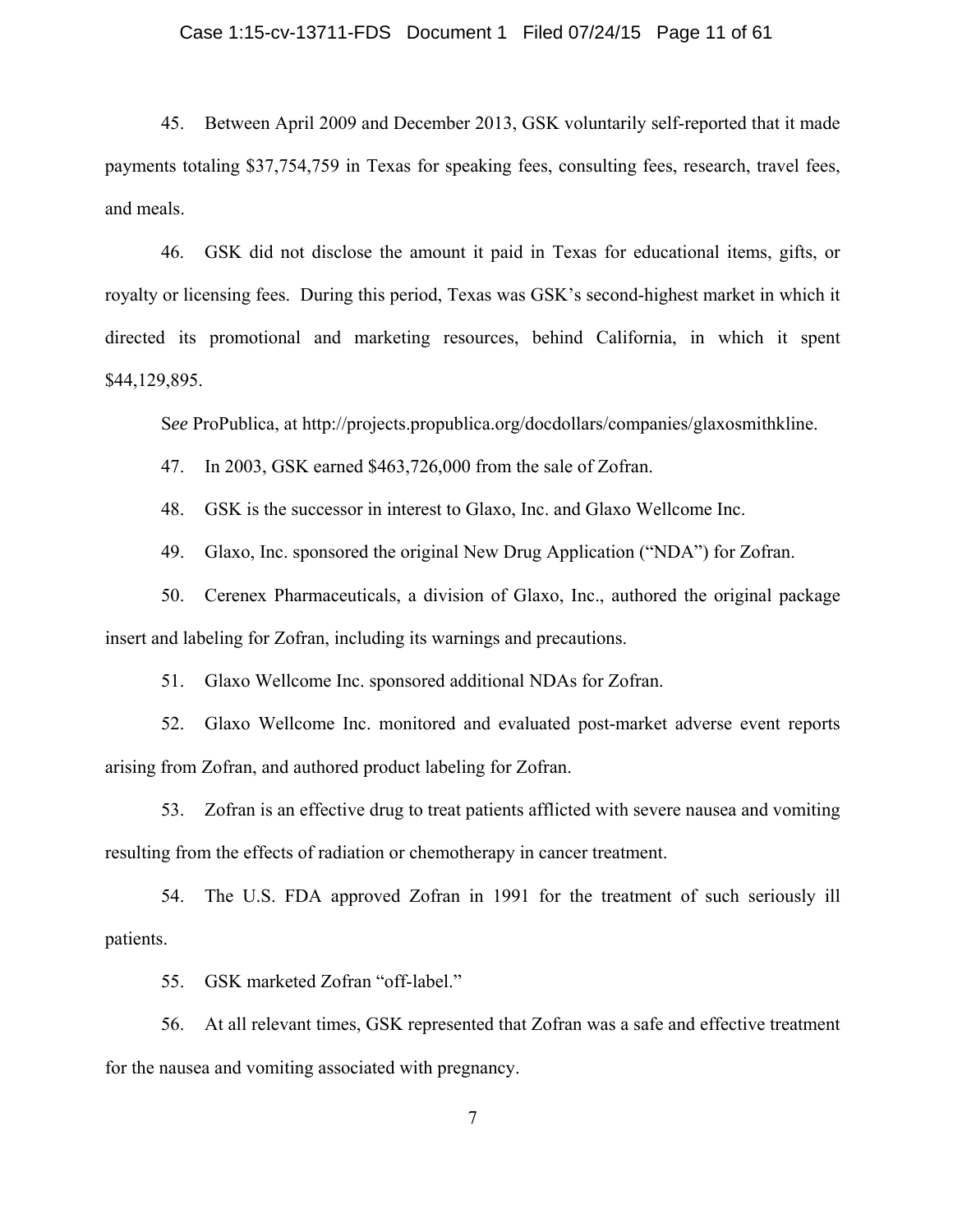#### Case 1:15-cv-13711-FDS Document 1 Filed 07/24/15 Page 12 of 61

57. Zofran had not been studied for its adverse affects upon a human pregnant mother, or the possible teratogenic effects upon a fetus at any time between 1991 and 2011.

58. According to the Merck Manual, more than 50% of pregnant women take prescription or nonprescription (over-the-counter) drugs or use social drugs (such as tobacco and alcohol) or illicit drugs at some time during pregnancy, and the use of drugs during pregnancy is increasing. In general, drugs should not be used during pregnancy unless absolutely necessary because many can harm the fetus. About 2 to 3% of all birth defects result from drugs that are taken to treat a disorder or symptom.

59. The medical and pharmacological communities accept as fact that drugs taken by a pregnant woman reach the fetus primarily by crossing the placenta, the same route taken by oxygen and nutrients, which are needed for the fetus's growth and development.

60. The medical and pharmacological communities accept as fact that drugs that a pregnant woman takes during pregnancy can affect the fetus in several ways, including:

a. They can act directly on the fetus, causing damage, abnormal development (leading to birth defects), or death;

b. They can alter the function of the placenta, usually by causing blood vessels to narrow (constrict) and thus reducing the supply of oxygen and nutrients to the fetus from the mother. Sometimes the result is a baby that is underweight and underdeveloped;

c. They can cause the muscles of the uterus to contract forcefully, indirectly injuring the fetus by reducing its blood supply or triggering preterm labor and delivery;

d. They can also affect the fetus indirectly. For example, drugs that lower the mother's blood pressure may reduce blood flow to the placenta and thus reduce the supply of oxygen and nutrients to the fetus; and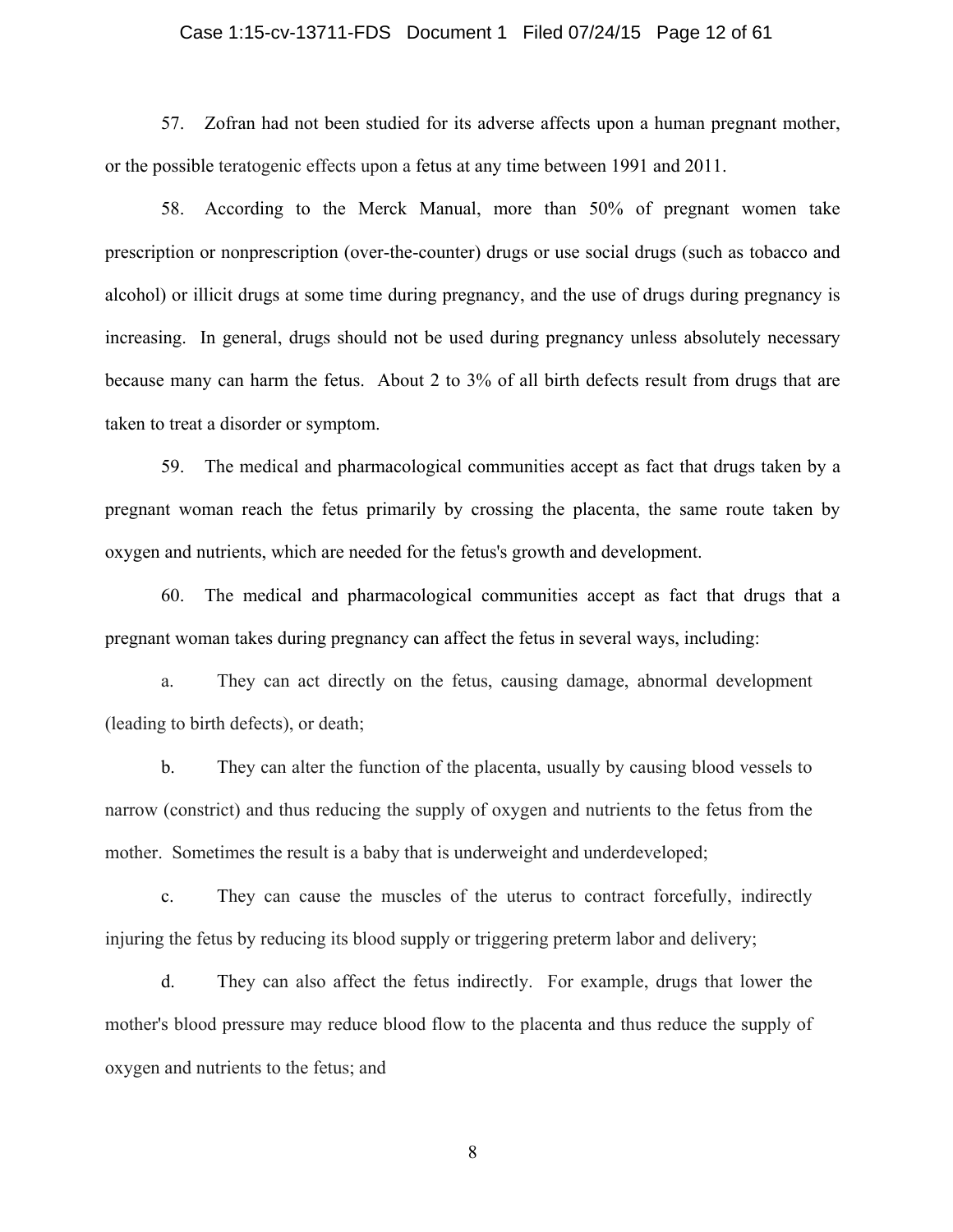#### Case 1:15-cv-13711-FDS Document 1 Filed 07/24/15 Page 13 of 61

e. Some of the fetus's blood vessels are contained in tiny hair like projections (villi) of the placenta that extend into the wall of the uterus. The mother's blood passes through the space surrounding the villi (intervillous space). Only a thin membrane (placental membrane) separates the mother's blood in the intervillous space from the fetus's blood in the villi. Drugs in the mother's blood can cross this membrane into blood vessels in the villi and pass through the umbilical cord to the fetus.



61. Often, a safer drug can be substituted for one that is likely to cause harm during pregnancy. If not, the safest alternative is not to take any drug.

62. GSK simply chose not to study Zofran in pregnant women or seek FDA approval to market the drug for treatment of pregnant women.

*2 See*

http://www.merckmanuals.com/home/womens\_health\_issues/drug\_use\_during\_pregnancy/drug use during pregnancy.html.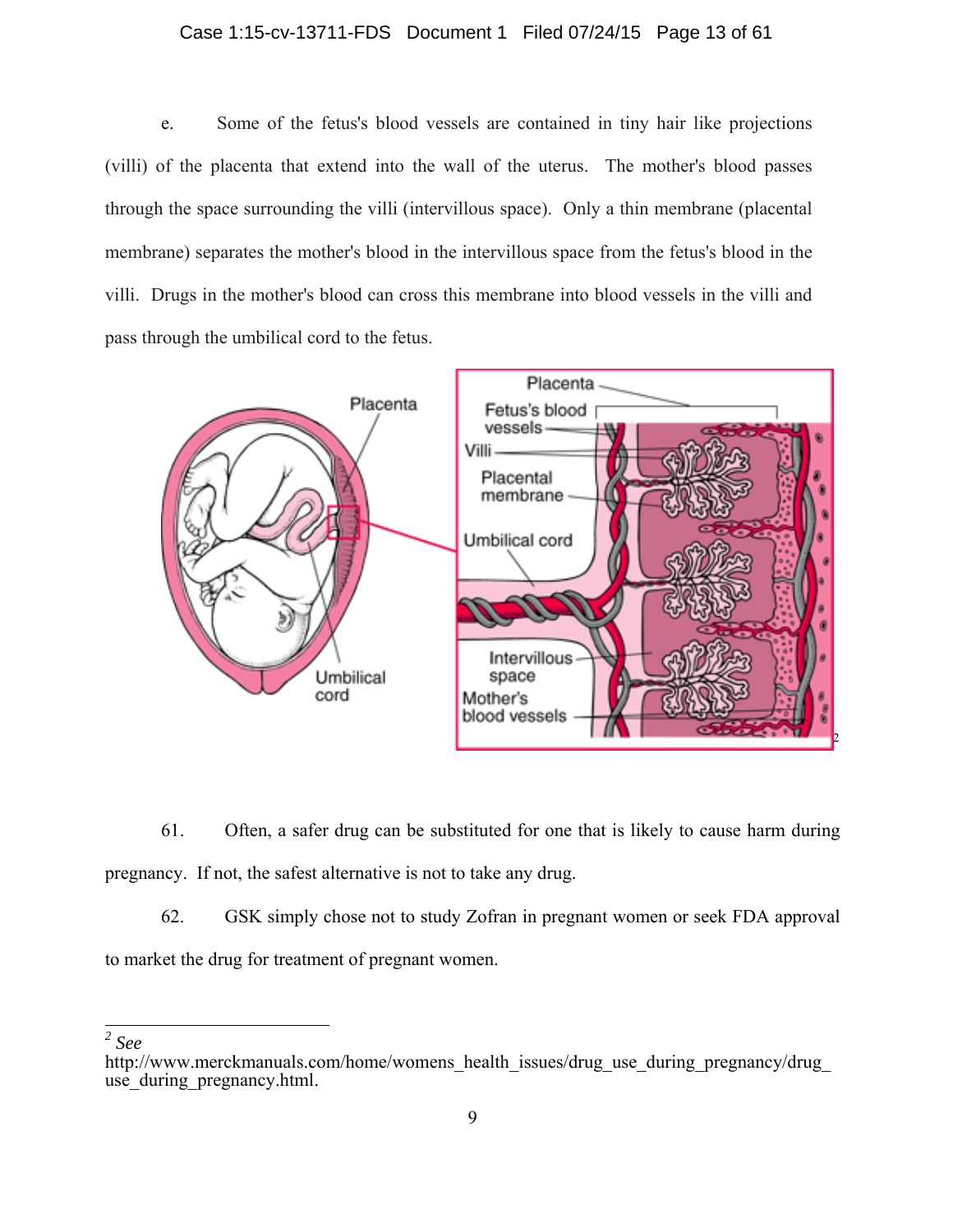#### Case 1:15-cv-13711-FDS Document 1 Filed 07/24/15 Page 14 of 61

63. Prior to 2012, GSK did not carry out the studies of the risks presented by the use of Zofran's effects during pregnancy because it had knowledge of the drug's toxicity and the studies would have impeded the drug's marketability and profits.

64. The birth defects caused by the use of Zofran by pregnant women, including Plaintiff Sarah Hill, will have devastating effects upon their affected children, including serious and disabling permanent injury.

65. Studies have identified the following potential dangers when Zofran is taken in the first trimester of pregnancy:

a. 2.37 times increased risk of cleft palate;

b. 2 times increased risk of a heart defect; and

c. 20% increased risk of any birth defect.

66. Plaintiff Sarah Hill ingested Zofran because she was deceptively led to believe that Zofran was an appropriate drug for her use while she was pregnant.

67. Plaintiff Sarah Hill relied upon the statements of GSK and was not in position to independently verify the safety or effectiveness of Zofran as it related to herself or her unborn children.

68. Plaintiff Sarah Hill relied upon the statements of GSK and was not in position to independently verify whether it was a safe and effective treatment for pregnancy-related nausea.

69. At all relevant times, GSK knew that Zofran was unsafe for ingestion by expectant mothers.

70. For example, in the 1980s GSK conducted animal studies that revealed evidence of toxicity, intrauterine deaths and malformations in offspring.

71. The 1980's studies further showed that Zofran's active ingredient transferred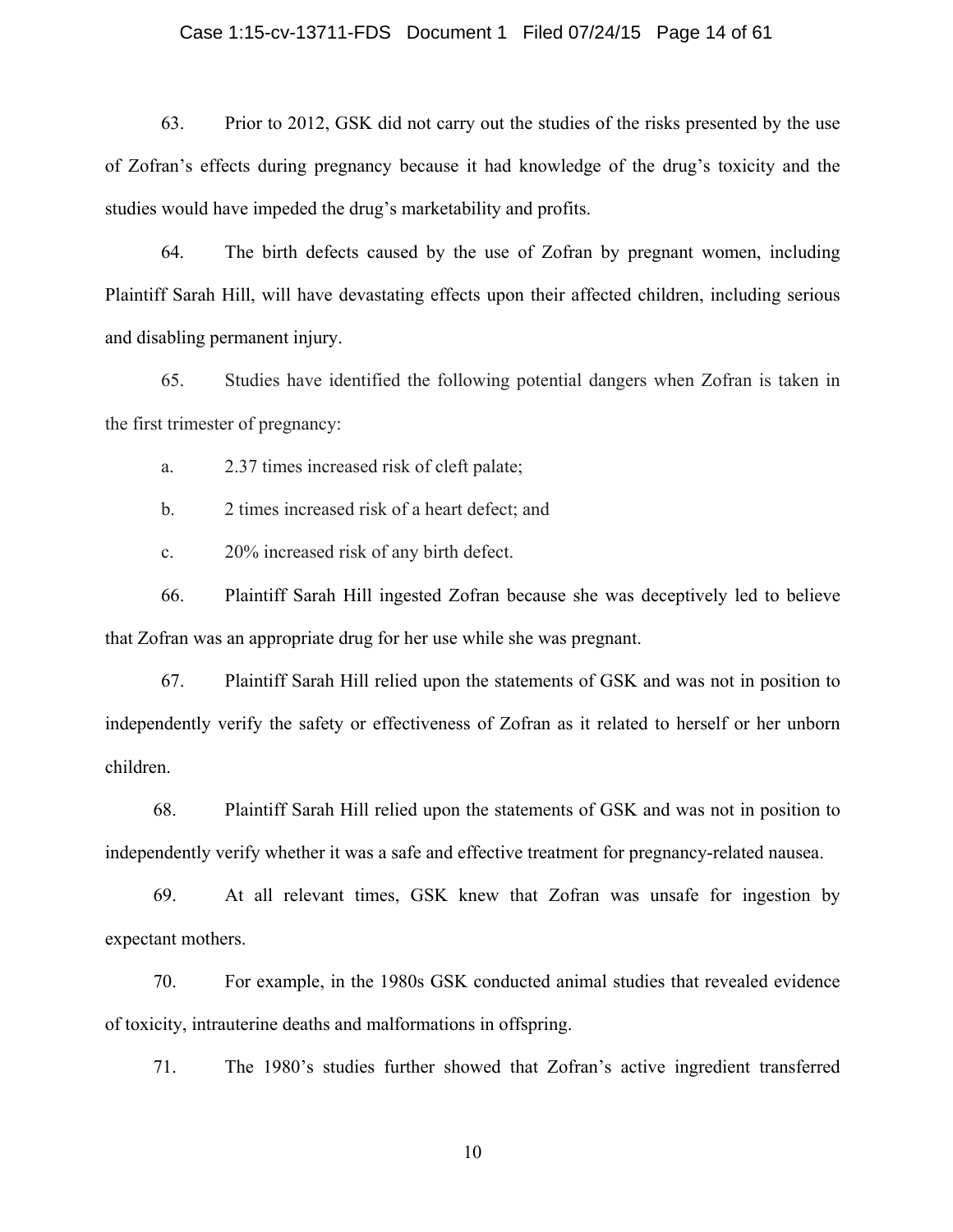#### Case 1:15-cv-13711-FDS Document 1 Filed 07/24/15 Page 15 of 61

through the placental barrier of pregnant mammals to fetuses.

72. A later study conducted in humans confirmed that ingested Zofran readily crossed the human placenta barrier and exposed fetuses to substantial concentrations.

73. GSK did not disclose this information to the public, Plaintiff, or her physicians.

74. By 1992, GSK began receiving mounting evidence of reports of birth defects associated with Zofran.

75. GSK had received at least 32 such reports by 2000, and has received more than 200 such reports to date.

76. GSK never disclosed these reports to pregnant women or their physicians.

77. In addition, scientists have conducted large-scale epidemiological studies on Zofran that have demonstrated an elevated risk of developing birth defects such as those suffered in this case.

78. GSK has not disclosed this to pregnant women, their physicians or the public. Instead, GSK sales representatives specifically marketed and promoted Zofran as a Morning Sickness drug, which marketing reached Plaintiffs and Plaintiff Sarah Hill's prescribing physicians, throughout all relevant time periods discussed herein.

79. This was not all, however. GSK also knowingly and willfully acted unfairly, deceptively or in bad faith by underreporting related injuries of which it received notice.

#### **B. Statutory Law and Industry Standards**

80. 42 U.S.C. § 1320a-7b, the Federal Anti-Kickback Statute, makes it illegal to promote certain drugs with various forms of remuneration, including cash payments disguised as consulting fees, expensive meals, weekend boondoggles and lavish entertainment to prescribers and other health care professionals to induce them to prescribe and recommend drugs, including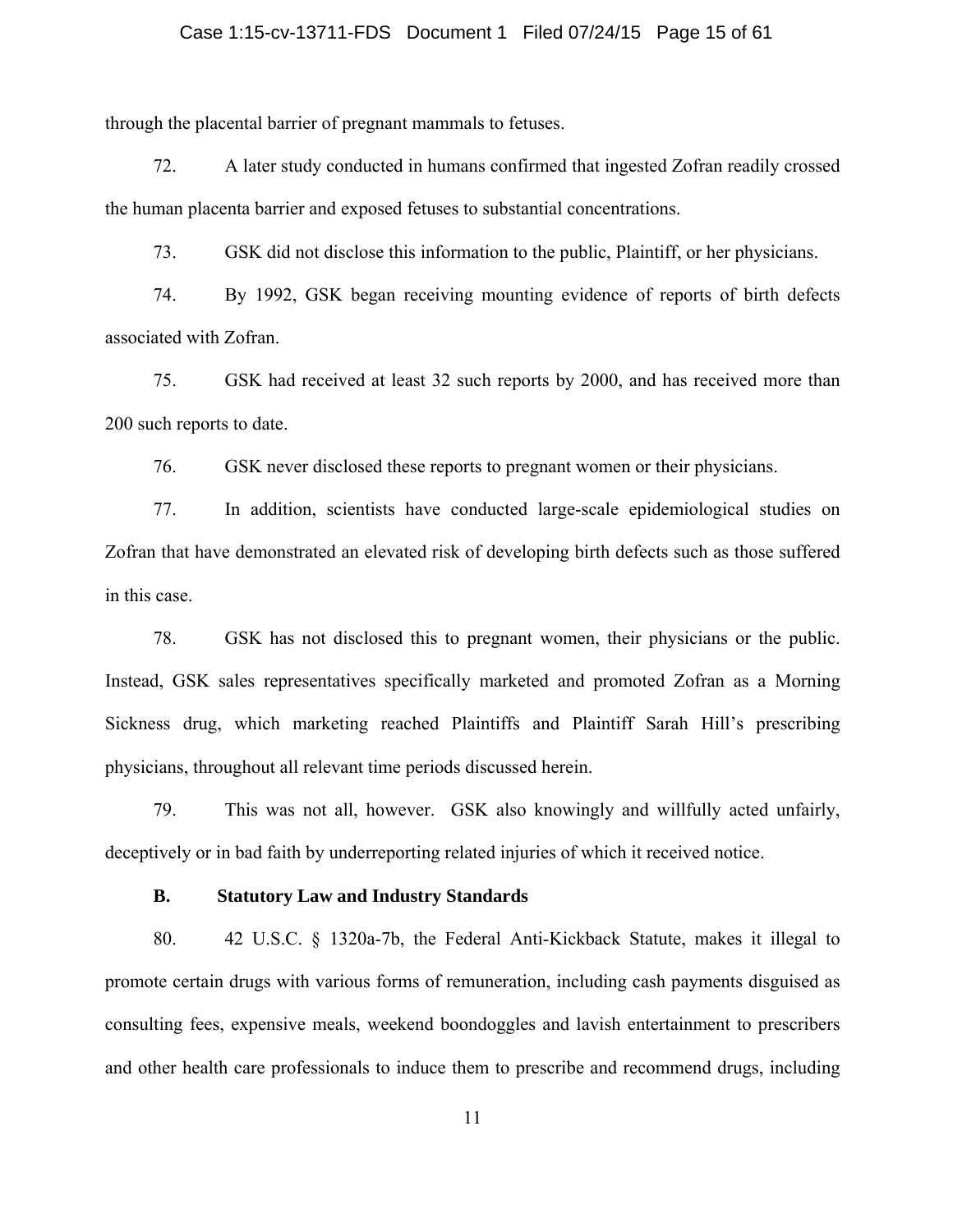#### Case 1:15-cv-13711-FDS Document 1 Filed 07/24/15 Page 16 of 61

those paid for by federal health care programs.

81. The Delaware Consumer Fraud Act Code Ann. Tit. 6, §§ 2511, 2580 through 2584, broadly prohibits deceptive acts and unfair or unconscionable acts and makes it illegal to represent that a product had characteristics, uses and benefits that it did not have, or to make representations that a product was of a particular standard, quality, and grade that it either knew or should have known was not of the standard, quality, or grade described.

82. Pharmaceutical companies such as GSK are required to follow a multitude of stringent industry standards and rules established by and according to the FDA.

83. The Physician Payments Sunshine Act (the "PPSA"), section 6002 of the Affordable Care Act of 2010, requires medical product manufacturers to disclose to the Centers for Medicare and Medicaid Services ("CMS") any payments or other transfers of value made to physicians or teaching hospitals.

84. The PPSA, section 6002 of the Affordable Care Act of 2010, also requires certain manufacturers and group purchasing organizations ("GPOs") to disclose any physician ownership or investment interests held in those companies.

85. The PPSA, section 6002 of the Affordable Care Act of 2010, was intended to make the financial relationships between doctors, hospitals, and health care manufacturing companies more transparent.

86. These requirements include any payment to doctors over \$10, beginning on September 30, 2014. That information is posted on a website hosted by the CMS. *See*  http://www.cms.gov/openpayments/index.html.

87. In recent years, the United States' government has made major alterations to its prosecution through the Department of Justice (the "DOJ") of pharmaceutical corporations to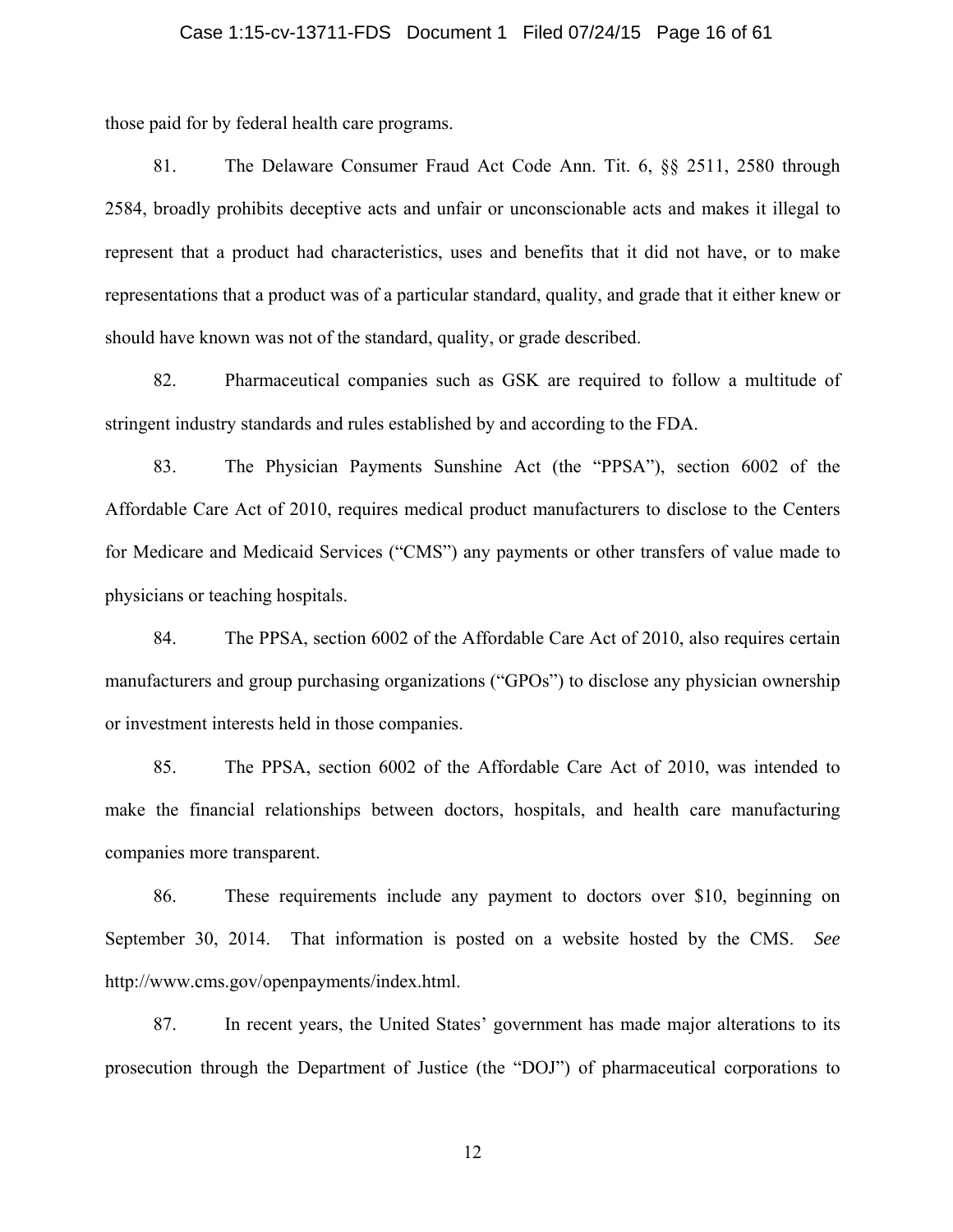#### Case 1:15-cv-13711-FDS Document 1 Filed 07/24/15 Page 17 of 61

change those companies' practices of promotion and marketing.

88. Major pharmaceutical companies have agreed to pay over \$13 billion to resolve U.S. DOJ allegations of fraudulent marketing practices, including the promotion of medicines for uses that were not approved by the FDA. *See* http://projects.propublica.org/graphics/bigpharma.

89. The DOJ filed a Complaint against GSK on October 26, 2011 in the United States District Court for the District of Massachusetts, C.A. No. 11-10398-RWZ.

90. In its Complaint, the DOJ stated the following: From 1999 through 2010 in some instances, GSK engaged in a fraudulent scheme to deceive and defraud physicians, patients, regulators, and federal health care programs to cause prescribing and payment for certain of GSK's drugs. This conduct includes repeatedly publishing and promoting false and misleading accounts of studies and treatment guidelines to convince physicians to use GSK drugs. *See*  (Complaint, ¶ 2, October 26, 2011).

91. GSK misrepresented clinical evidence, downplayed or ignored safety risks, and failed to disclose the rejection by the United States FDA of some of the exact claims GSK was making to physicians. GSK promoted these products for uses that the FDA had not approved as safe and effective ("off-label" or "unapproved" uses), and for uses that were not medically accepted indications covered by federal health care programs.

92. GSK also used a wide variety of gifts, payments and other remuneration to induce physicians to prescribe GSK's drugs, including trips to Bermuda and Jamaica, spa treatments and hunting trips, and sham consulting fees. The Complaint filed by the DOJ further alleged that GSK promoted certain GSK drugs with various forms of "illegal remuneration, including cash payments disguised as consulting fees, expensive meals, weekend boondoggles, and lavish entertainment to prescribers and other health care professionals to induce them to prescribe and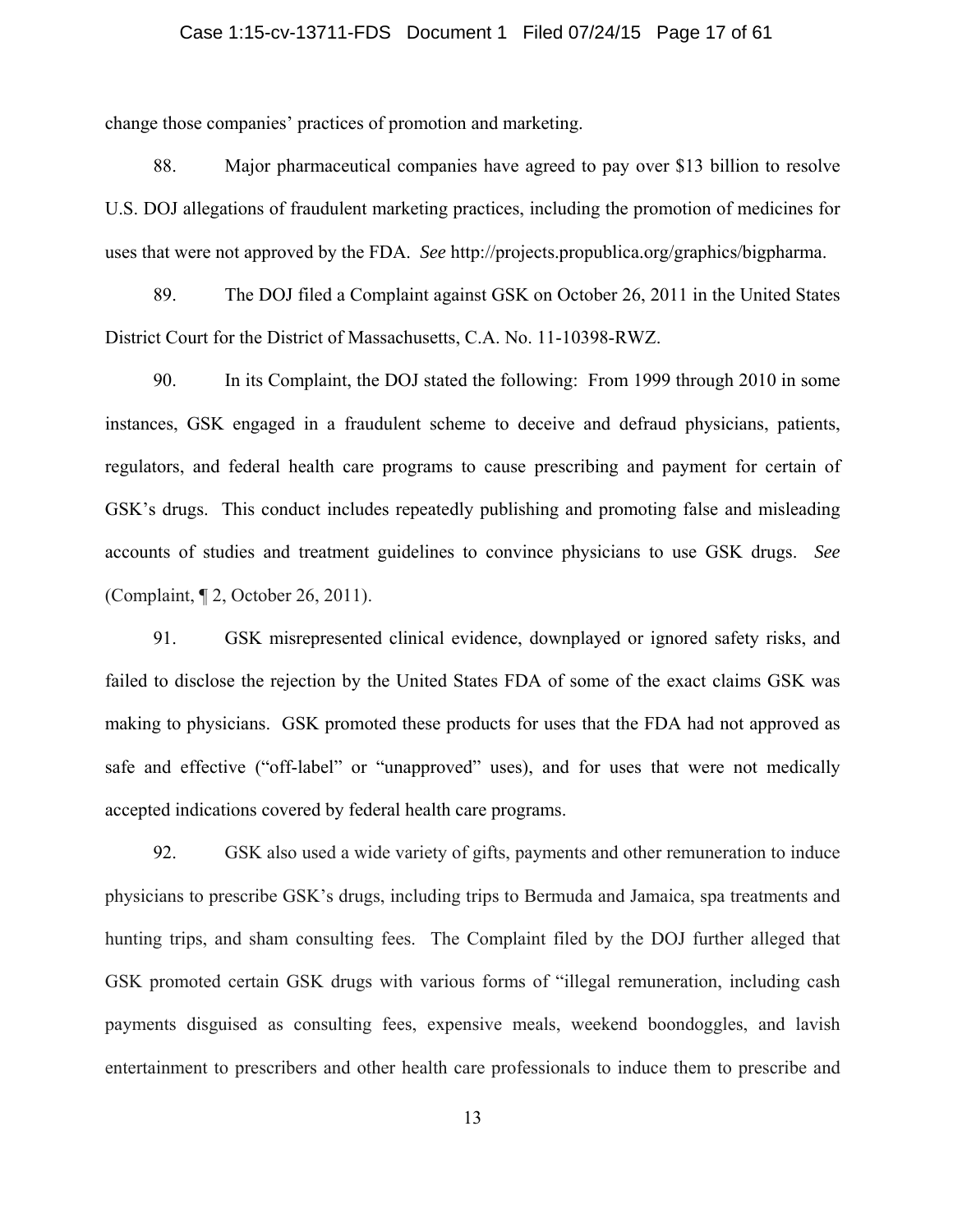#### Case 1:15-cv-13711-FDS Document 1 Filed 07/24/15 Page 18 of 61

recommend GSK's drugs, including those paid for by federal health care programs, all in violation of the federal anti-kickback statute 42 U.S.C. § 1320a-7b." *See* Complaint, ¶ 2, October

26, 2011.

93. GSK's subsequent settlement agreement with the DOJ binds GSK's to the many

admissions against interest. The settlement agreement stated:

[t]he United States contends that it and the Medicaid Participating States have certain civil claims, as specified in Paragraph 2, below, against GSK for engaging in the conduct set forth in the Complaint-in-Intervention and as described as follows (hereinafter referred to as the "Covered Conduct"): ...**Zofran**: During the period of January 1, 2002 through December 31, 2004, GSK knowingly: (a) promoted the sale and use of Zofran for a variety of conditions other than those for which its use was approved as safe and effective by the FDA (including hyperemesis or pregnancy-related nausea), and some of which were not medically-accepted indications as defined by 42 U.S.C. § 1396r-8(k)(6) for which the United States and state Medicaid programs provided coverage for Zofran; (b) made and/or disseminated unsubstantiated and/or false representations or statements about the safety and efficacy of Zofran concerning the uses described in section (a) of this sub-paragraph; and (c) offered and paid illegal remuneration to health care professionals to induce them to promote and prescribe Zofran, in violation of the Federal Anti-Kickback Statute, 42 U.S.C. § 1320-7b(b). As a result of the foregoing conduct, GSK knowingly caused false or fraudulent claims for Zofran to be submitted to, or cause purchases by Medicaid and the other Federal Health Care Programs. (Settlement Agreement, p. 5, July 2, 2012.)

94. As part of its arrangement with the DOJ, GSK agreed to plead guilty to two

counts of introducing misbranded drugs and one count of failing to report safety data to the FDA.

95. GSK was also under investigation for bribing doctors in China to prescribe its

products and using travel agencies to cover up the practice.

96. GSK has admitted to some instances, saying that it appears that some senior executives in China appeared to have violated Chinese law. *See*  http://www.gsk.com/media/press-releases/2013/gsk-statement-regarding-recent-meeting-withchinese-authorities.

97. In a press release dated July 2, 2012, the DOJ explained its global resolution with GSK for an amount of \$3 billion dollars, which the DOJ explained as "the largest health care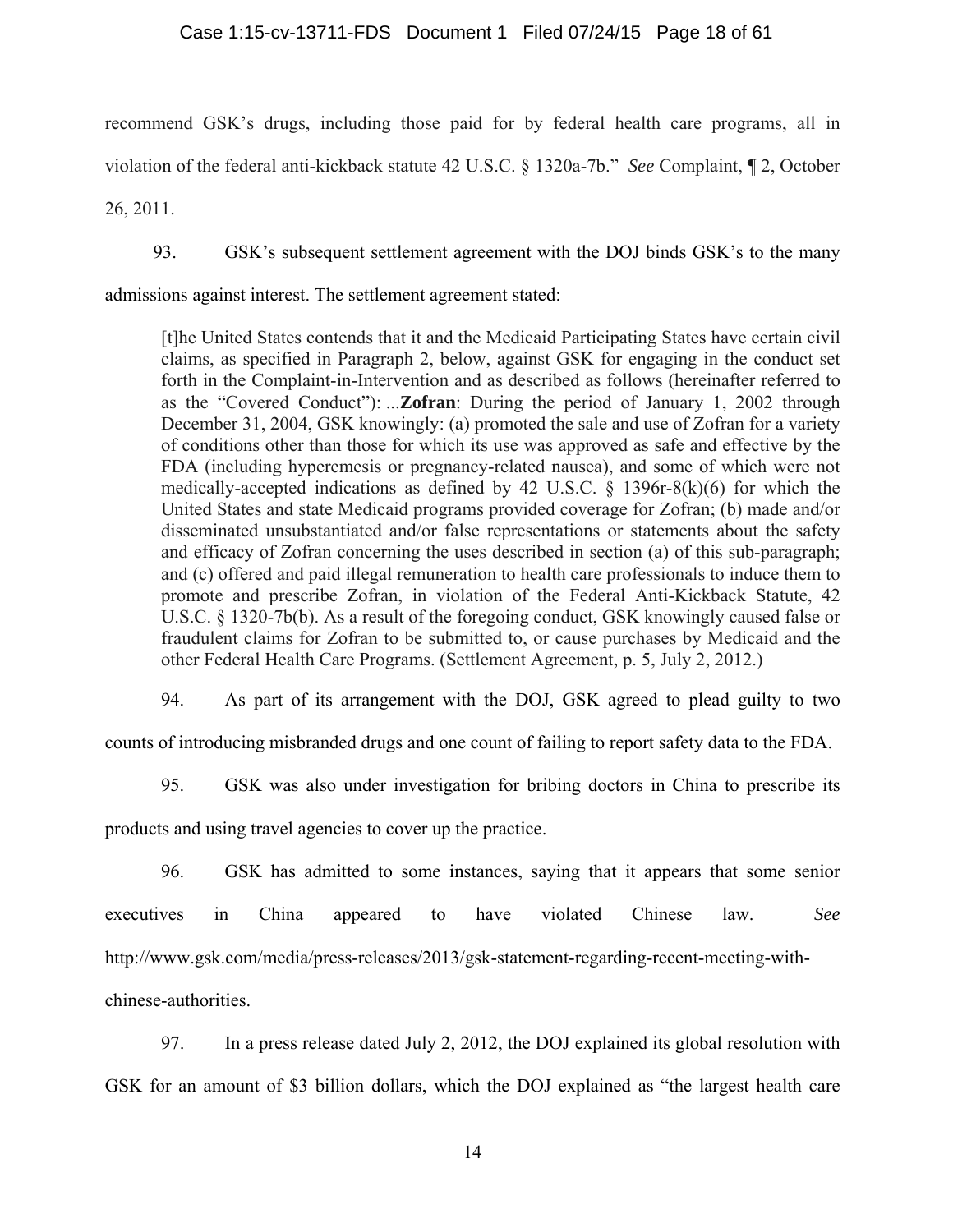#### Case 1:15-cv-13711-FDS Document 1 Filed 07/24/15 Page 19 of 61

fraud settlement in U.S. history and the largest payment ever by a drug company."

98. The DOJ explained: "As part of this global resolution, GSK has agreed to resolve its civil liability for the following alleged conduct: (1) promoting the drugs Paxil, Wellbutrin, Advair, Lamictal and Zofran for off-label, non-covered uses and paying kickbacks to physicians to prescribe those drugs as well as the drugs Imitrex, Lotronex, Flovent and Valtrex.

99. The settlement further explained that "[it] further resolves allegations that GSK promoted certain forms of Zofran, approved only for post-operative nausea, for the treatment of morning sickness in pregnant women."

100. The settlement also resolved allegations that GSK paid kickbacks to health care professionals to induce them to promote and prescribe Paxil, Wellbutrin, Advair, Lamictal and Zofran as well as the drugs Imitrex, Lotronex, Flovent and Valtrex.

101. In its Complaint, the United States alleged that GSK's conduct caused false claims to be submitted to federal health care programs." *See*  http://www.justice.gov/opa/pr/glaxosmithkline-plead-guilty-and-pay-3-billion-resolve-fraudallegations-and-failure-report (emphasis added).

102. After the plea arrangement made with the DOJ and the passage of the PPSA, GSK claimed it made major alterations to its business model. The fact that it admitted to the necessity of making major alterations establishes that its prior system was deficient.

103. GSK also indicated that it would no longer hire doctors to promote its products and that it would disclose its clinical trial data to researchers.

104. GSK also stated that it would end its practice of tying compensation for sales representatives to the number of prescriptions written for the drugs they market or sell.

105. The company had self-reported that its budget for speaking engagements dropped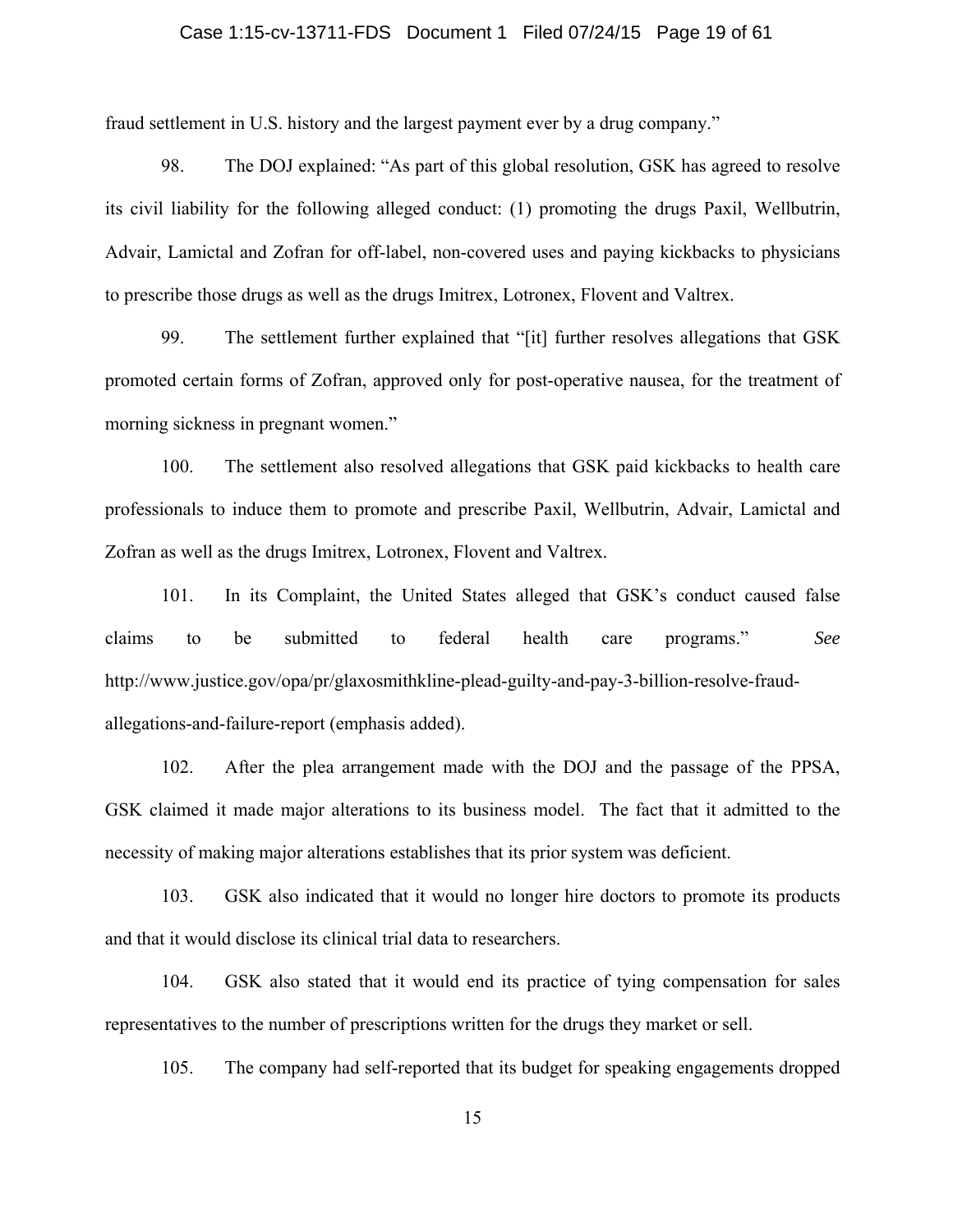#### Case 1:15-cv-13711-FDS Document 1 Filed 07/24/15 Page 20 of 61

dramatically, from \$24 million in 2011 to \$9.3 million in 2012.

106. GSK admitted that these and other comprehensive changes would be instituted worldwide over the next several years. *See* ProPublica, http://www.propublica.org/article/glaxosmithkline-to-quit-paying-doctors-for-promotional-talks.

107. Also, in 2012, GSK pled guilty to criminal charges lodged by the United States of America, through the DOJ, for its "off-label" promotion of its drugs, including Zofran, for uses never approved by the FDA.

108. Between 1991 and 2012, GSK had offered and paid illegal remuneration to health care professionals to induce them to promote and prescribe Zofran.

109. As referenced above, at or around the same time, GSK also entered civil settlements with the DOJ that included more than \$1 billion in payments to the federal government for its illegal marketing of various drugs, including Zofran specifically.

110. As referenced above, between 2002 and 2012, GSK offered and paid illegal remuneration to health care professionals to induce them to promote and prescribe Zofran.

111. GSK's conduct has caused devastating, irreversible, and life-long consequences for and suffering to innocent newborns and their families, as exemplified by Plaintiffs herein.

112. Plaintiffs bring claims for compensatory and punitive damages, as well as equitable relief in an effort to ensure that similarly situated mothers-to-be are fully informed about the risks, benefits and alternatives attending drugs marketed for use in pregnant women, and such other relief deemed just and proper arising from injuries and birth defects as a result of exposure to Zofran.

#### **V. ZOFRAN PARTICULARS**

113. Zofran is a prescription drug indicated for the prevention of chemotherapy-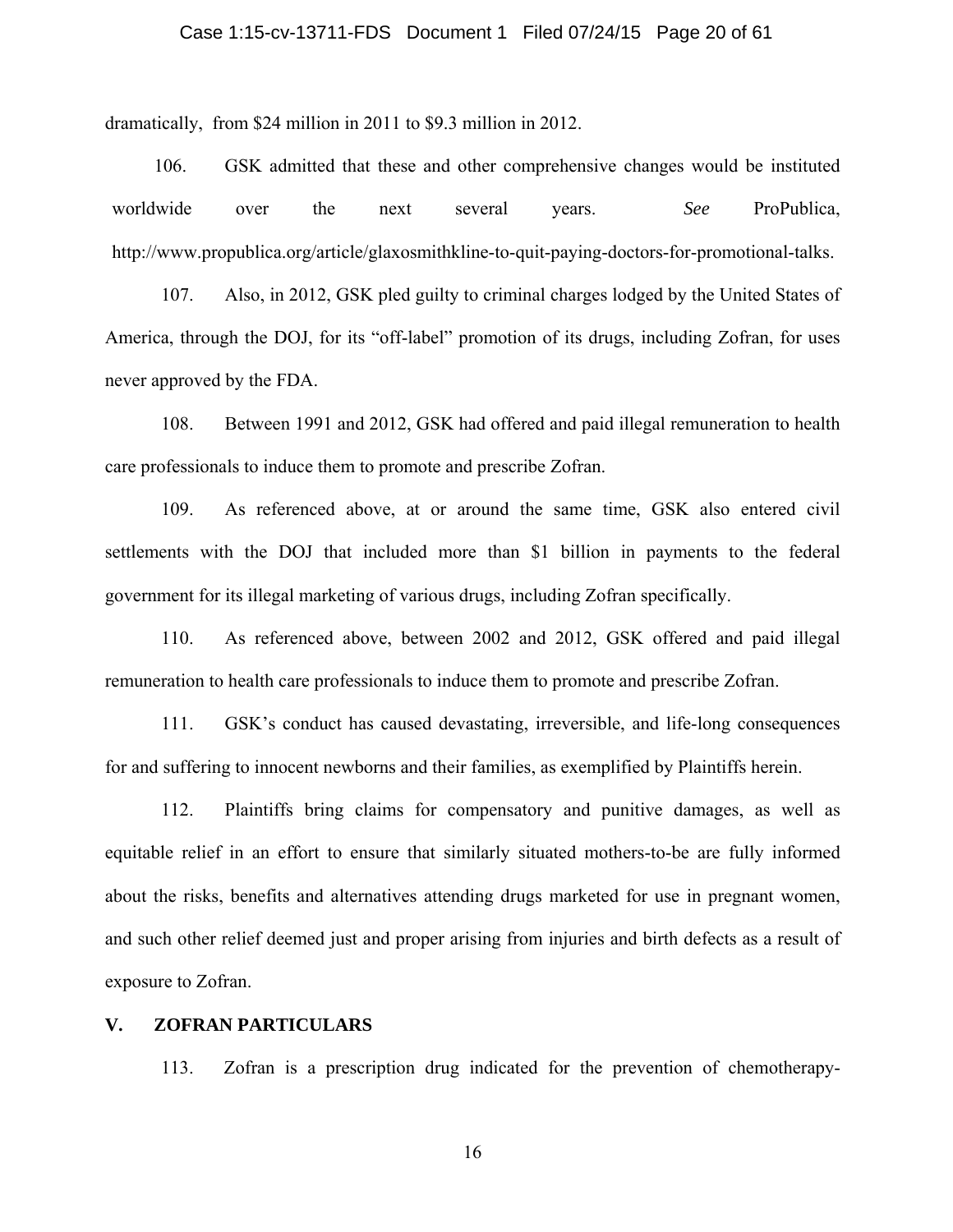induced nausea and vomiting, radiation therapy-induced nausea and vomiting and post-operative nausea and/or vomiting.

- 114. GFK provided the following prescribing indications and usage for Zofran:
	- 1. Prevention of nausea and vomiting associated with highly emetogenic cancer chemotherapy, including cisplatin  $\geq 50$  mg/m2.
	- 2. Prevention of nausea and vomiting associated with initial and repeat courses of moderately emetogenic cancer chemotherapy.
	- 3. Prevention of nausea and vomiting associated with radiotherapy in patients receiving either total body irradiation, single high-dose fraction to the abdomen, or daily fractions to the abdomen.
	- 4. Prevention of postoperative nausea and/or vomiting.

(GSK, Zofran Prescribing Information, Sept. 2014) (emphasis added).

115. The medical term for nausea and vomiting is emesis, and drugs that prevent or treat nausea and vomiting are called anti-emetics.

116. Zofran is part of a class of anti-emetics called selective serotonin 5HT3 receptor antagonists. The active ingredient in Zofran is ondansetron hydrochloride, which is a potent and selective antagonist at the 5-hydroxytryptamine receptor type 3 (5-HT3).

117. Although 5-hydroxytryptamine (5HT) occurs in most tissues of the human body, Zofran is believed to block the effect of serotonin at the 5HT3 receptors located along vagal afferents in the gastrointestinal tract and at the receptors located in the area postrema of the central nervous system (the structure in the brain that controls vomiting). Put differently, Zofran antagonizes, or inhibits, the body's serotonin activity, which triggers nausea and vomiting.

118. Zofran was the first 5HT3 receptor antagonist approved for marketing in the United States. Other drugs in the class of 5HT3 receptor antagonist include Kytril® (granisetron) (FDA-approved 1994), Anzemet® (dolasetron) (FDA-approved 1997), and Aloxi®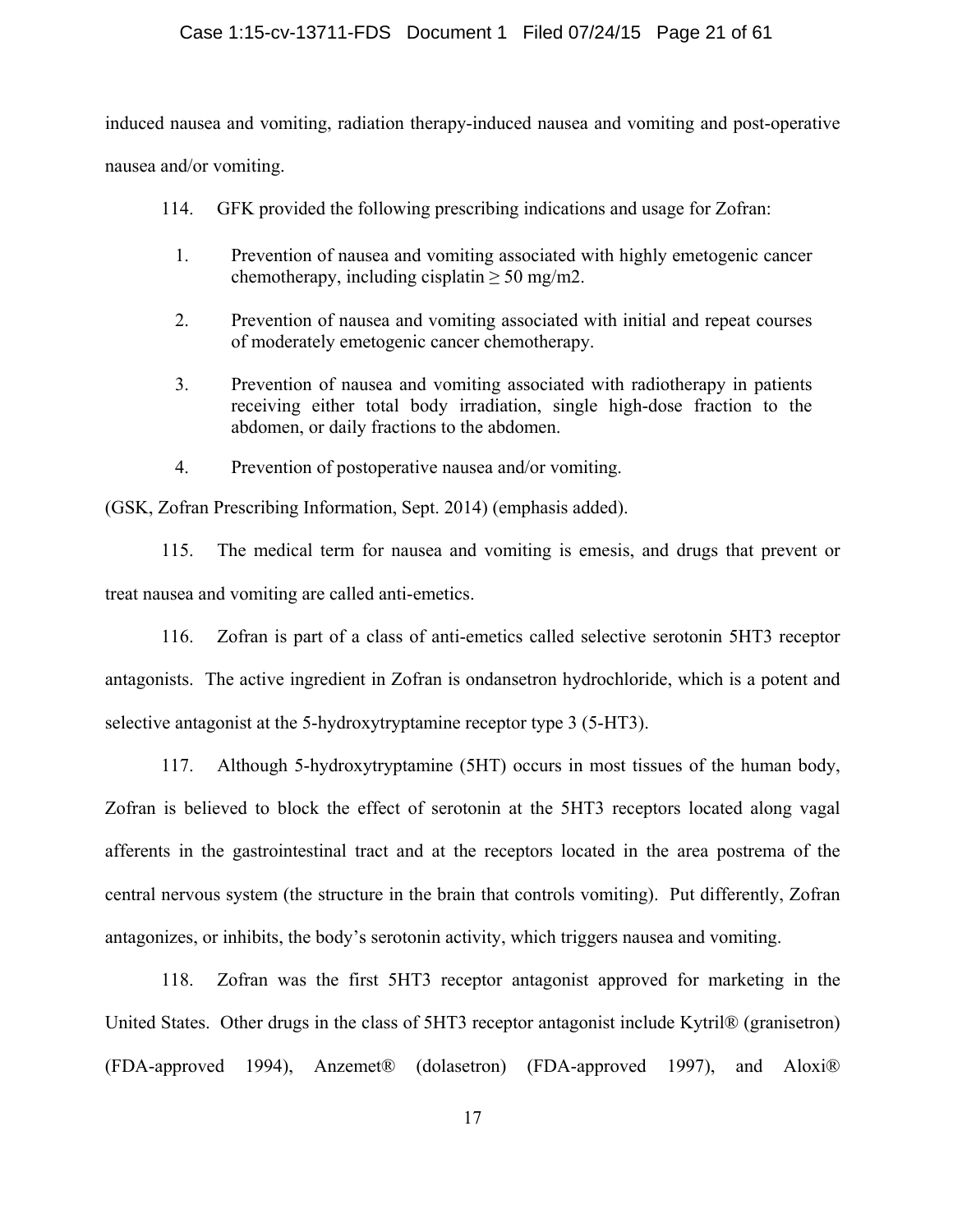(palonosetron) (FDA-approved 2003).

119. Zofran is available as an injection (2 mg/mL), a premixed injection (32 mg/50ml and 4 mg/50 ml), oral tablets (4 mg, 8 mg and 24 mg); orally disintegrating tablets (4 mg and 8 mg) and an oral solution (4 mg/5 mL).

 120. More specifically, GSK has obtained FDA approval for the following formations of Zofran:

a. NDA 20-007 – Zofran Injection (FDA approved January 4, 1991);

- b. NDA 20-103 Zofran Tablets (FDA approved December 31, 1992);
- c. NDA 20-403 Zofran Premixed Injection (FDA approved January 31, 1995);
- d. NDA 20-605 Zofran Oral Solution (FDA approved January 24, 1997); and
- e. NDA 20-781 Zofran (a/k/a Zofran-Zydis) Orally Disintegrating Tablets (FDA approved January 27, 1999).

121. The FDA never approved Zofran for the treatment of Morning Sickness or any other condition in pregnant women.

122. Under United States law, to lawfully market Zofran for the treatment of Morning Sickness in pregnant women, GSK must first adequately test the drug (including performing appropriate clinical studies) and formally submit to the FDA evidence demonstrating that the drug is safe and effective for treatment of Morning Sickness.

123. A team of the FDA's physicians, statisticians, chemists, pharmacologists, microbiologists and other scientists would then: (a) review the company's data and evidence supporting its request for approval to market the drug; and (b) determine whether to approve the company's request to market the drug in the manner requested.

124. Without first obtaining approval to market a drug for off label treatment, a pharmaceutical company may not legally market its drug for that purpose.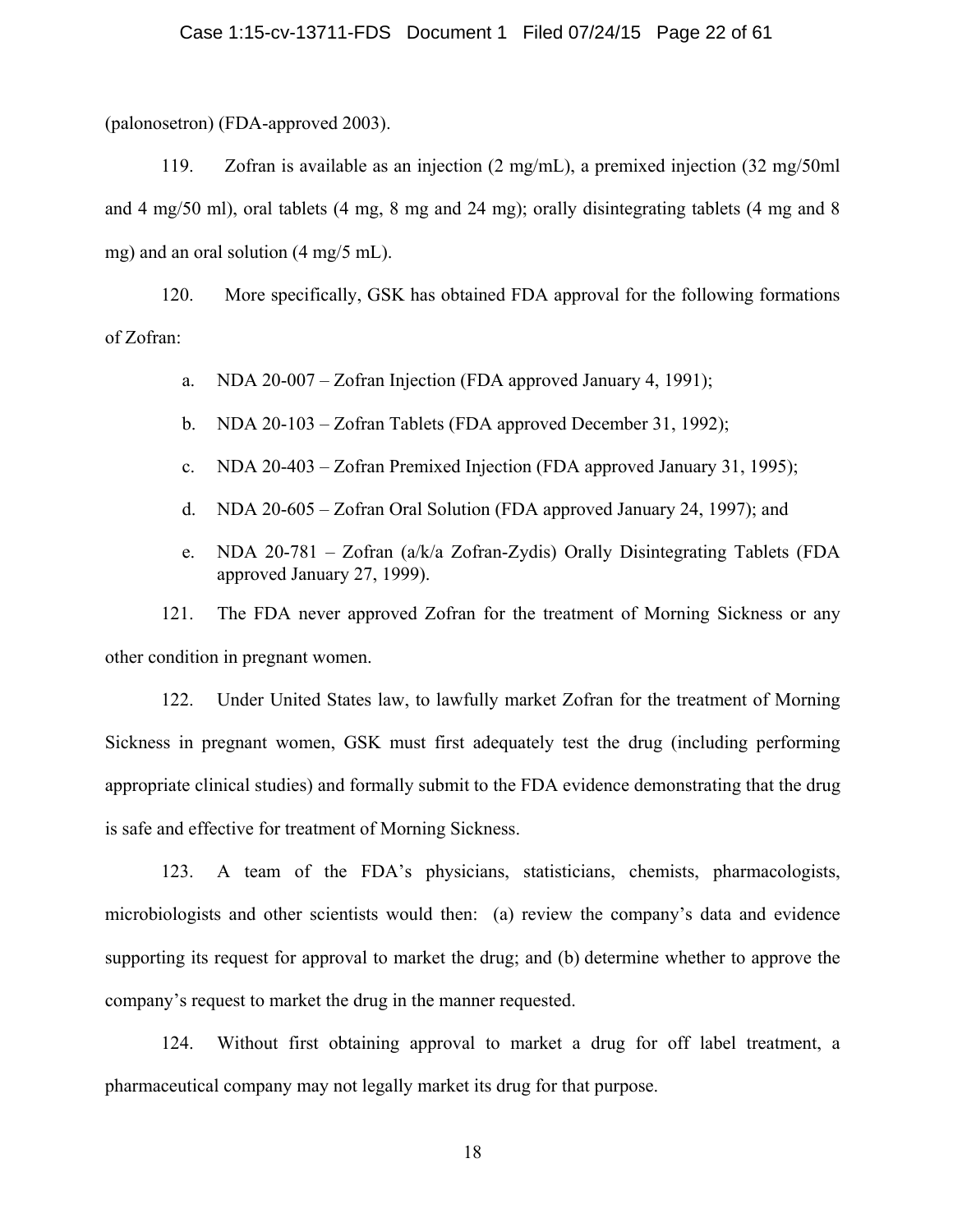#### Case 1:15-cv-13711-FDS Document 1 Filed 07/24/15 Page 23 of 61

 125. Prior to marketing Zofran to pregnant women including Plaintiff, GSK did not submit to the FDA any data demonstrating the safety or efficacy of Zofran for treating Morning Sickness in pregnant women.

 126. GSK illegally circumvented the FDA-approval process by marketing Zofran for the treatment of Morning Sickness in pregnant women without applying for the FDA's approval to market it to treat that condition or any other condition in pregnant women.

127. At all relevant times, GSK was in the business of and did design, research, manufacture, test, package, label, advertise, promote, market, sell and distribute Zofran, and GSK continues to market and sell Zofran today.

#### **A. GSK Knew that Zofran Presented an Unreasonable Risk of Harm to Prenatal Infants Due to Preclinical Studies**

128. Since at least the 1980s, when GSK received the results of the preclinical studies that it submitted in support of Zofran's NDA 20-007, the company has known of the risk that Zofran ingested during pregnancy in mammals crosses the placental barrier to expose the fetus to the drug. For example, at least as early as the mid-1980s, GSK performed placental-transfer studies of Zofran in rats and rabbits, and reported that the rat and rabbit fetuses were exposed prenatally to Zofran during pregnancy.

129. In a published study involving forty-one pregnant patients, the placental transfer of Zofran during human pregnancy at concentrations high enough to cause congenital malformations has been independently confirmed and detected in every sample of fetal tissue taken. In fact, the study reported that the average fetal tissue concentration of Zofran's active ingredient was 41% of the corresponding concentration in the mother's plasma.

130. GSK reported four animal studies in support of its application for approval of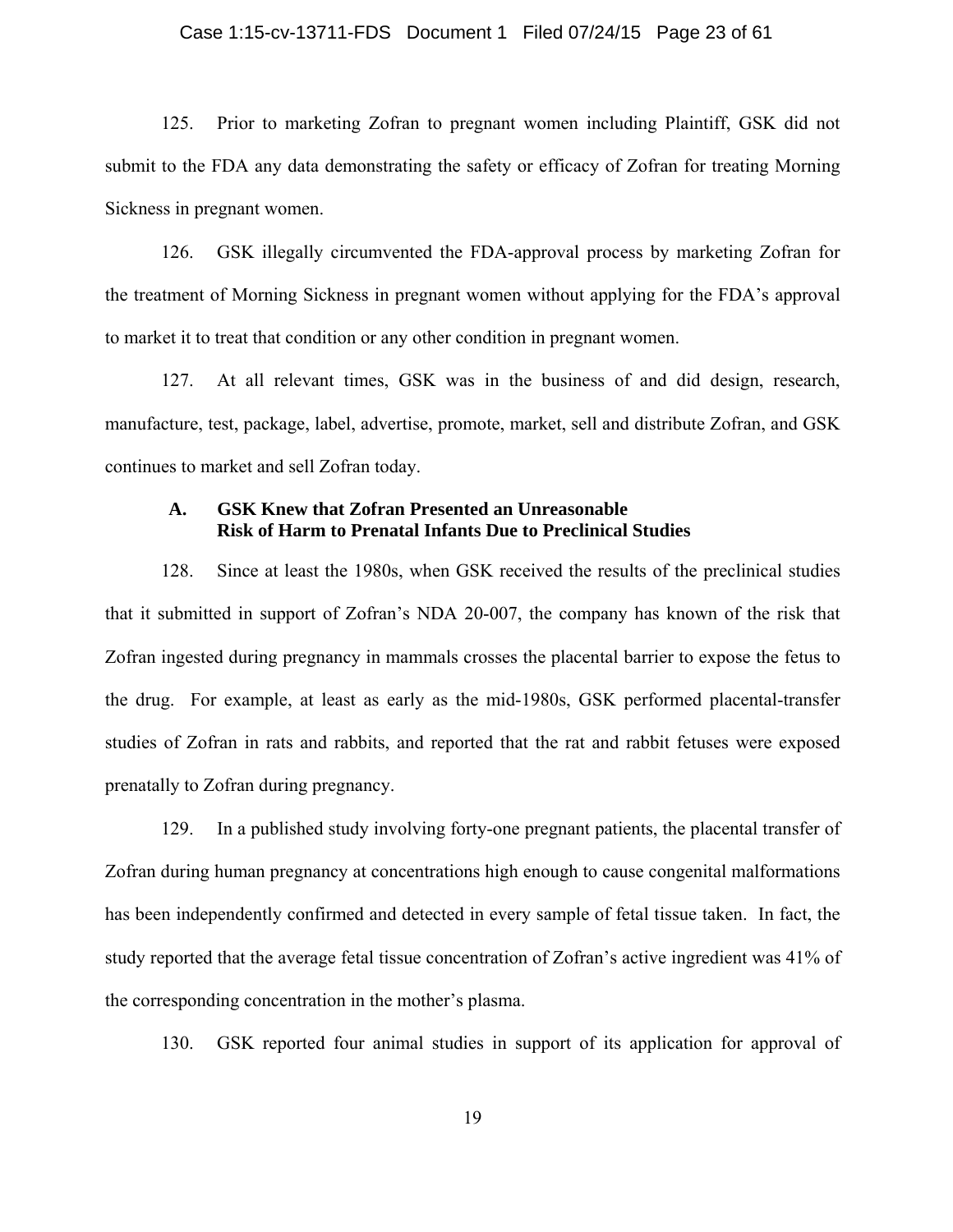#### Case 1:15-cv-13711-FDS Document 1 Filed 07/24/15 Page 24 of 61

NDA 20-0007: (1) Study No. R10937 I.V. Segment II teratological study of rats; (2) Study No. R10873 I.V. Segment II teratological study of rabbits; (3) Study No. R10590 Oral Segment II teratological study of rats; (4) Study No. L10649 Oral Segment II teratological study of rabbits.

131. GSK stated that the preclinical teratogenicity studies in rats and rabbits showed no harm to the fetus.

132. Contrary to GSK's statements, the data revealed clinical signs of toxicity, premature births, intrauterine fetal deaths and impairment of ossification (incomplete bone growth).

133. Study No. R10937 was a Segment II teratological study of pregnant rats exposed to Zofran injection solution. Four groups of 40 pregnant rats (160 total) were reportedly administered Zofran through intravenous (I.V.) administration at doses of 0, 0.5, 1.5, and 4 mg/kg/day, respectively. Clinical signs of toxicity were observed in the pregnant rats included "low posture, ataxia, subdued behavior and rearing, as well as nodding and bulging eyes." No observations were reported as teratogenic effects.

134. Study No. R10873 was a Segment II teratological study of pregnant rabbits exposed to Zofran injection solution. Four groups of 15 pregnant rabbits (60 total) were reportedly given Zofran doses of 0, 0.5, 1.5, and 4 mg/kg/day, respectively. In this study, there was a reported increase in the number of intra-uterine deaths in the 4 mg/kg group versus lowerdose groups. The study also reported maternal weight loss in the exposed groups. Developmental retardation in offspring and fetuses were noted – namely, areas of the parietal (body cavity) were not fully ossified, and the hyoid (neck) failed to ossify completely.

135. Study No. R10590 was a Oral Segment II teratological study of rats. Four groups of 30 pregnant rats (120 total) were given Zofran orally at doses of 0, 1, 4 and 15 mg/kg/day,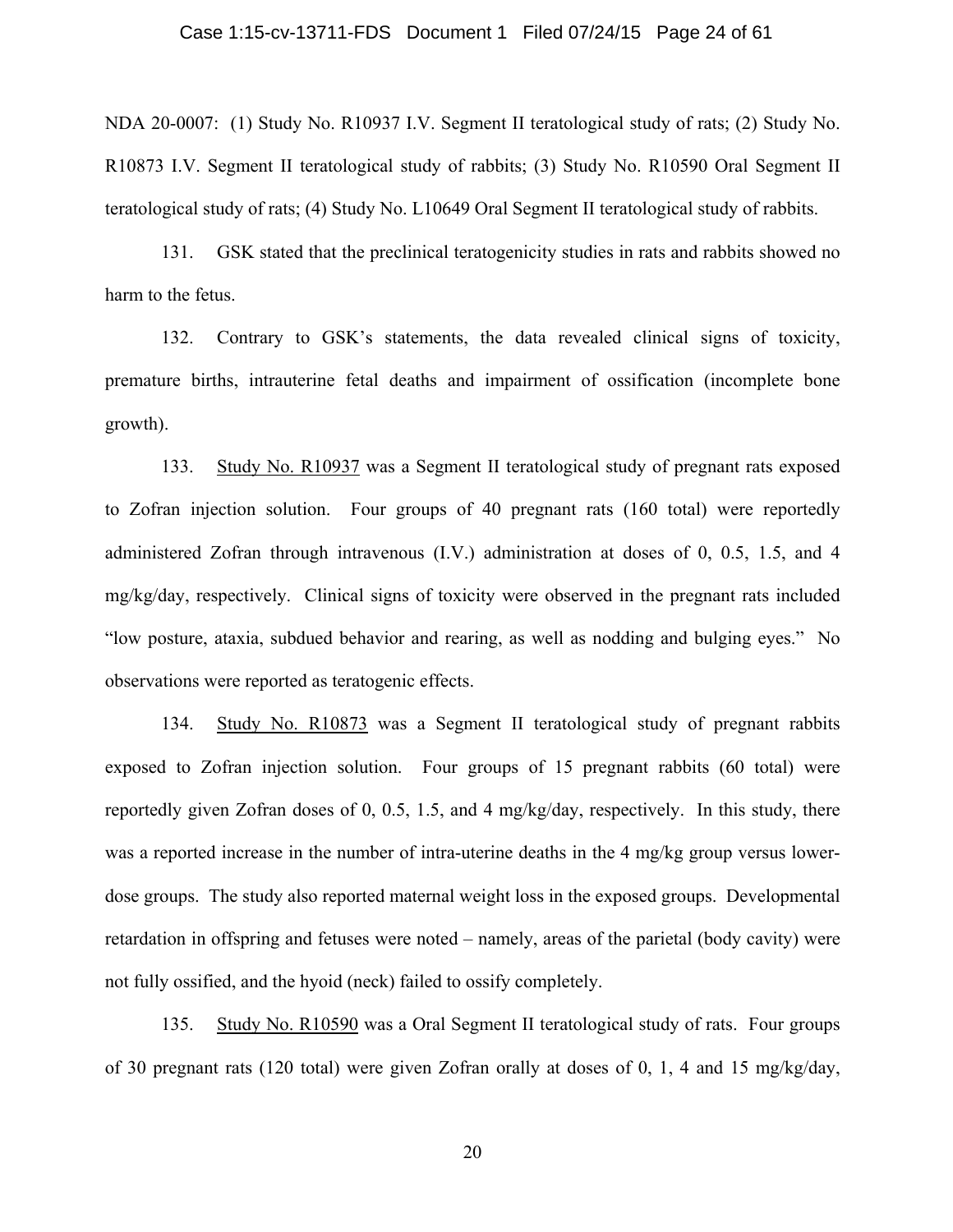#### Case 1:15-cv-13711-FDS Document 1 Filed 07/24/15 Page 25 of 61

respectively. Subdued behavior, labored breathing, which is a symptom of congenital heart defects, and dilated pupils were observed in the 15 mg/kg/day group. Body weight, gestational duration and fetal examinations were reported as normal, but "slight retardation in skeletal ossification" was noted in the offspring.

136. Study No. L10649 Oral Segment II teratological study of rabbits. Four groups of 14-18 pregnant rabbits (56-64 total) were given Zofran orally at doses of 0, 1, 5.5 and 30 mg/kg/day. The study reported lower maternal weight gain in all of the exposed groups, as well as premature delivery and "total litter loss," referring to fetal deaths during pregnancy in the 5.5 mg/kg/day group. Examination of the fetuses showed "slight developmental retardation as evident by incomplete ossification or asymmetry of skeleton."

137. Even if animal studies do not reveal evidence of harm to a prenatally exposed fetus, that result is not necessarily predictive of human response. For example, a drug formerly prescribed to alleviate Morning Sickness, thalidomide, is an infamous teratogenic in humans, but animal studies involving the drug failed to demonstrate such an increased risk of birth defects in animals. GSK conducted studies of thalidomide and its toxicity prior to the development of Zofran and prior to Zofran being marketed for the treatment of Morning Sickness in pregnant women. Moreover, since at least 1993, GSK has stated in its prescribing information for Zofran that "animal reproduction studies are not always predictive of human response." Therefore, GSK has been aware since at least when it began marketing and selling Zofran that GSK could not responsibly rely on its animal studies as a basis for promoting Zofran use in pregnant women. But that is what GSK did.

#### **B. GSK Was Alerted to Zofran-Related Birth Defects**

138. At least as early as 1992, GSK began receiving reports of birth defects associated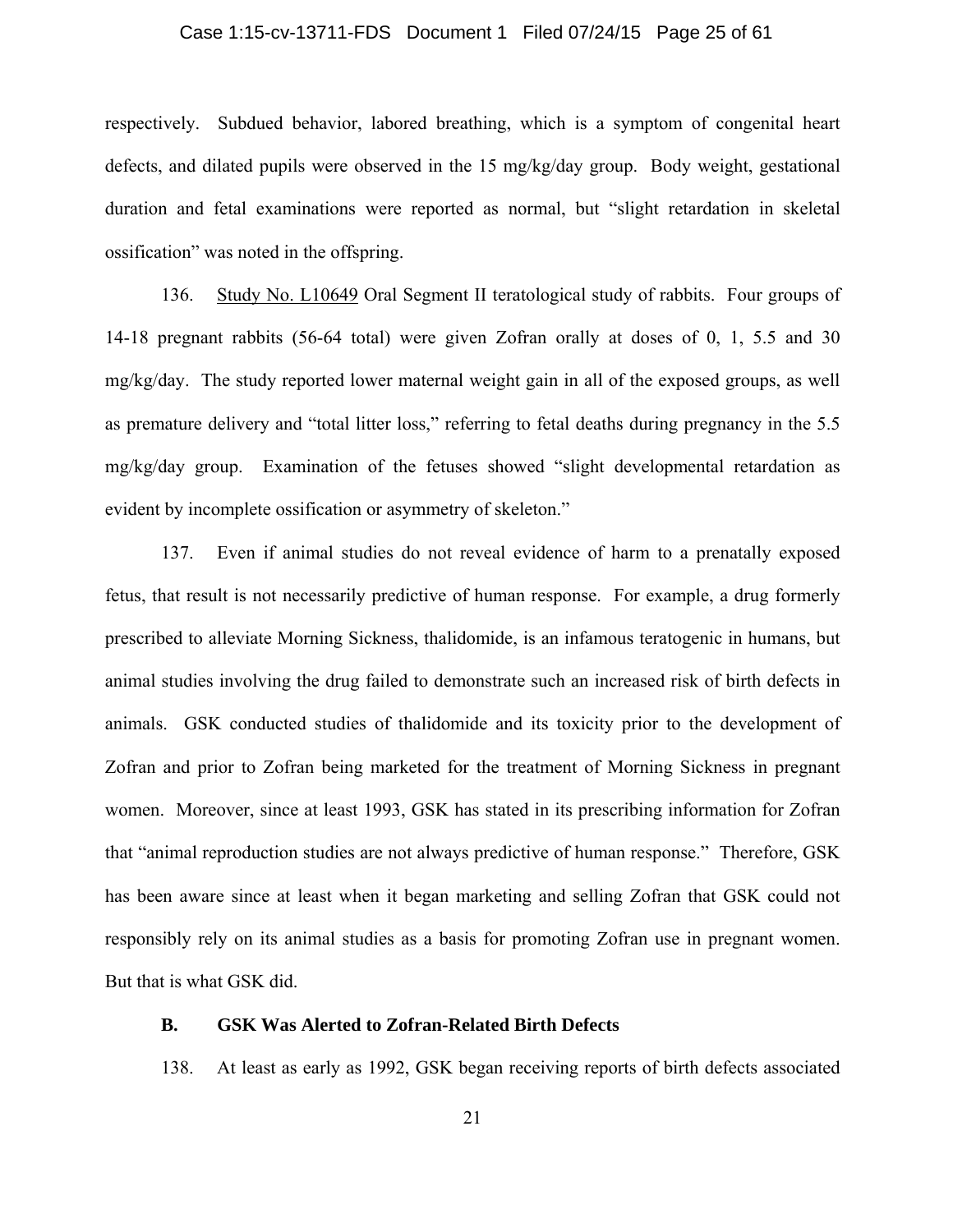#### Case 1:15-cv-13711-FDS Document 1 Filed 07/24/15 Page 26 of 61

with the use of Zofran by pregnant women.

139. By 2000, GSK had received at least thirty-two reports of birth defects arising from Zofran treatment in pregnant women. These reports included congenital heart disease, dysmorphism, intrauterine death, stillbirth, kidney malformation, congenital diaphragmatic anomaly, congenital musculoskeletal anomalies, and orofacial anomalies, among others.

140. In many instances, GSK received multiple reports in the same month, the same week and even the same day.

141. For example, on or about September 13, 2000, GSK received three separate reports involving Zofran use and adverse events.

142. For two of those incidents, the impact on the baby was so severe that the baby died.

143. From 1992 to the present, GSK has received more than 200 reports of birth defects in children who were exposed to Zofran during pregnancy.

144. The most commonly reported birth defects arising from Zofran use during pregnancy and reported to GSK were congenital heart defects, though multiple other defects such as orofacial defects, kidney malformations, intrauterine death, stillbirth and severe malformations in newborns were frequently reported.

145. The number of events actually reported to GSK was only a small fraction of the actual incidents.

#### **VI. EPIDEMIOLOGICAL STUDIES EXAMINED THE RISK OF CONGENITAL DEFECTS IN PRENATAL INFANTS DUE TO ZOFRAN**

146. Epidemiology is a branch of medicine that focuses on studying the causes, distribution and control of diseases in human populations.

147. Three recent epidemiological studies have examined the association between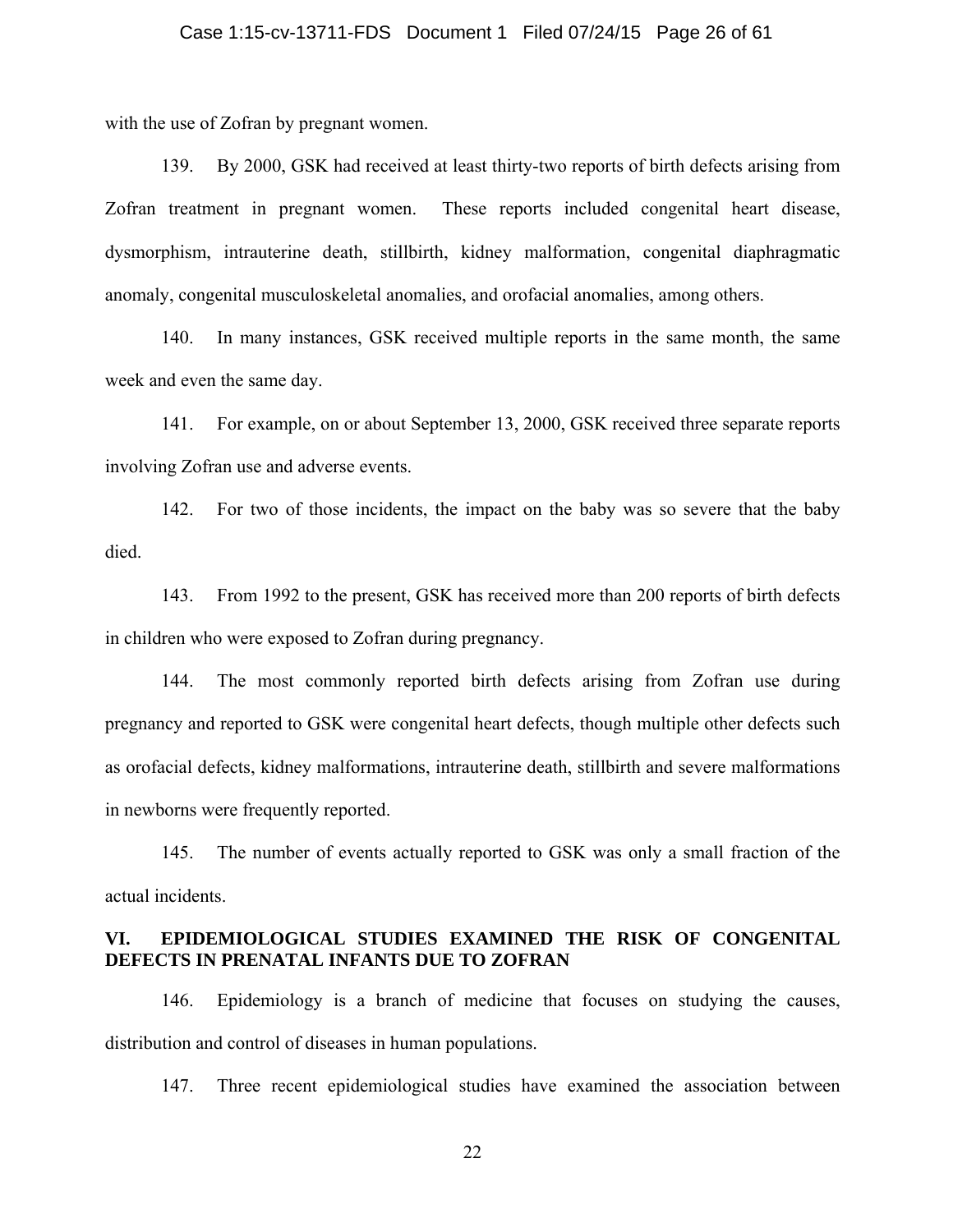#### Case 1:15-cv-13711-FDS Document 1 Filed 07/24/15 Page 27 of 61

prenatal exposure to Zofran and the risk of congenital defects in babies. These studies include:

(1) Pasternak, *et al*., Ondansetron in Pregnancy and Risk of Adverse Fetal Outcomes, New England Journal of Medicine (Feb. 28, 2013) (the "Pasternak Study")<sup>3</sup>;

(2) Andersen, *et al*., Ondansetron Use in Early Pregnancy and the Risk of Congenital Malformations— A Register Based Nationwide Control Study, presented as International Society of Pharmaco-epidemiology, Montreal, Canada (2013) (the "Andersen Study"); and

(3) Danielsson, *et al*., Ondansetron During Pregnancy and Congenital Malformations in the Infant (Oct. 31, 2014) (the "Danielsson Study").

148. Each of these studies includes methodological characteristics tending to bias its results toward under-reporting the true risk of having a child with a birth defect. Notwithstanding these characteristics biasing the results toward the null hypothesis, all three studies show elevated risk ratios for cardiac malformations, including risk ratios greater than 2.0.

149. In other words, as referenced above, the studies report that a mother exposed to Zofran had more than a doubled risk of having a baby with a congenital heart defect as compared to a mother who did not ingest Zofran during pregnancy.

150. The Pasternak Study included data from the Danish National Birth Registry and examined the use of Zofran during pregnancy and risk of adverse fetal outcomes. There were 608,385 pregnancies between January 2004 and March 31, 2011 examined. Adverse fetal outcomes were defined as spontaneous abortion, stillbirth, any major birth defect, pre-term delivery, low birth weight and small size for gestational age. The unexposed group was defined as women who did not fill a prescription for ondansetron [Zofran] during the exposure time window. The exposure time window was defined as the first 12-week gestational period.

 $\overline{a}$ 

*<sup>3</sup> See* http://www.nejm.org/doi/full/10.1056/NEJMoa1211035#t=articleBackground.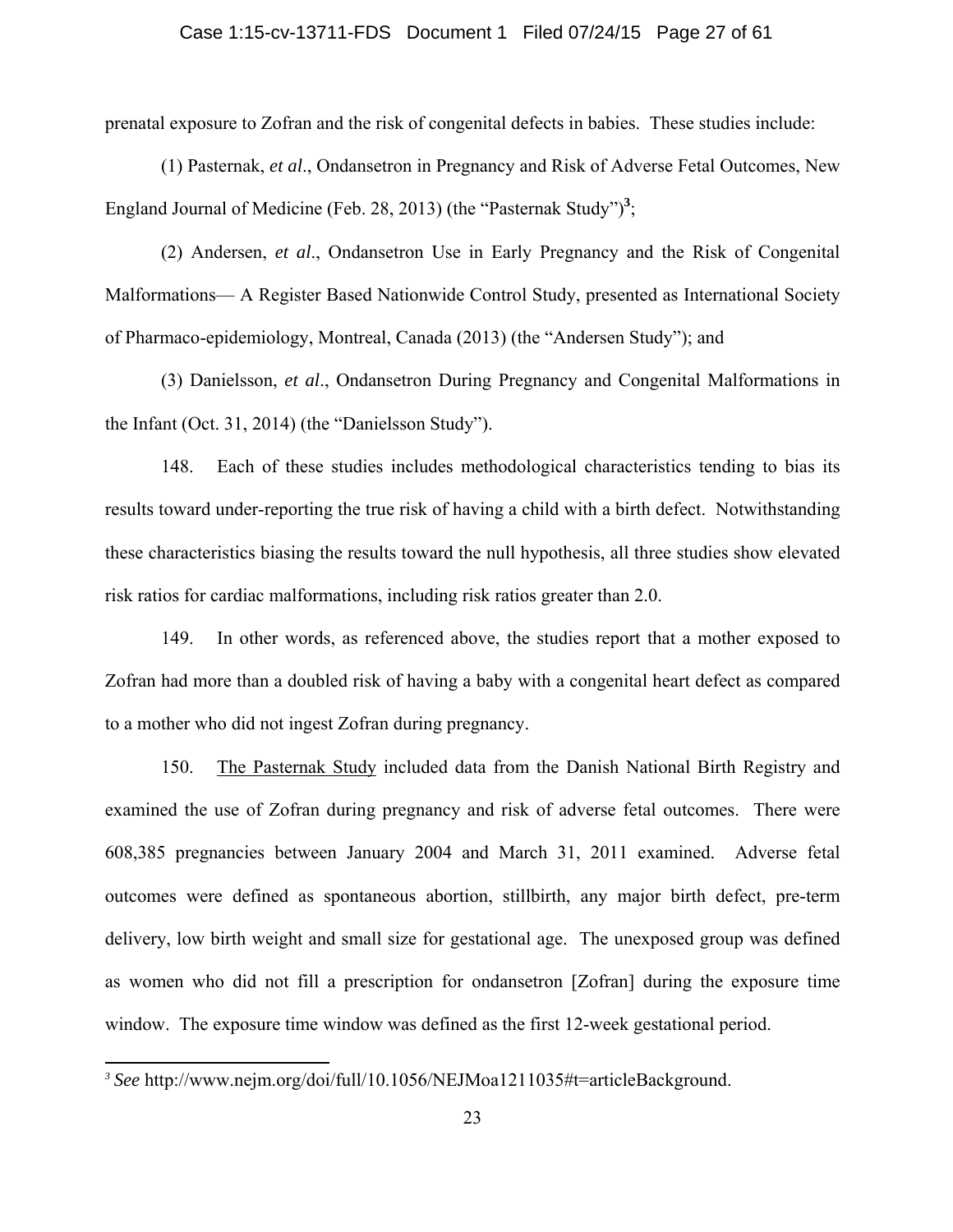#### Case 1:15-cv-13711-FDS Document 1 Filed 07/24/15 Page 28 of 61

151. Notably, the median fetal age at first exposure to Zofran was ten weeks, meaning that half of the cases were first exposed to Zofran after organogenesis (organ formation). This characteristic of the study led to an under-reporting of the actual risk of prenatal Zofran exposure.

152. The study's supplemental materials indicated that women taking Zofran during the first trimester, compared to women who did not take Zofran, were 22% more likely to have offspring with a septal defect, 41% more likely to have offspring with a ventricular septal defect and greater than four-times more likely to have offspring with atrioventricular septal defect.

153. The Andersen Study was also based on data collected from the Danish Medical Birth Registry and the National Hospital Register, the same data examined in the Pasternak Study. 903,207 births were identified in the study period with 1,368 women filling prescriptions for Zofran during the first trimester. The Andersen study examined the relationship between Zofran use during the first trimester and subgroups of congenital malformations. Data from all women giving birth in Denmark between 1997 and 2010 were included in the study.

154. The Andersen Study used a larger data set (thirteen years) compared to the Pasternak Study (seven years). Exposure to the drug was also defined as filling a prescription during the first trimester, and prescription data was obtained from the National Prescription Registry.

155. The Andersen study reported that mothers who ingested Zofran during their firsttrimester of pregnancy were more likely than mothers who did not to have a child with a congenital heart defect, and had a two-to four-fold greater risk of having a baby with a septal cardiac defect.

156. The Danielsson Study investigated risks associated with Zofran use during pregnancy and risk of cardiac congenital malformations from data available through the Swedish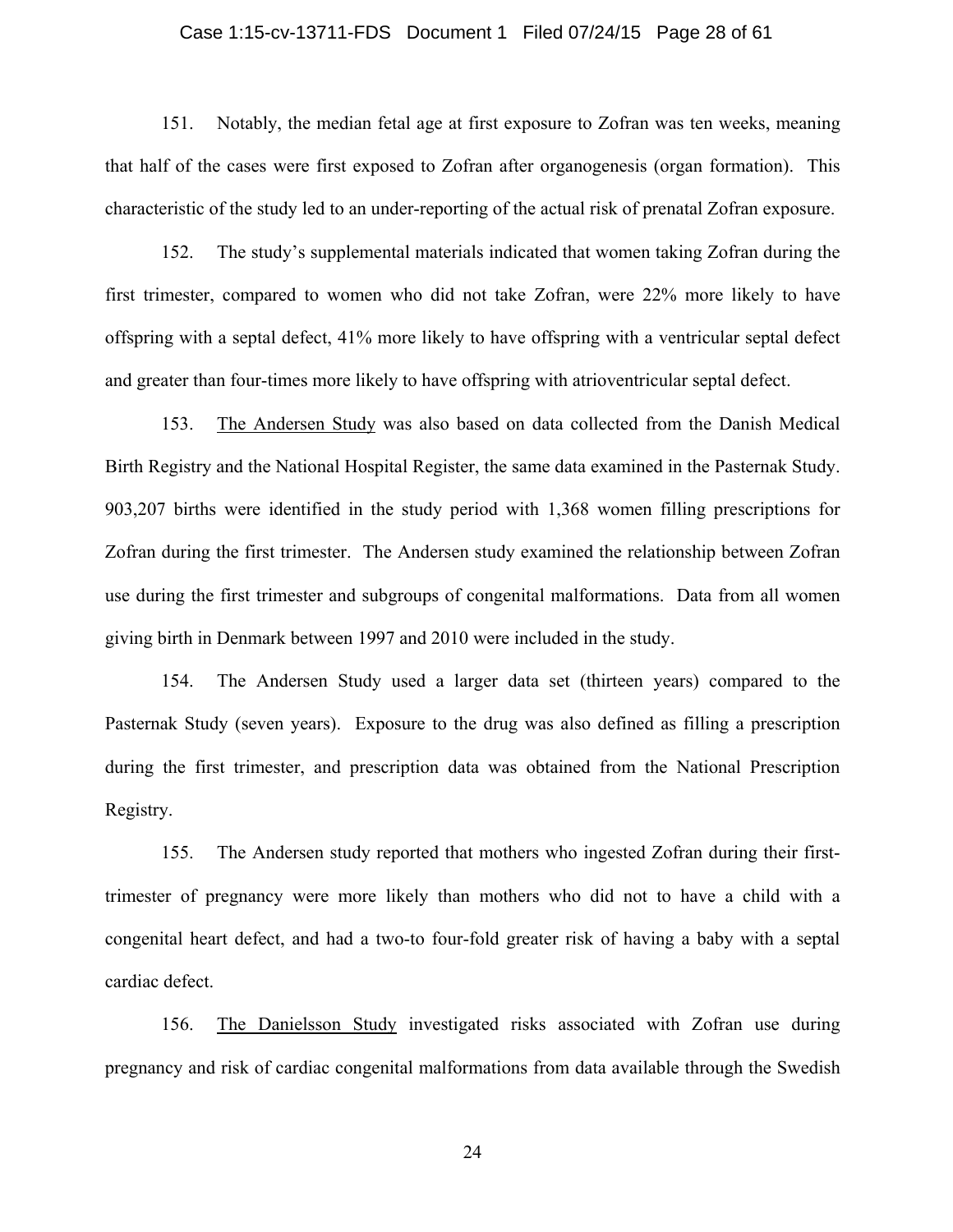#### Case 1:15-cv-13711-FDS Document 1 Filed 07/24/15 Page 29 of 61

Medical Birth Registry. Of the 1,501,434 infant births in the study, 43,658 had malformations classified as major (2.9%).**<sup>4</sup>**

157. The Swedish Medical Birth Registry was combined with the Swedish Register of Prescribed Drugs to identify 1,349 infants born to women who had taken Zofran in early pregnancy from 1998-2012.

158. Among the major malformations, 14,872 had cardiovascular defects (34%) and 10,491 had a cardiac septum defect (24%).

159. The Danielsson study reported a statistically significantly elevated risk for cardiovascular defects for mothers taking Zofran versus those who did not.

160. The Danielsson study results reported that the mothers who took Zofran during early pregnancy had a 62% increased risk of the infant being born with a cardiovascular defect.

161. Further, the Danielsson study results reported that mothers who took Zofran during pregnancy had a greater than two-fold increased risk of having a baby with a septal cardiac defect, compared to mothers who did not take Zofran during pregnancy.

162. Since at least 1992, GSK has had mounting evidence showing that Zofran presents an unreasonable risk of harm to prenatal infants.

163. GSK also had actual knowledge at all times that Zofran readily crossed human placental barriers during pregnancy.

164. GSK also had actual knowledge at all times that the animal studies of Zofran cannot reliably support an assertion that Zofran can be used safely or effectively in pregnant women.

165. Since 1992, GSK has received hundreds of reports of major birth defects

<sup>4</sup> *See* http://www.ncbi.nlm.nih.gov/pubmed/25450422.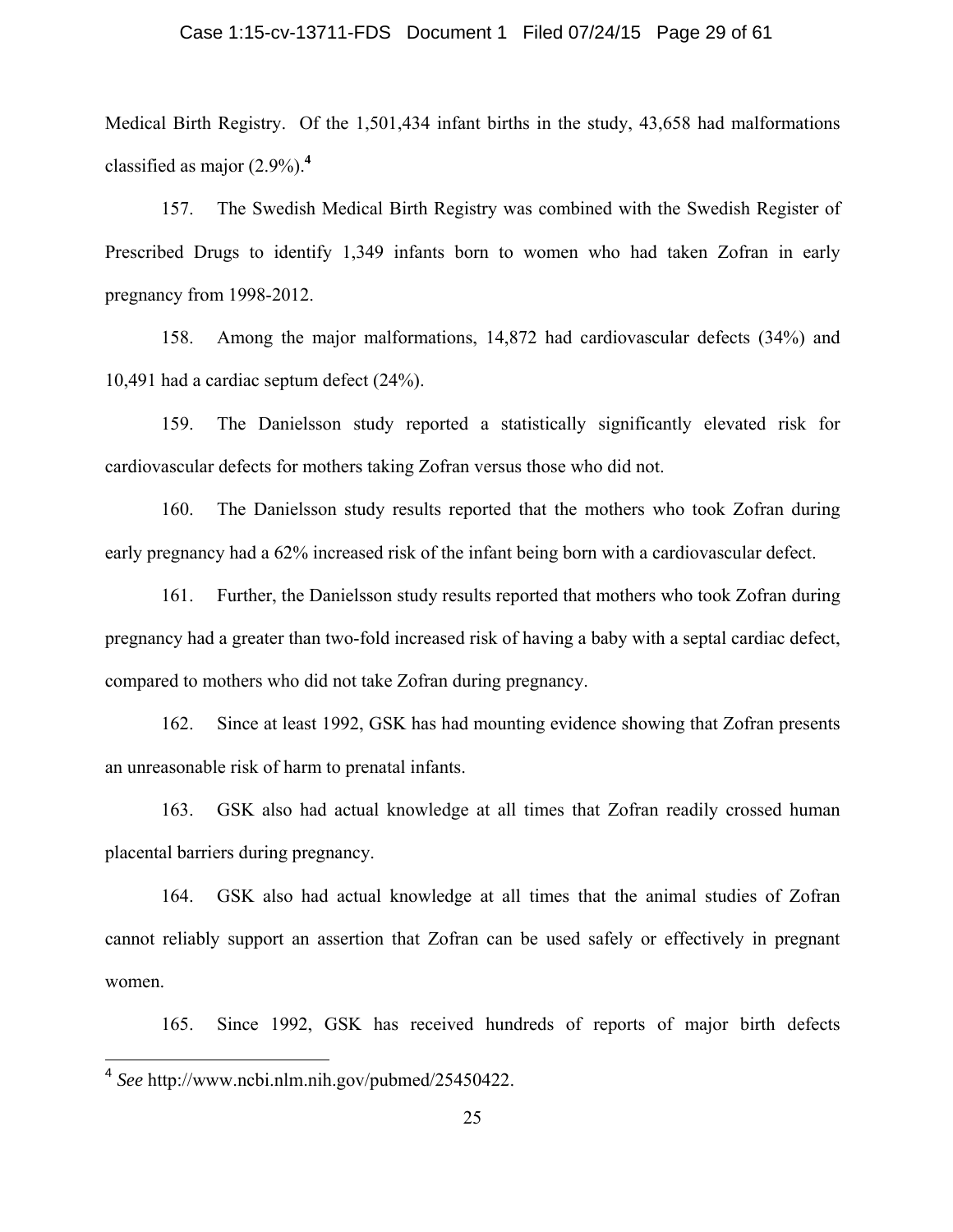#### Case 1:15-cv-13711-FDS Document 1 Filed 07/24/15 Page 30 of 61

associated with prenatal Zofran exposure.

166. GSK underreported the hundreds of reports of major birth defects associated with prenatal Zofran exposure that it received to the FDA or any representative body of the United States government.

167. GSK fraudulently also concealed its knowledge from healthcare providers and consumers, and failed to warn of the risk of birth defects.

168. GSK knowingly and willfully, unfairly, deceptively, unlawfully or fraudulently promoted Zofran to physicians and patients specifically for the treatment of Morning Sickness in pregnant women despite knowledge of the risks of major birth defects associated with prenatal Zofran exposure.

#### **VII. GSK'S WRONGFUL CONDUCT**

#### **A. GSK's Failure to Warn of the Risk of Birth Defects Associated with Prenatal Exposure to Zofran**

169. Federal law governing GSK's drug labeling for Zofran, required it to "describe serious adverse reactions and potential safety hazards, limitations in use imposed by them, and steps that should be taken if they occur." *See* 21 C.F.R. § 201.57(e).

170. GSK was also required to list adverse reactions that occurred with other drugs in the same class as Zofran. *Id.* at  $\S 201.57(g)$ .

171. In the context of prescription drug labeling, "an adverse reaction is an undesirable effect, reasonably associated with use of a drug, that may occur as part of the pharmacological action of the drug or may be unpredictable in its occurrence." *Id.*

172. Federal law also required GSK to revise Zofran's labeling "to include a warning as soon as there is reasonable evidence of an association of a serious hazard with a drug; a causal relationship need not have been proved." *Id.* at § 201.57(e).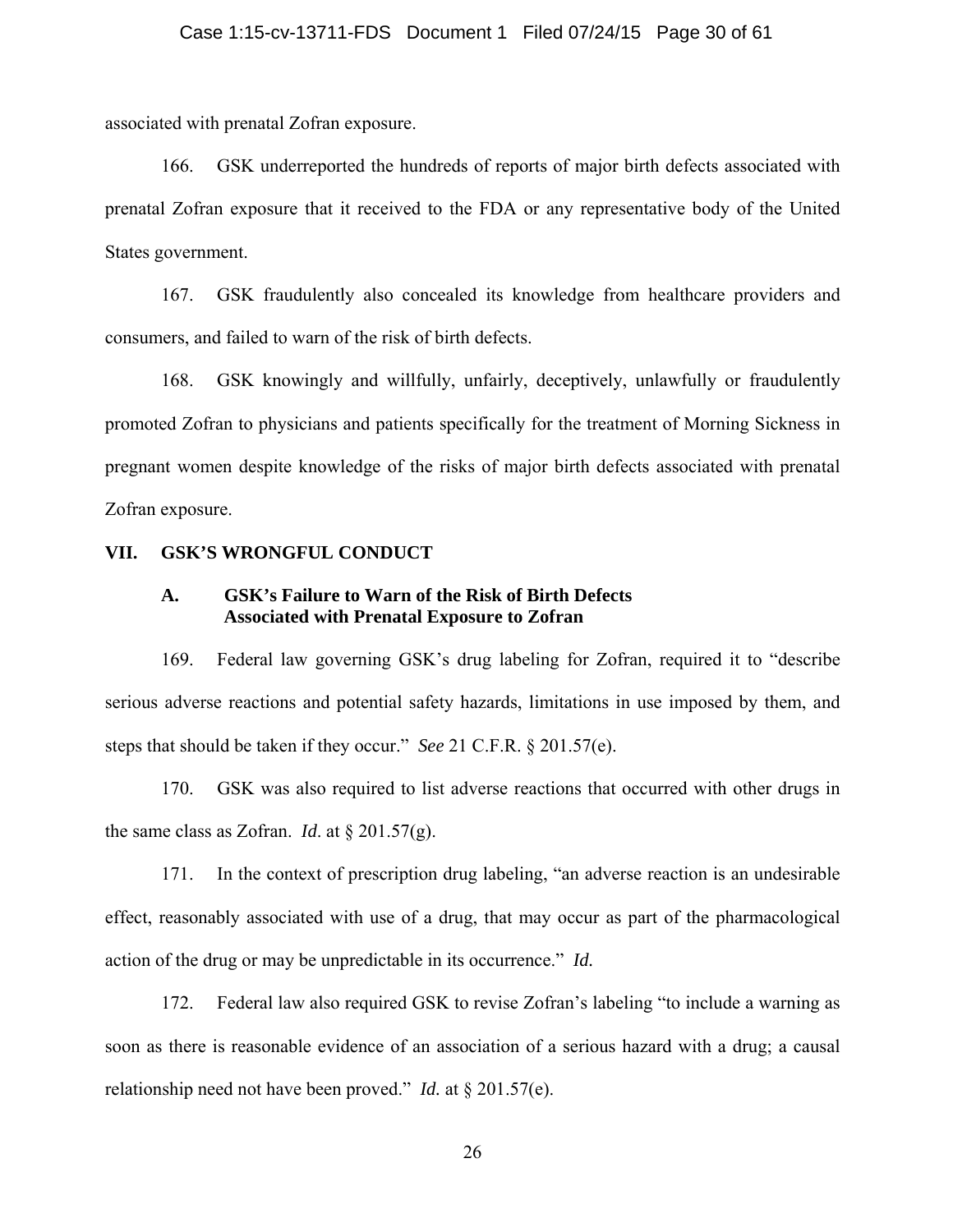#### Case 1:15-cv-13711-FDS Document 1 Filed 07/24/15 Page 31 of 61

173. GSK has received hundreds of reports of birth defects associated with the non-FDA-approved use of Zofran in pregnant women.

174. In response, GSK failed to disclose the severe adverse events to healthcare providers or expectant mothers, including Plaintiff Sarah Hill and her prescribing healthcare providers.

175. At all times relevant to the complaint, pursuant to 21 C.F.R.  $\S$  314.70(c)(2)(i), pharmaceutical companies were free to strengthen a contraindication, warning, precaution, or adverse reaction without prior approval from the FDA.

176. Despite an ability and obligation to add warnings, precautions and adverse reactions to the product labeling for Zofran without prior approval from the FDA, GSK willfully, knowingly, unfairly and deceptively chose not to do so for the sole purpose of marinating its profits and marketing capabilities.

177. Pursuant 21 C.F.R. § 201.128, where "a manufacturer knows, or has knowledge of facts that would give him notice, that a drug introduced into interstate commerce by him is to be used for conditions, purposes, or uses other than the ones for which he offers it, he is required to provide adequate labeling for such a drug which accords with such other uses to which the article is to be put."

178. At times relevant to the complaint, GSK violated the express terms of 21 C.F.R. § 201.128.

179. At least as of 1997, GSK knew well from its off-label promotion and payments to doctors, and its conspicuous increase in revenue from Zofran, and its market analyses of prescription data, that physicians were prescribing Zofran off-label to treat Morning Sickness in pregnant women and that such usage was associated with a clinically significant risk or hazard –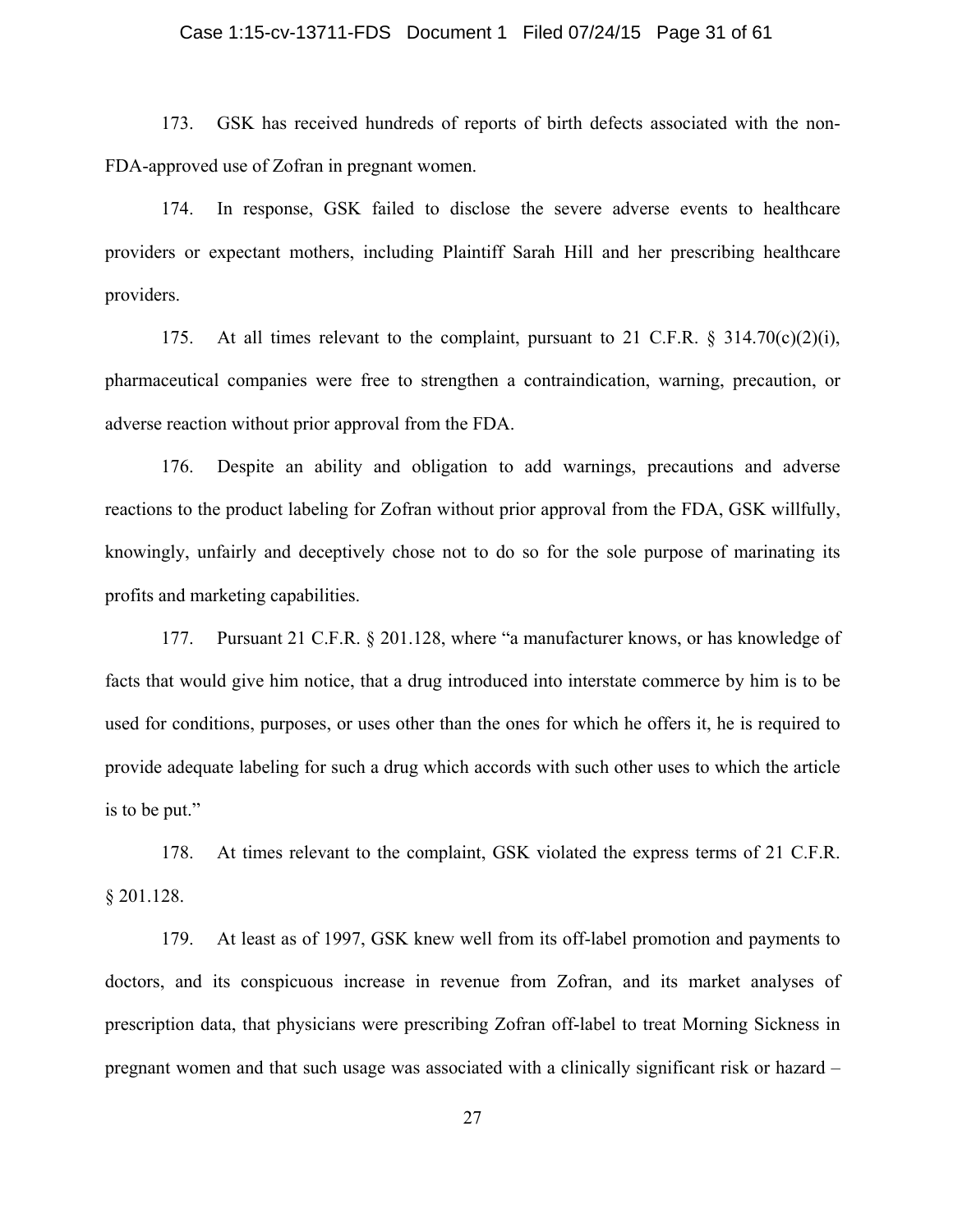#### Case 1:15-cv-13711-FDS Document 1 Filed 07/24/15 Page 32 of 61

birth defects.

180. GSK had the ability and obligation to state prominently in the Indications and Usage section of its drug label that there is a lack of evidence that Zofran is safe for the treatment of Morning Sickness in pregnant women and that there are risks to such treatment.

181. GSK failed to state prominently in the Indications and Usage section of its drug label that there is a lack of evidence that Zofran is safe for the treatment of Morning Sickness in pregnant women, and that there are risks to such treatment ,despite GSK's knowledge that:

(a) the safety of Zofran for use in human pregnancy had and has not been established;

(b) there have been hundreds of reports of birth defects associated with Zofran use during pregnancy, and

(c) epidemiology studies report an increased risk of birth defects in babies exposed to Zofran during pregnancy.

182. From 1993 to the present, despite mounting evidence of the birth defect risk, GSK's prescribing information for Zofran has included the following same statement concerning use of Zofran during pregnancy:

Pregnancy: Teratogenic Effects: Pregnancy Category B. Reproduction studies have been performed in pregnant rats and rabbits at I.V. doses up to 4 mg/kg per day and have revealed no evidence of impaired fertility or harm to the fetus due to ondansetron. There are, however, no adequate and well-controlled studies in pregnant women. Because animal reproduction studies are not always predictive of human response, this drug should be used during pregnancy only if clearly needed.

183. The Product Monograph for Zofran in Canada states that "the safety of ondansetron for use in human pregnancy has not been established," and that "the use of ondansetron in pregnancy is not recommended."

184. In the United States and in this state specifically, GSK has at all relevant times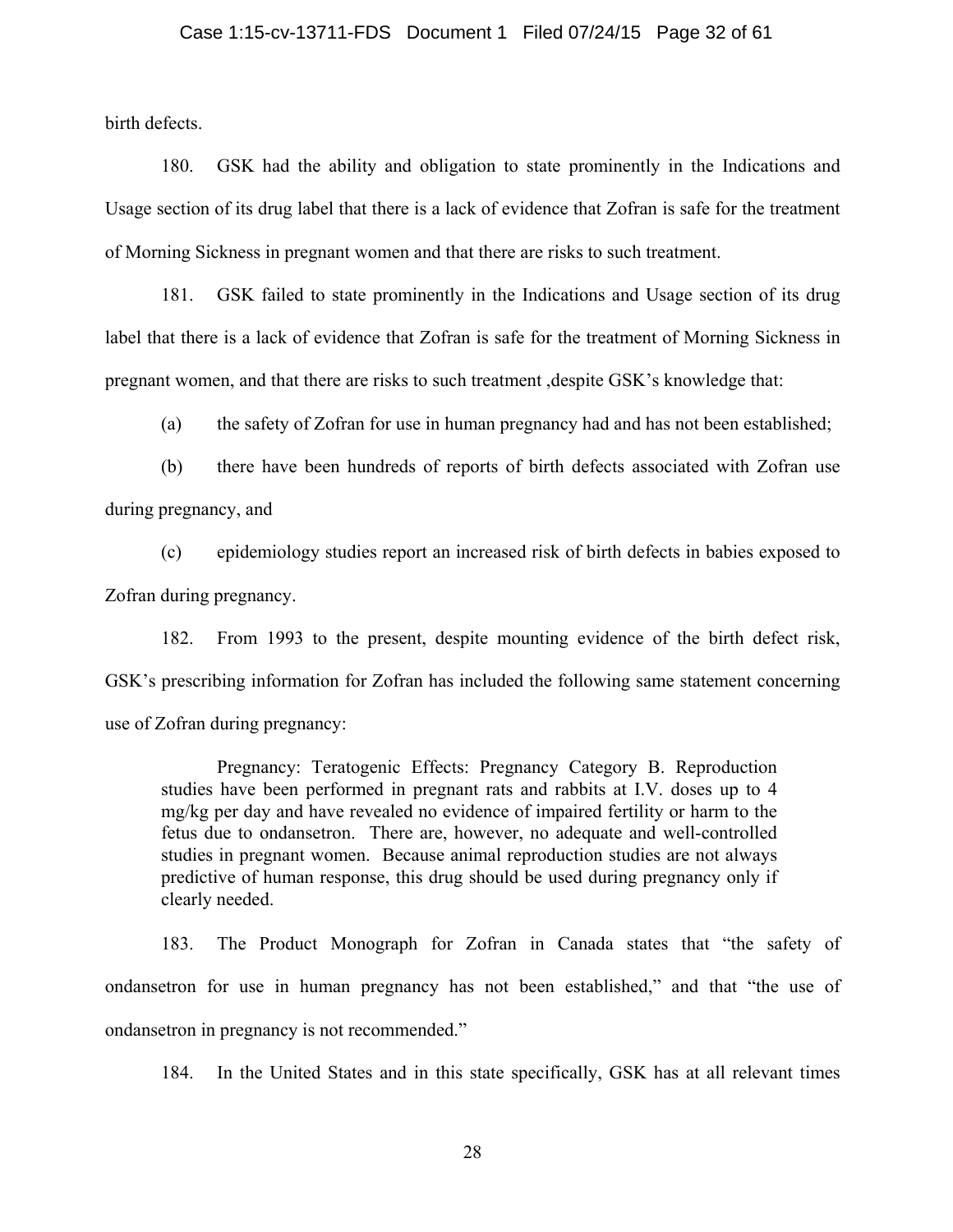failed to include any warning disclosing any risks of birth defects arising from Zofran use during pregnancy in Zofran's prescribing information or other product labeling.

185. GSK's inclusion of the phrase "Pregnancy Category B" in Zofran's prescribing information refers to the FDA's pregnancy categorization scheme applicable to prescription drugs in the United States.

186. The FDA has established five categories to indicate the potential of a drug to cause

birth defects if used during pregnancy. The current system of pregnancy labeling consists of five

letter-categories (A, B, C, D, and X, in order of increasing risk) as follows:

## Categories of Risk for Drugs During **Pregnancy CATEGORY DESCRIPTION**

| A | These drugs are the safest. Well-<br>designed studies in people show<br>no risks to the fetus.                                                            |
|---|-----------------------------------------------------------------------------------------------------------------------------------------------------------|
| B | Studies in animals show no risk to<br>the fetus, and no well-designed<br>studies in people have been done.<br><b>or</b>                                   |
|   | Studies in animals show a risk to<br>the fetus, but well-designed<br>studies in people do not.                                                            |
|   | No adequate studies in animals or<br>people have been done.<br>or                                                                                         |
|   | In animal studies, use of the drug<br>resulted in harm to the fetus,<br>but no information about how<br>the drug affects the human<br>fetus is available. |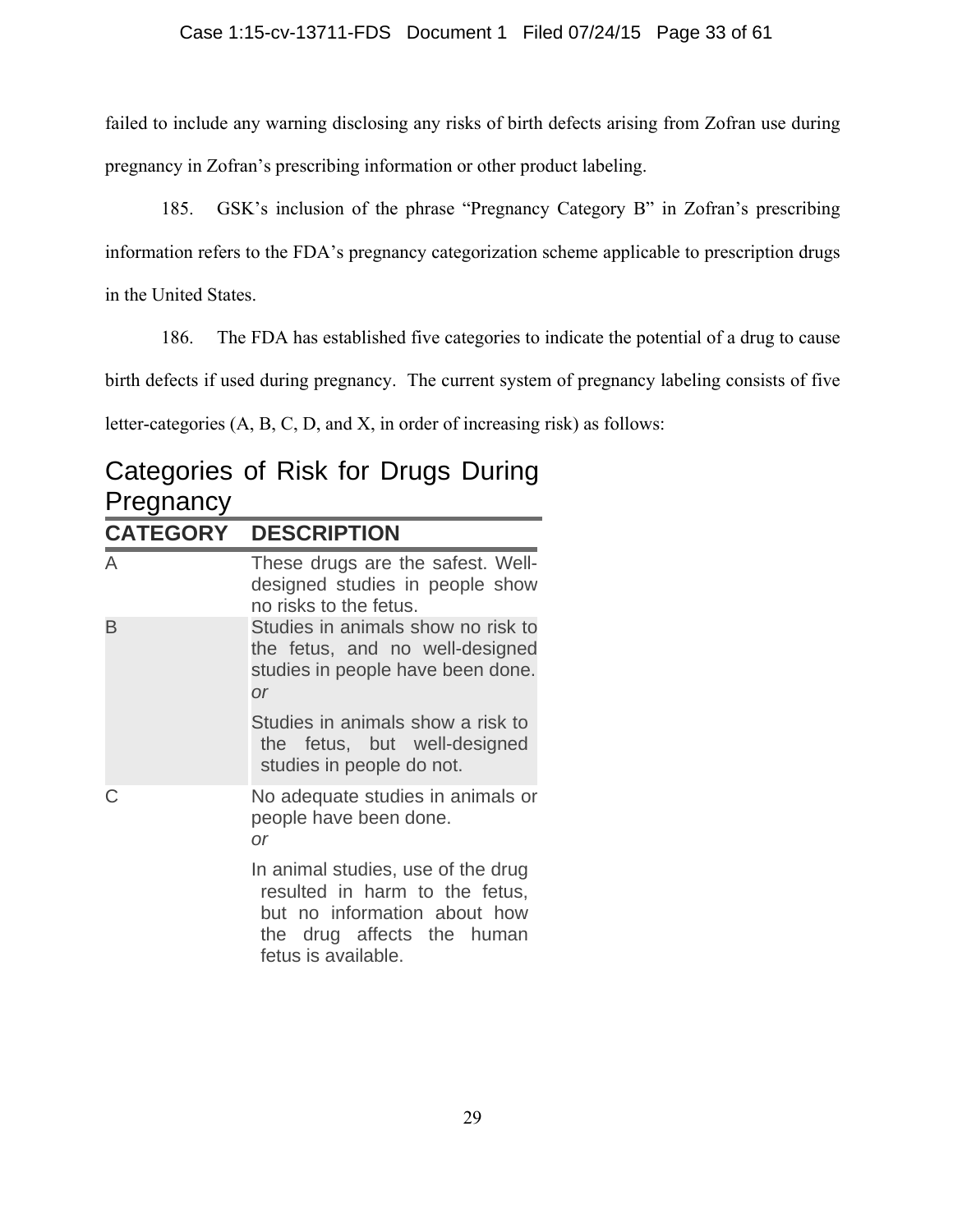| D | Evidence shows a risk to the       |
|---|------------------------------------|
|   | human fetus, but benefits of the   |
|   | drug may outweigh risks in certain |
|   | situations. For example, the       |
|   | mother may have a life-            |
|   | threatening disorder or a serious  |
|   | disorder that cannot be treated    |
|   | with safer drugs.                  |
| X | Risk to the fetus has been proved  |
|   | to outweigh any possible benefit   |

- 187. Zofran is presently listed as an FDA Category B drug.
- 188. GSK had the ability, and indeed was required, to update Zofran's label to reflect at

best a Pregnancy Category D designation or, alternatively, a Category X designation for Zofran as

follows:

**Pregnancy Category D** - If there is positive evidence of human fetal risk based on adverse reaction data from investigational or marketing experience or studies in humans, but the potential benefits from the use of the drug in pregnant women may be acceptable despite its potential risks (for example, if the drug is needed in a life-threatening situation or serious disease for which safer drugs cannot be used or are ineffective), the labeling must state: "Pregnancy Category D. See "Warnings and Precautions" section." Under the "Warnings and Precautions" section, the labeling must state: "[drug] can cause fetal harm when administered to a pregnant woman . . . . If this drug is used during pregnancy, or if the patient becomes pregnant while taking this drug, the patient should be apprised of the potential hazard to a fetus."

21 C.F.R. § 201.57(f)(6)(i)(d) (emphasis added).

**Pregnancy Category X** - If studies in animals or humans have demonstrated fetal abnormalities or if there is positive evidence of fetal risk based on adverse reaction reports from investigational or marketing experience, or both, and the risk of the use of the drug in a pregnant woman clearly outweighs any possible benefit (for example, safer drugs or other forms of therapy are available), the labeling must state: "Pregnancy Category X. See `Contraindications' section." Under "Contraindications," the labeling must state: "(Name of drug ) may (can ) cause fetal harm when administered to a pregnant woman. . . . (Name of drug ) is contraindicated in women who are or may become pregnant. If this drug is used during pregnancy, or if the patient becomes pregnant while taking this drug, the patient should be apprised of the potential hazard to a fetus."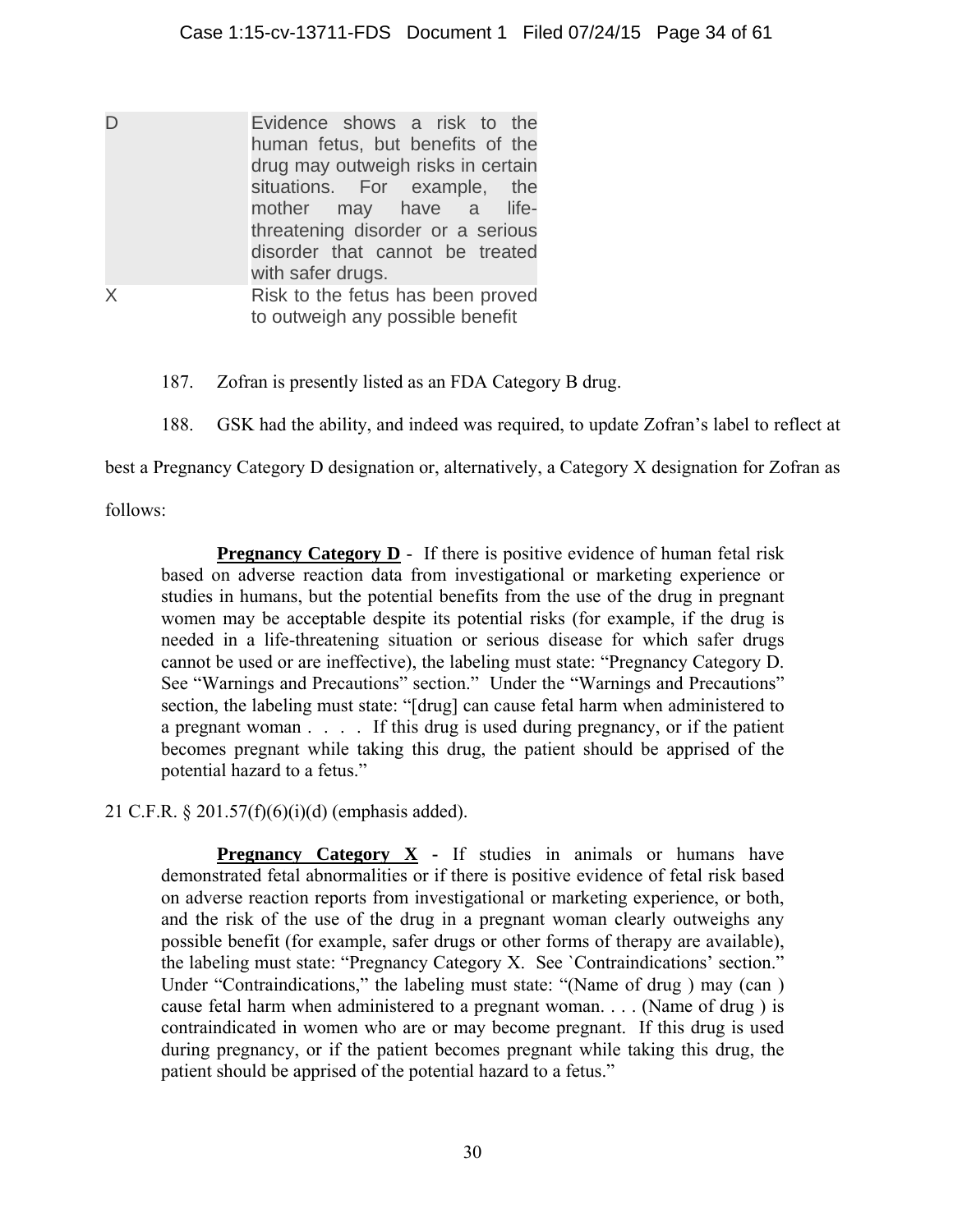#### Case 1:15-cv-13711-FDS Document 1 Filed 07/24/15 Page 35 of 61

*Id.* at § 201.57(f)(6)(i)(e) (emphasis added).

189. Beginning at least in 1992, GSK had positive evidence of human fetal risk posed by Zofran based upon more than 200 reports to GSK of birth defects, as well as epidemiology studies and placental-transfer studies reporting on Zofran's teratogenic risk.

190. GSK has never updated Zofran's labeling to disclose that Zofran can cause fetal harm when administered to a pregnant woman, and GSK has failed to warn of the potential hazards to a fetus arising from Zofran use during pregnancy.

191. The FDA has promulgated a final rule declaring that, as of June 2015, it will require pharmaceutical manufacturers to remove the current A, B, C, D, or X pregnancy categorization designation from all drug product labeling and instead summarize the risks of using a drug during pregnancy, discuss the data supporting that summary, and describe relevant information to help health care providers make prescribing decisions and counsel women about the use of drugs during pregnancy and lactation. *See* 79 Fed. Reg. 72064 (Dec. 4, 2014).**<sup>5</sup>**

192. In promulgating this rule, the FDA "determined that retaining the pregnancy categories is inconsistent with the need to accurately and consistently communicate differences in degrees of fetal risk."

193. In the years before and during which Plaintiff Sarah Hill, B.H. and H.H. were exposed to Zofran, GSK marketed and sold Zofran without adequate warning to healthcare providers and consumers that Zofran was causally associated with an increased risk of birth defects, and that GSK had not adequately tested Zofran to support marketing and promotion of it for use in pregnant women.

194. In the years before and during which Plaintiff Sarah Hill, B.H. and H.H. were

 $\overline{a}$ 

<sup>5</sup> *See* http://www.gpo.gov/fdsys/pkg/FR-2014-12-04/html/2014-28241.htm.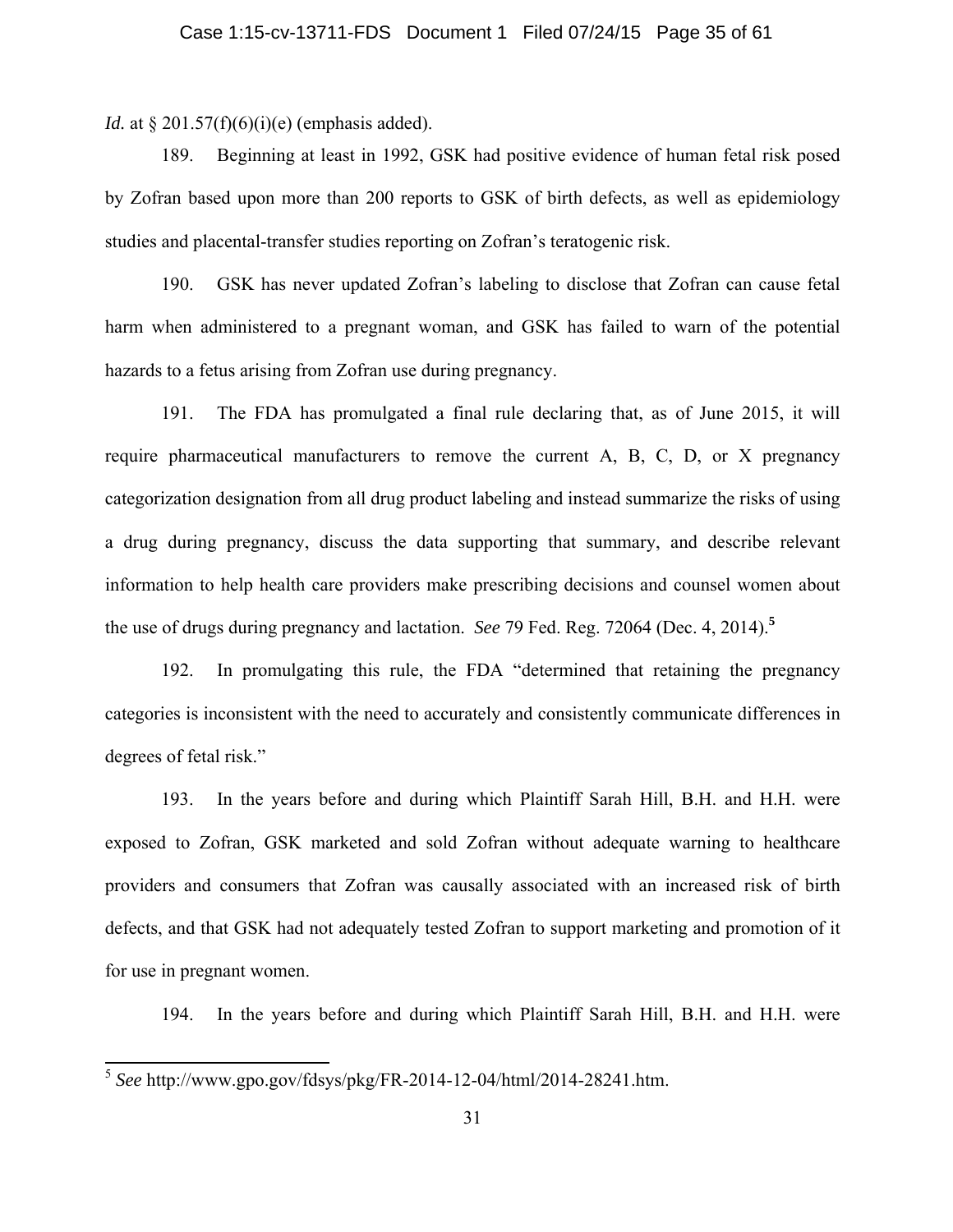#### Case 1:15-cv-13711-FDS Document 1 Filed 07/24/15 Page 36 of 61

exposed to Zofran, GSK marketed and sold Zofran without adequate warning to healthcare providers and consumers that Zofran was causally associated with an increased risk of birth defects, and that GSK warnings accompanying Zofran were inadequate and defective.

#### **B. GSK's Fraudulent, Off-Label Promotion of Zofran for the Treatment of Morning Sickness in Pregnant Women**

195. At all relevant times, GSK has known that the safety of Zofran for use in human pregnancy has not been established.

196. Despite that fact, with more than six million annual pregnancies in the United States since 1991 and an estimated 70-85% incidence of pregnancy-related nausea, the absence of a prescription medication that was approved by the FDA for pregnancy-related nausea presented an extremely lucrative business opportunity for GSK to expand its sales of Zofran. GSK seized that opportunity, but the effect of its conduct was tantamount to experimenting with the lives of unsuspecting mothers-to-be and their babies in the United States and in the State of Texas.

197. After the FDA approved Zofran in 1991, and despite available evidence showing that Zofran presented an unreasonable risk of harm to prenatal infants exposed to Zofran, GSK launched a marketing scheme to promote Zofran to obstetrics and gynecology ("Ob/Gyn") healthcare practitioners, among others, as a safe treatment alternative for Morning Sickness in pregnant women.

198. On March 9, 1999, the FDA's Division of Drug Marketing, Advertising and Communications ("DDMAC") notified GSK that the FDA had become aware of GSK's promotional materials for Zofran, which violated the Federal Food Drug and Cosmetic Act and its implementing regulations.

199. The FDA reviewed the promotional material and determined that "it promotes Zofran in a manner that is false or misleading because it lacks fair balance." (FDA Ltr. to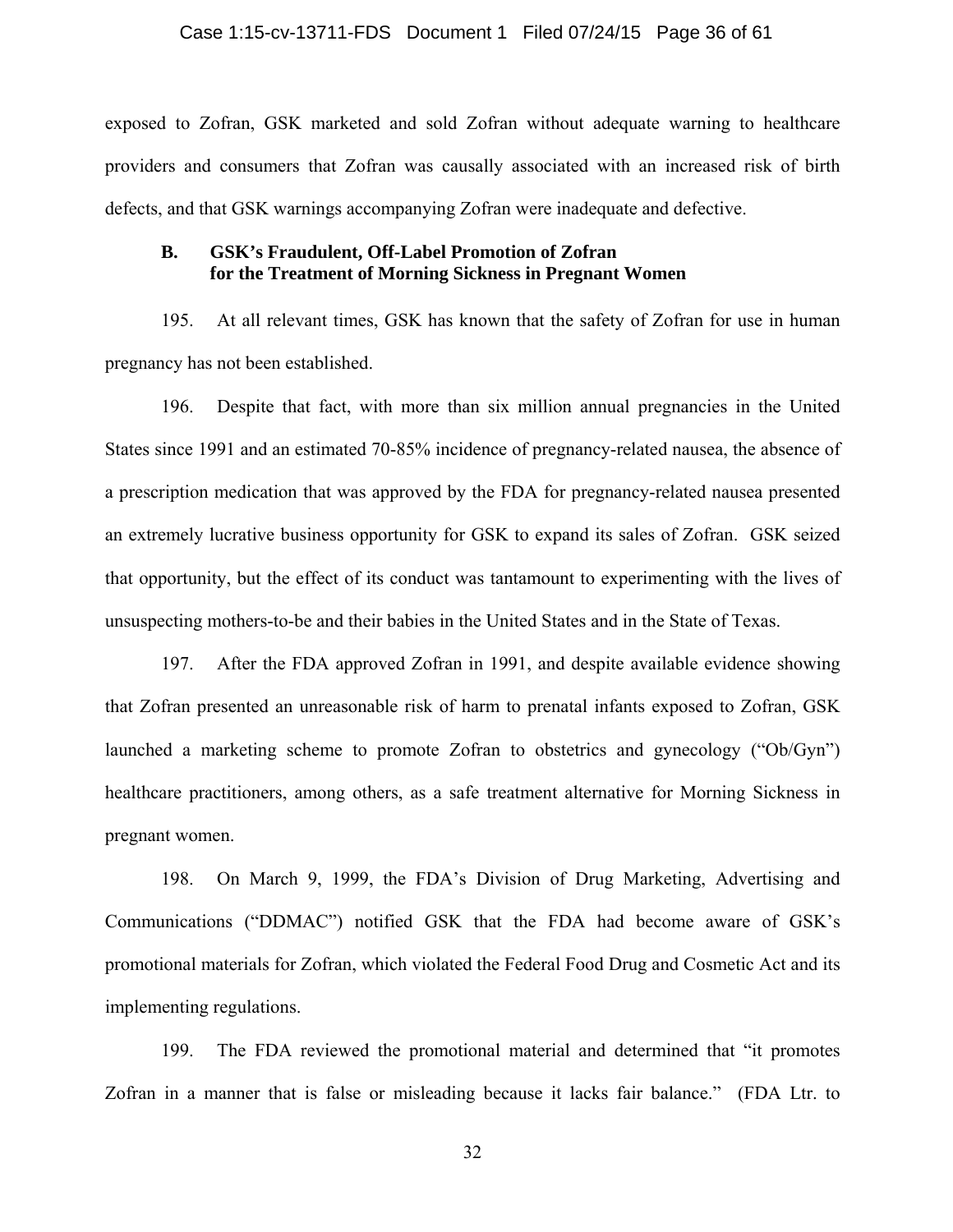#### Case 1:15-cv-13711-FDS Document 1 Filed 07/24/15 Page 37 of 61

Michele Hardy, Director, Advertising and Labeling Policy, GSK, Mar. 9, 1999).

200. GSK's promotional labeling under consideration included promotional statements relating the effectiveness of Zofran, such as "Zofran Can," "24-hour control," and other promotional messages.

201. But the promotional labeling failed to present any information regarding the risks associated with use of Zofran.

202. In its March 9, 1999 letter, the FDA directed GSK to "immediately cease distribution of this and other similar promotional materials for Zofran that contain the same or similar claims without balancing risk information."

203. GSK blatantly disregarded this mandate by the FDA. For example, in 2002, GSK's marketing materials to Ob/Gyn practitioners emphasized Zofran's "Pregnancy Category B" designation on the very first page of the marketing material, creating a false impression that the safety of use in pregnancy has been established. GSK's materials failed to disclose any of its internal information concerning the risks of birth defects associated with Zofran treatment during pregnancy.

204. As detailed above, GSK's promotion of Zofran for use in pregnancy eventually led to a federal governmental investigation and related expansive fine and guilty plea.

#### **VIII. PLAINTIFF SARAH HILL'S EXPOSURES TO ZOFRAN**

205. Plaintiff Sarah Hill is the mother and natural guardian of H.H.

206. Plaintiff Sarah Hill became pregnant with H.H. on or about November 2000.

 207. An early ultrasound performed on Sarah Hill showed H.H. to be healthy and indicated no abnormalities.

208. Thereafter, to alleviate the symptoms of Morning Sickness and prevent them from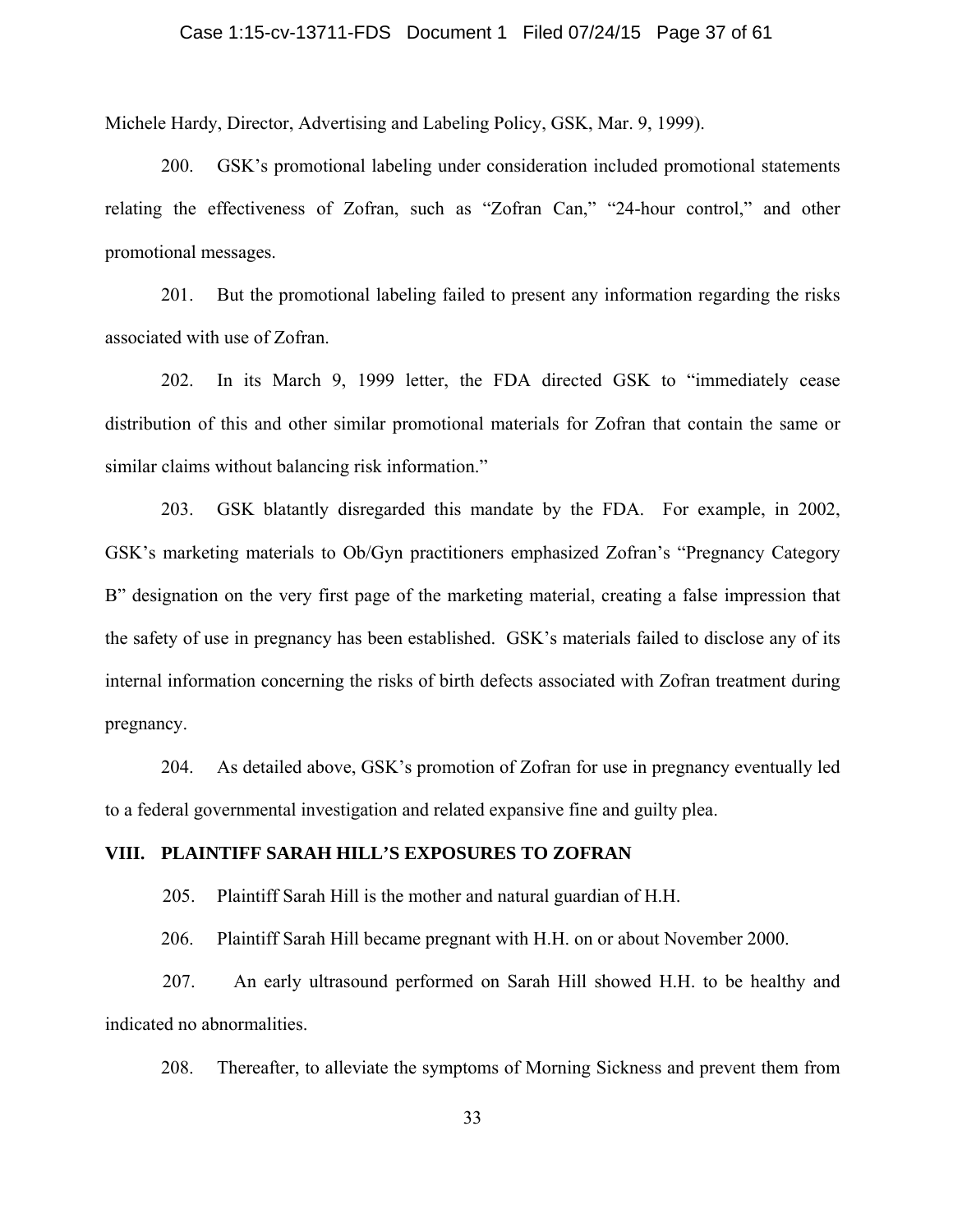#### Case 1:15-cv-13711-FDS Document 1 Filed 07/24/15 Page 38 of 61

recurring, Plaintiff Sarah Hill was prescribed Zofran by her physicians Rachel Thompson, M.D. and Karolina Adam, M.D., and began taking it as prescribed on January 12, 2000, in her first trimester of pregnancy with H.H.

 209. This Zofran was prescribed to Plaintiff Sarah Hill as a direct and proximate result of GSK's conduct, including its wrongful marketing of Zofran for treatment of Morning Sickness and fraudulent concealment of information regarding the risk of fetal defects posed by Zofran.

210. Subsequently, Plaintiffs learned, through diagnostic testing on or about 20 weeks into her pregnancy, that their unborn child H.H. had developed severe physical malformations, including severe and life-threatening heart defects.

211. These fetal defects were the direct and proximate result of Plaintiff Hill's exposure to Zofran.

212. H.H. was considered to be a high risk birth and delivered by cesarean section on July 12, 2000, at St. Luke's Hospital in Houston, Texas, with a team of pediatric cardiac specialists waiting.

213. Immediately after birth, H.H. was whisked away from her mother to Texas Children's Hospital, placed on a ventilator after suffering from difficulty breathing and perinatal dialysis, and remained in the N.I.C.U. unit for the remainder of her life.

214. H.H. died less than one month later on August 2, 2000, due to her physical malformations, including a heart whose left side was one-fifth its normal size and an aorta that was severely malformed.

215. In her short life span, H.H. experienced intense pain and suffering as a direct result of her severe physical malformations and required multiple surgeries and medical treatments due to her mother's ingestion of Zofran.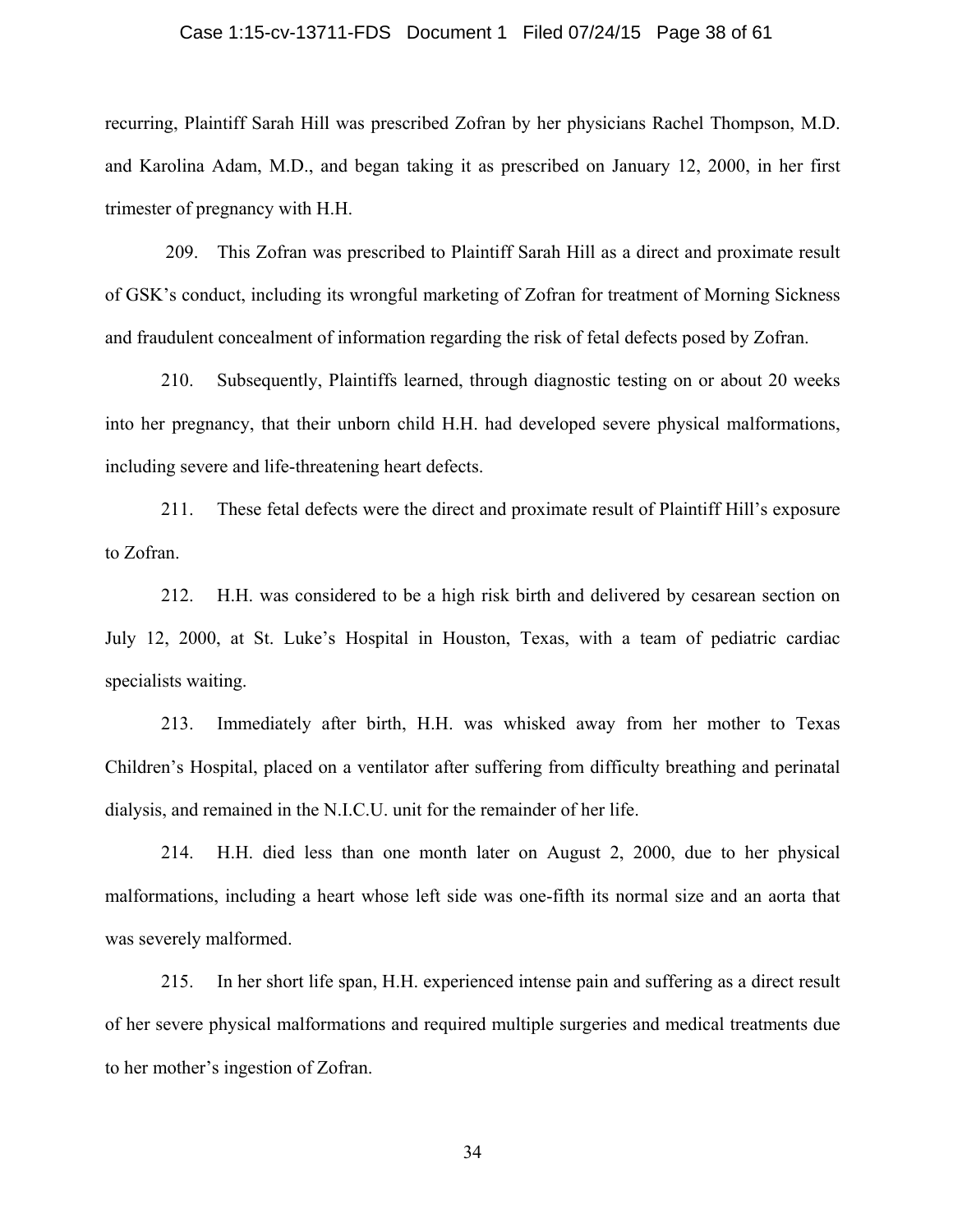216. Plaintiff Sarah Hill is also the mother and natural guardian of daughter B.H.

217. Plaintiff Sarah Hill became pregnant with B.H. on or about May 2002.

218. To alleviate the symptoms of Morning Sickness and prevent them from recurring, Plaintiff once again was prescribed Zofran by her physician Karolina Adam, M.D. and began taking it beginning in her first trimester of pregnancy with B.H.

219. B.H. was considered to be a high risk birth and was delivered on February 18, 2003, at St. Luke's Hospital in Houston, Texas.

220. Immediately upon her birth, B.H. suffered from excessive vomiting and reflux and was unable to ingest and retain sufficient nutrition, necessitating an extended hospital stay, and extensive testing.

221. Subsequently, B.H. has suffered from reflux, urinary and kidney maladies

222. B.H. suffers congenital kidney defects as a direct and proximate result of her prenatal exposures to Zofran.

223. There is no history of birth defects in H.H. or B.H's family, and genetic testing has failed to detect a genetic anomaly.

224. Plaintiffs were unaware of the dangers associated with Zofran or the fraudulent nature of GSK's marketing of Zofran when Plaintiff Sarah Hill filled her prescriptions and took Zofran during her pregnancies.

225. Had Plaintiffs and/or Plaintiff Sarah Hill's healthcare providers known of the increased risk of birth defects associated with Zofran, she would not have taken Zofran during her pregnancy and H.H. would not have been born with congenital malformations or died as a result of her Zofran exposure.

226. Had Plaintiffs and/or Plaintiff Sarah Hill's healthcare providers known of the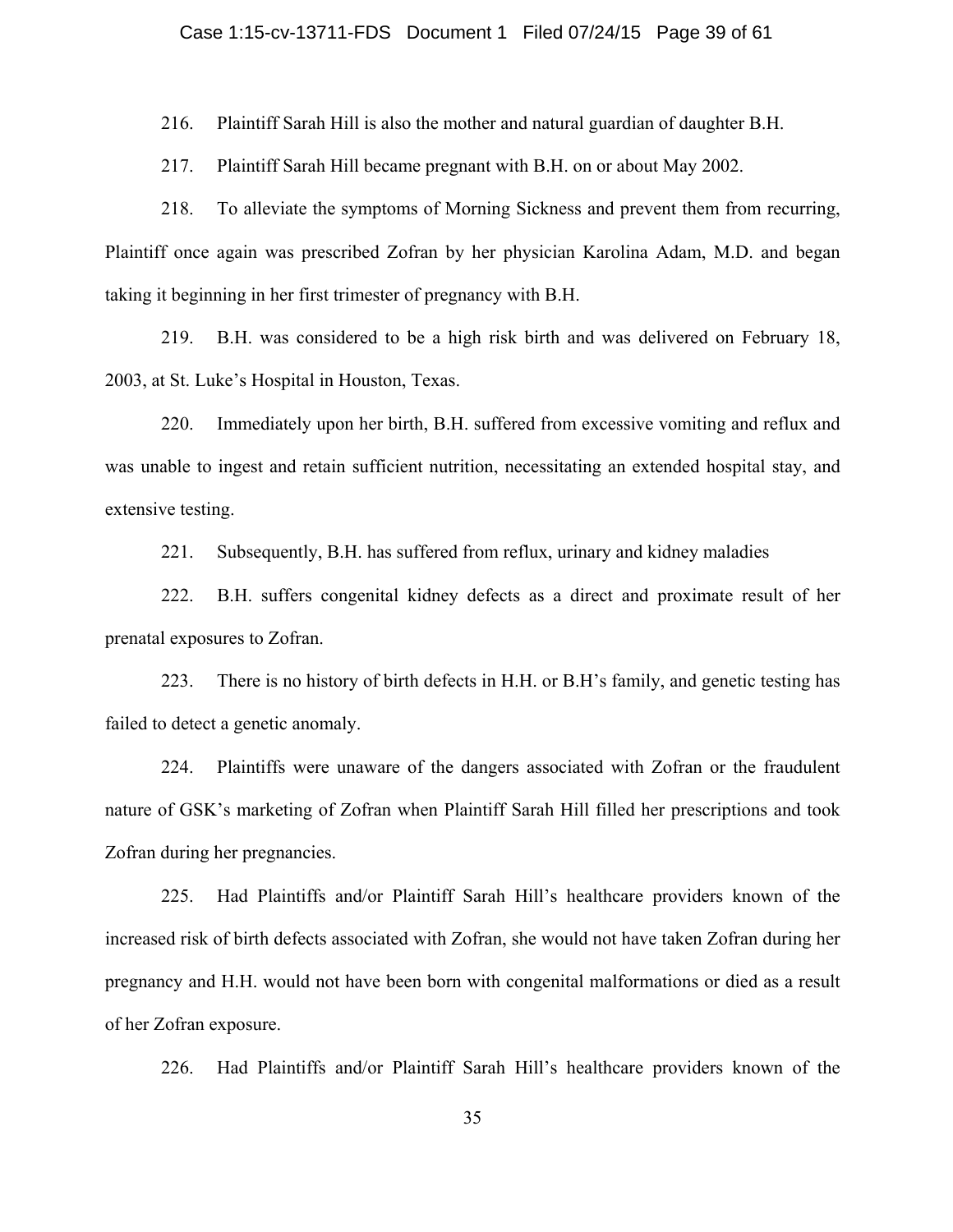#### Case 1:15-cv-13711-FDS Document 1 Filed 07/24/15 Page 40 of 61

increased risk of birth defects associated with Zofran, she would not have taken Zofran during her pregnancy and B.H. would not have been born with congenital malformations.

227. As a direct and proximate result of GSK's conduct, Plaintiffs and their daughter B.H. have suffered and incurred harm including severe and permanent pain and suffering, mental anguish, medical expenses and other economic and noneconomic damages, and will require continuous medical monitoring and treatment than had they not been exposed to Zofran.

228. As a direct and proximate result of GSK's conduct, Plaintiffs and their daughter H.H. suffered and incurred harm during H.H's life span and death, including severe pain and suffering, mental anguish, medical expenses and other economic and noneconomic damages.

229. Plaintiffs file this lawsuit within the applicable limitations period of first suspecting that Zofran caused the appreciable harm sustained by their daughters H.H. and B.H.

#### **IX. FRAUDULENT CONCEALMENT**

230. Plaintiffs could not, by the exercise of reasonable diligence, have discovered the wrongful cause of the injuries at an earlier time. Plaintiffs did not suspect, nor did Plaintiffs have reason to suspect, the tortious nature of the conduct causing the injuries, until a short time before filing of this action. Additionally, Plaintiffs were prevented from discovering this information sooner because GSK has misrepresented to the public and to the medical profession that Zofran is safe for use in pregnancy, and GSK has fraudulently concealed facts and information that could have led Plaintiffs to discover a potential cause of action. In all events, the statute of limitations is tolled for claims arising from injuries to minors.

#### **FIRST CAUSE OF ACTION (NEGLIGENCE)**

231. Plaintiffs repeat, reiterate and reallege each and every allegation of this Complaint contained in each of the foregoing paragraphs inclusive, with the same force and effect as if more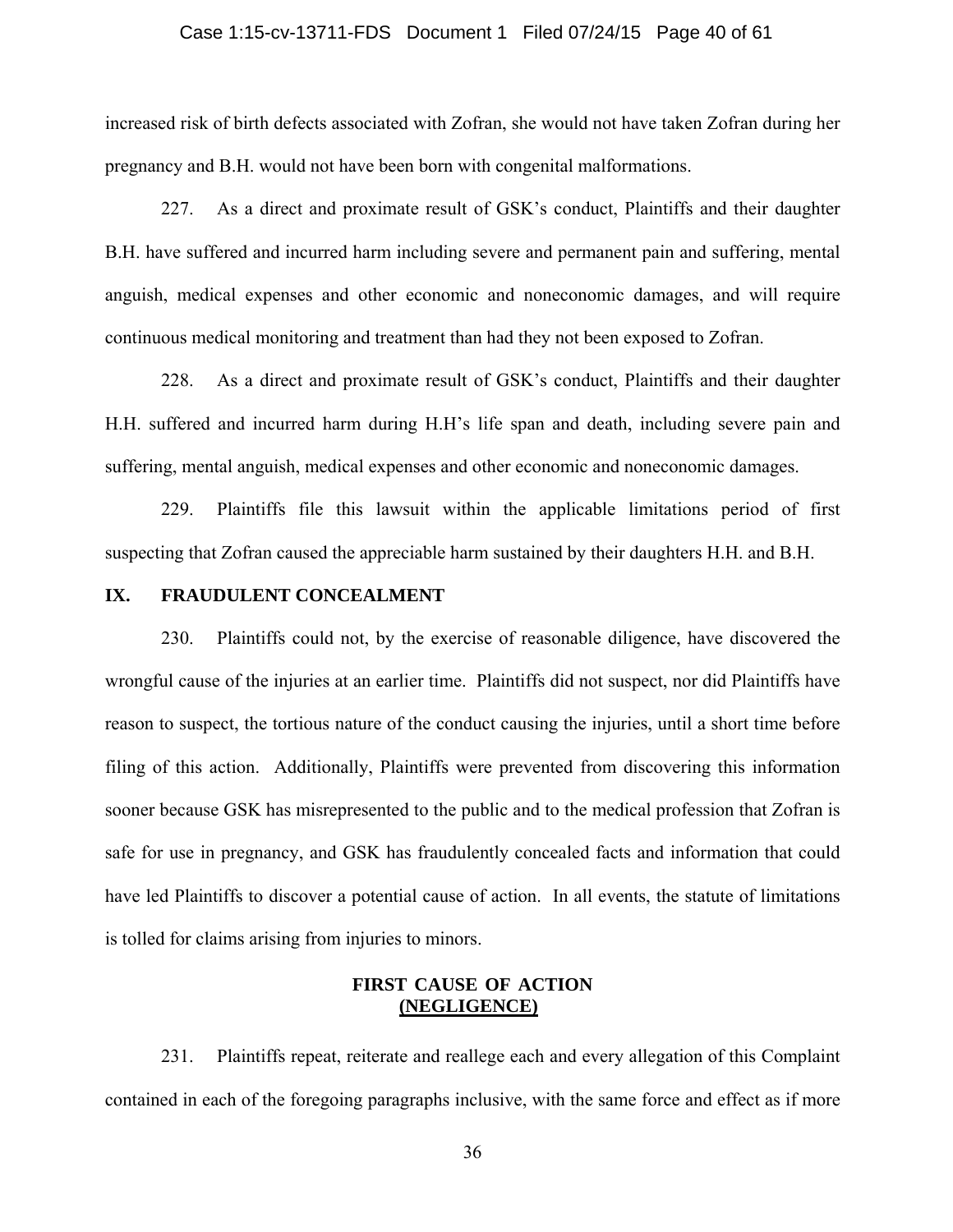#### Case 1:15-cv-13711-FDS Document 1 Filed 07/24/15 Page 41 of 61

fully set forth herein.

232. GSK had a duty to exercise reasonable care, and comply with existing standards of care, in the designing, researching, manufacturing, marketing, supplying, promoting, packaging, sale, testing, and/or distribution of Zofran into the stream of commerce, including a duty to ensure that the product would not cause users to suffer unreasonable, dangerous side effects.

233. GSK failed to exercise ordinary care and failed to comply with existing standards of care in the designing, researching, manufacturing, marketing, supplying, promoting, packaging, sale, testing, quality assurance, quality control, and/or distribution of Zofran into interstate commerce in that GSK knew or should have known that using Zofran created an unreasonable risk of dangerous birth defects, as well as other severe personal injuries which are permanent and lasting in nature, physical pain and mental anguish, including diminished enjoyment of life, as well as the need for lifelong medical treatment, monitoring and/or medications and can result in death.

234. GSK, its agents, servants, and/or employees, failed to exercise ordinary care and failed to comply with existing standards of care in the following acts and/or omissions:

- a. failing to conduct adequate testing, including pre-clinical and clinical testing and post-marketing surveillance to determine the safety risks of Zofran for treating pregnant women while promoting the use of Zofran and providing kickbacks to health care professionals to convince health care professionals to prescribe Zofran for pregnancy-related nausea;
- b. marketing Zofran for the treatment of Morning Sickness in pregnant women without testing it to determine whether or not Zofran was safe for this use;
- c. designing, manufacturing, producing, promoting, formulating, creating, and/or designing Zofran without adequately and thoroughly testing it;
- d. selling Zofran without conducting sufficient tests to identify the dangers posed by Zofran to pregnant women;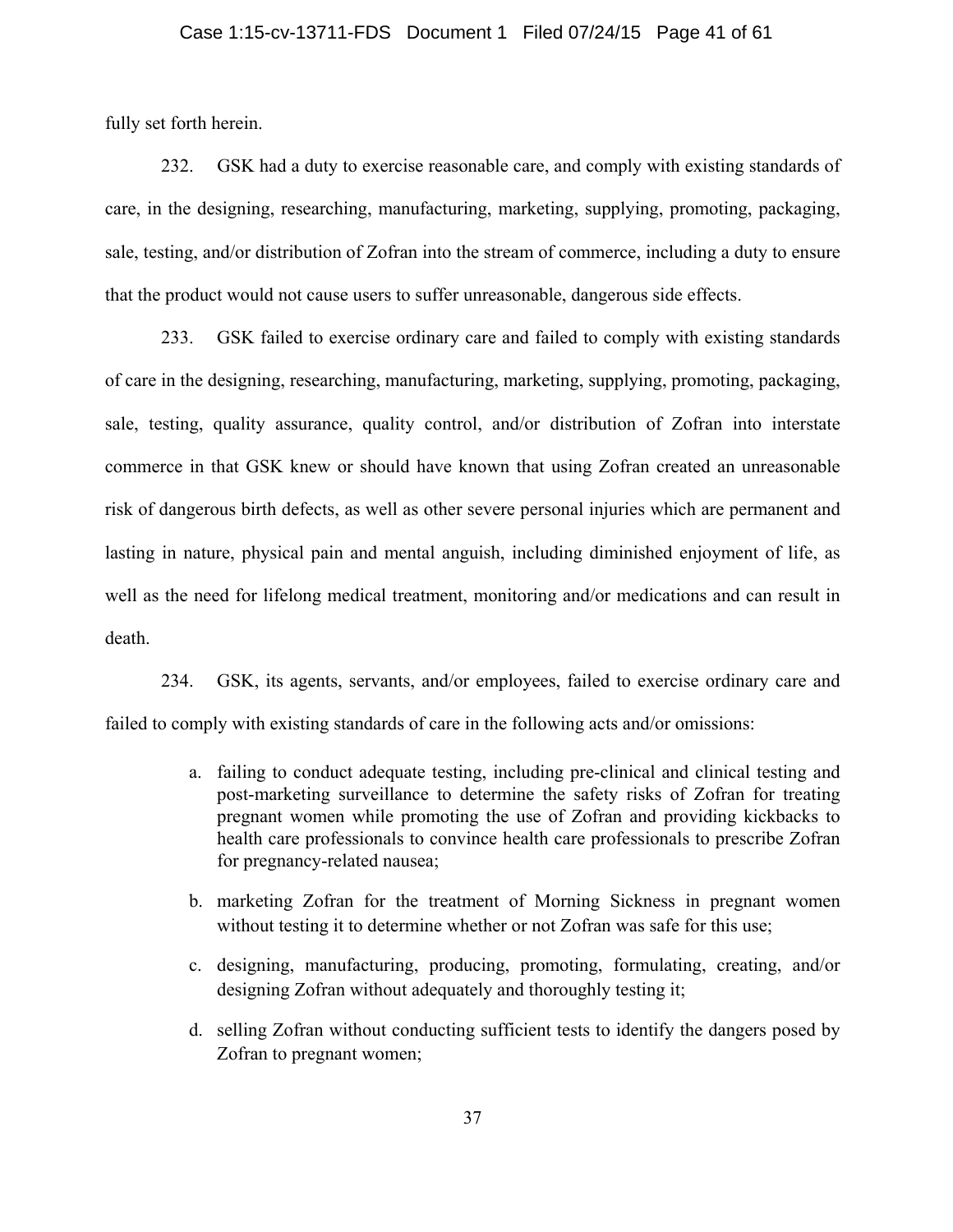- e. failing to adequately and correctly warn Plaintiff, the public, the medical and healthcare profession, and the FDA of the dangers of Zofran for pregnant women;
- f. failing to evaluate available data and safety information concerning Zofran use in pregnant women;
- g. advertising and recommending the use of Zofran without sufficient knowledge as to its dangerous propensities to cause birth defects;
- h. representing that Zofran was safe for treating pregnant women, when, in fact, it was and is unsafe;
- i. representing that Zofran was safe and efficacious for treating Morning Sickness and hyperemesis gravidarum when GSK was aware that neither the safety nor efficacy for such treatment has been established;
- j. representing that GSK's animal studies in rats and rabbits showed no harm to fetuses, when the data revealed impairment of ossification (incomplete bone growth) and other signs of toxicity;
- k. failing to provide adequate instructions regarding birth defects including cleft palate and kidney and cardiac malformations;
- l. failing to accompany Zofran with proper and/or accurate warnings regarding all possible adverse side effects associated with the use of Zofran;
- m. failing to include a black box warning concerning the birth defects associated with Zofran;
- n. failing to update and issue sufficiently strengthened warnings following the existence of reasonable evidence associating Zofran use with the increased risk of birth defects;
- o. failing to advise Plaintiff, her healthcare providers, the FDA, and the medical community that neither the safety nor the efficacy of Zofran for treating pregnancy-related nausea has been established and that the risks of the using the drug for that condition outweigh any putative benefit; and
- p. failing to advise Plaintiff, her healthcare providers, the FDA, and the medical community of clinically significant adverse reactions (birth defects) associated with Zofran use during pregnancy.
- 235. Despite the fact that GSK knew or should have known that Zofran significantly

increased the risk of birth defects, GSK continued and continues to negligently and misleadingly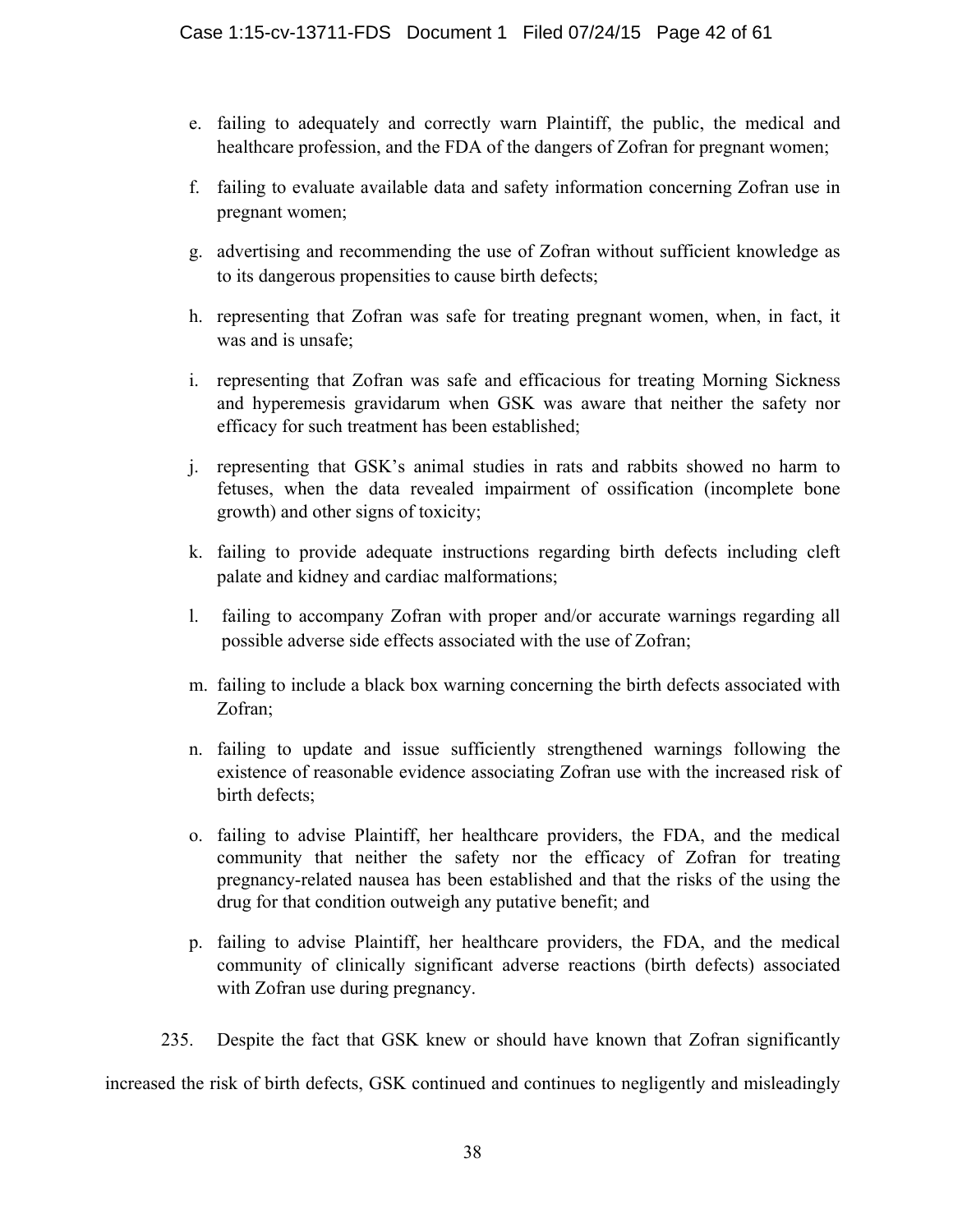#### Case 1:15-cv-13711-FDS Document 1 Filed 07/24/15 Page 43 of 61

market, manufacture, distribute and/or sell Zofran to consumers, including Plaintiffs long after it had actual knowledge of the increased risks of birth defects as referenced herein.

236. GSK knew or should have known that consumers such as Plaintiffs would foreseeably suffer injury as a result of GSK's failure to exercise ordinary care, as set forth above.

237. GSK's negligence was the proximate cause of Plaintiffs' injuries, harm and economic loss, which Plaintiffs suffered and/or will continue to suffer.

238. Had Plaintiff Sarah Hill not taken Zofran, her babies would not have suffered those injuries and damages as described herein with particularity.

239. As a result of the foregoing acts and omissions, B.H. was caused to suffer serious birth defects that are permanent and lasting in nature, physical pain and suffering and mental anguish, including diminished enjoyment of life, as well as the need for lifelong medical treatment, monitoring and/or medications.

240. As a result of the foregoing acts and omissions, H.H. was caused to suffer serious birth defects that were permanent and lasting in nature, physical pain and suffering and mental anguish, including diminished enjoyment of her short life, and death.

241. Plaintiffs also have sustained severe emotional distress and suffering, and consequent loss of earnings, as a result GSK's wrongful conduct and the injuries to their children.

242. As a result of the foregoing acts and omissions, Plaintiff B.H. requires and will require more health care and services and both B.H. and H.H. did incur medical, health, incidental and related expenses. Plaintiffs are informed, believe and further allege that their child B.H. will in the future be required to obtain further medical and/or hospital care, attention, and services.

243. By reason of the foregoing, Plaintiffs have been damaged by GSK's wrongful conduct. GSK's conduct was willful, wanton, reckless, and, at the very least arose to the level of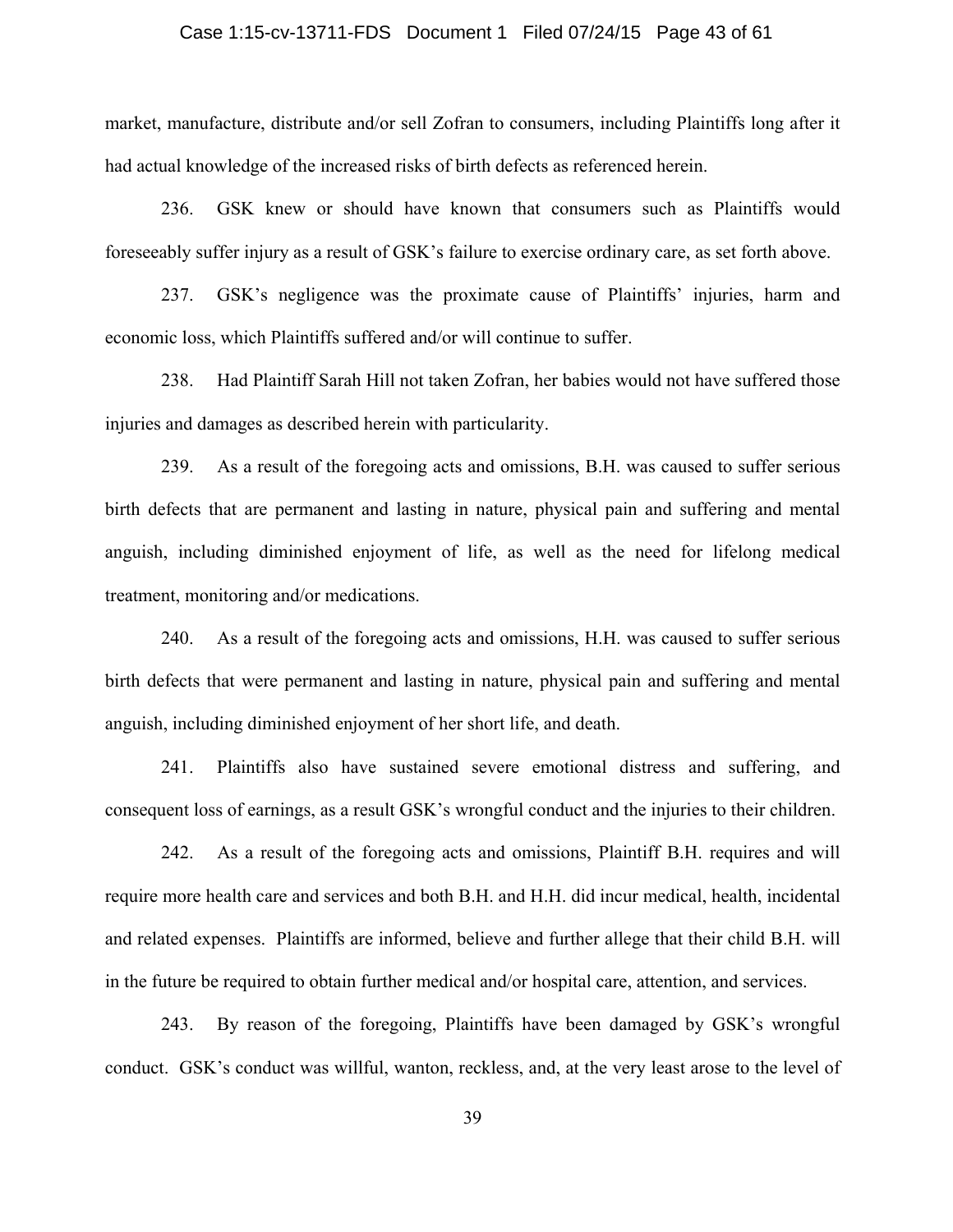#### Case 1:15-cv-13711-FDS Document 1 Filed 07/24/15 Page 44 of 61

gross negligence so as to indicate a disregard of the rights and safety of others, justifying an award of punitive damages.

#### **SECOND CAUSE OF ACTION (NEGLIGENCE PER SE)**

244. Plaintiffs repeat, reiterate and reallege each and every allegation of this Complaint contained in each of the foregoing paragraphs inclusive, with the same force and effect as if more fully set forth herein.

245. GSK had a duty to exercise reasonable care, and comply with existing laws, in the designing, researching, manufacturing, marketing, supplying, promoting, packaging, sale, testing, and/or distribution of Zofran into the stream of commerce, including a duty to ensure that the product would not cause users to suffer unreasonable, dangerous side effects.

246. GSK failed to exercise ordinary care and failed to comply with existing laws in the designing, researching, manufacturing, marketing, supplying, promoting, packaging, sale, testing, quality assurance, quality control, and/or distribution of Zofran into interstate commerce in that GSK knew or should have known that using Zofran created an unreasonable risk of dangerous birth defects, as well as other severe and personal injuries which are permanent and lasting in nature, physical pain and mental anguish, including diminished enjoyment of life, as well as the need for lifelong medical treatment, monitoring and/or medications.

247. GSK, its agents, servants, and/or employees failed to exercise ordinary care and violated 21 U.S.C. § 331, 352; 42 U.S.C. § 1320a-7b, and 21 C.F.R. §§ 201.57, 201.128, in particular.

248. The laws violated by GSK were designed to protect Plaintiffs and similarly situated persons and protect against the risks and hazards that have actualized in this case. Therefore, GSK's conduct constitutes negligence per se.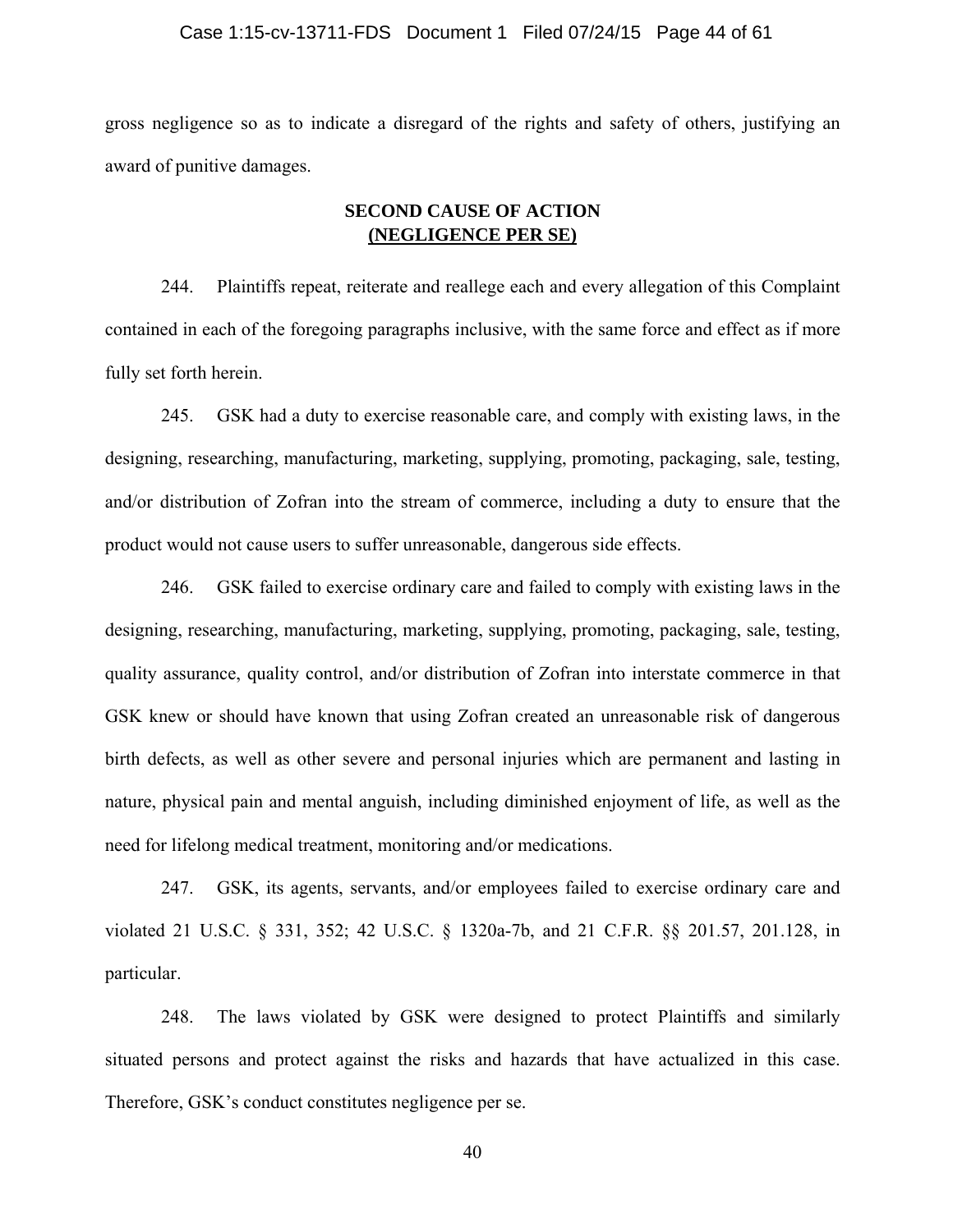#### Case 1:15-cv-13711-FDS Document 1 Filed 07/24/15 Page 45 of 61

249. Despite the fact that GSK knew or should have known that Zofran significantly increased the risk of birth defects, GSK continued and continues to negligently and misleadingly market, manufacture, distribute and/or sell Zofran to consumers, including Plaintiffs.

250. GSK knew or should have known that consumers such as Plaintiffs would foreseeably suffer injury as a result of GSK's failure to exercise ordinary care, as set forth above.

251. GSK's negligence was the proximate cause of Plaintiffs' and their children's injuries, harm and economic loss, which they suffered and/or will continue to suffer.

252. Had Plaintiff Sarah Hill not taken Zofran, her babies would not have suffered those injuries and damages as described herein.

253. As a result of the foregoing acts and omissions, B.H. was caused to suffer serious birth defects that are permanent and lasting in nature, physical pain and suffering and mental anguish, including diminished enjoyment of life, as well as the need for lifelong medical treatment, monitoring and/or medications.

254. As a result of the foregoing acts and omissions, H.H. was caused to suffer serious birth defects that were permanent and lasting in nature, physical pain and suffering and mental anguish, including diminished enjoyment of her short life, and death.

255. Plaintiffs also have sustained severe emotional distress and suffering, and consequent loss of earnings, as a result GSK's wrongful conduct and the injuries to her children.

256. As a result of the foregoing acts and omissions, Plaintiff B.H. requires and will require more health care and services and both B.H. and H.H. did incur medical, health, incidental and related expenses. Plaintiffs are informed, believe and further allege that their child B.H. will in the future be required to obtain further medical and/or hospital care, attention, and services.

257. By reason of the foregoing, Plaintiffs have been damaged by GSK's wrongful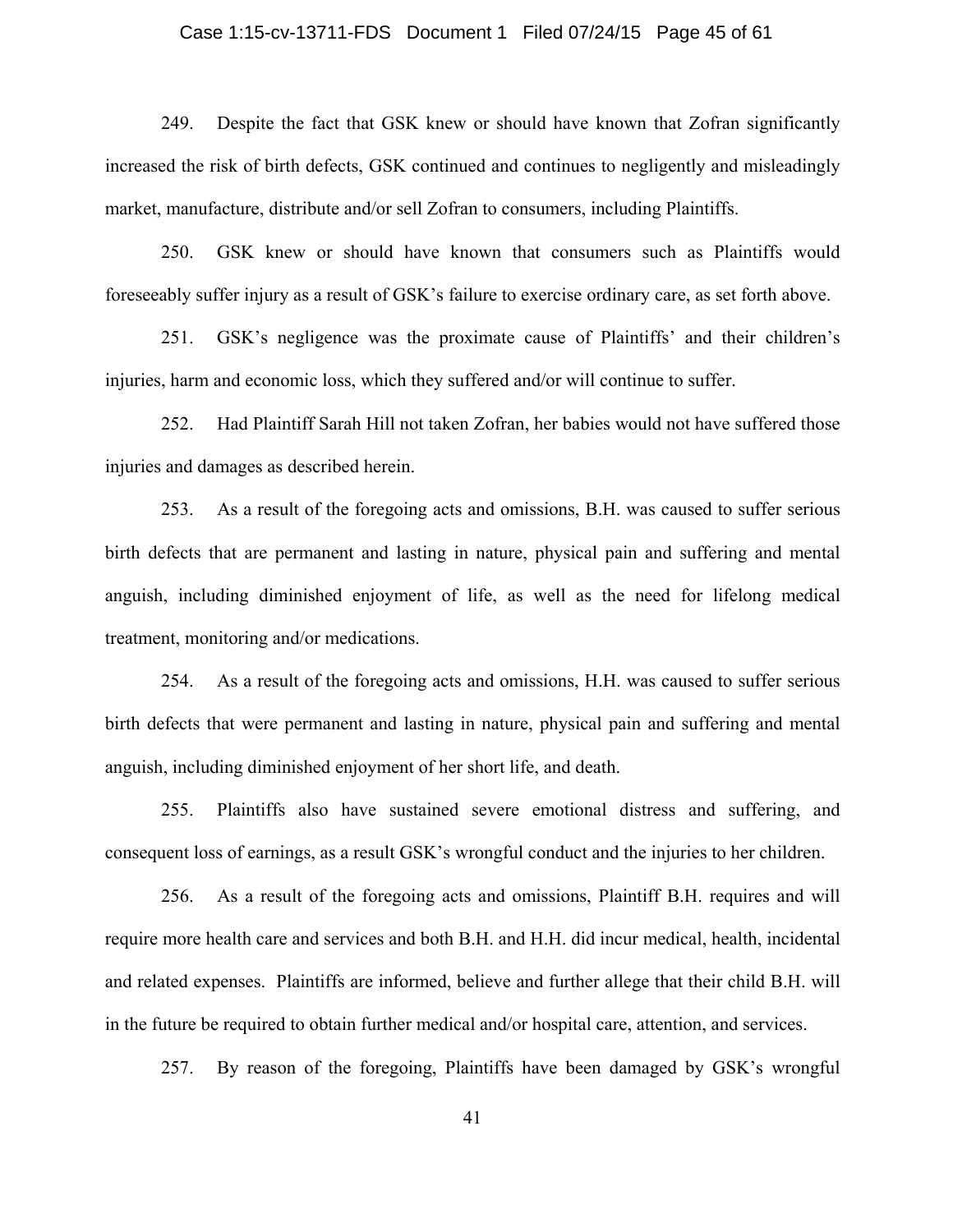#### Case 1:15-cv-13711-FDS Document 1 Filed 07/24/15 Page 46 of 61

conduct. GSK's conduct was willful, wanton, reckless, and, at the very least arose to the level of gross negligence so as to indicate a disregard of the rights and safety of others, justifying an award of punitive damages.

#### **THIRD CAUSE OF ACTION (STRICT PRODUCTS LIABILITY)**

258. Plaintiffs repeat, reiterate and reallege each and every allegation of this Complaint contained in each of the foregoing paragraphs inclusive, with the same force and effect as if more fully set forth herein.

259. Zofran was designed, formulated, produced, manufactured, sold, marketed, distributed, supplied and/or placed into the stream of commerce by GSK and was defective at the time it left GSK's control in that, and not by way of limitation, the drug failed to include adequate warnings, instructions and directions relating to the dangerous risks associated with the use of Zofran to treat pregnancy-related nausea. Zofran also was defective in its design because the foreseeable risks of harm posed by the product could have been reduced or avoided by the adoption of a reasonable alternative design. Safe and effective products were available for the purpose for which GSK marketed Zofran in pregnant women, and neither the safety nor the efficacy of Zofran for that purpose had been established.

260. GSK failed to provide adequate warnings to physicians and users, including Plaintiffs, of the increased risk of birth defects associated with Zofran and aggressively promoted the product off-label to doctors, to hospitals, and directly to consumers.

261. Prescribing physicians, health care providers and mothers-to-be, neither knew, nor had reason to know at the time of their use of Zofran of the existence of the aforementioned defects. Ordinary consumers would not have recognized the potential risks or side effects for which GSK failed to include appropriate warnings, and which GSK masked through unbalanced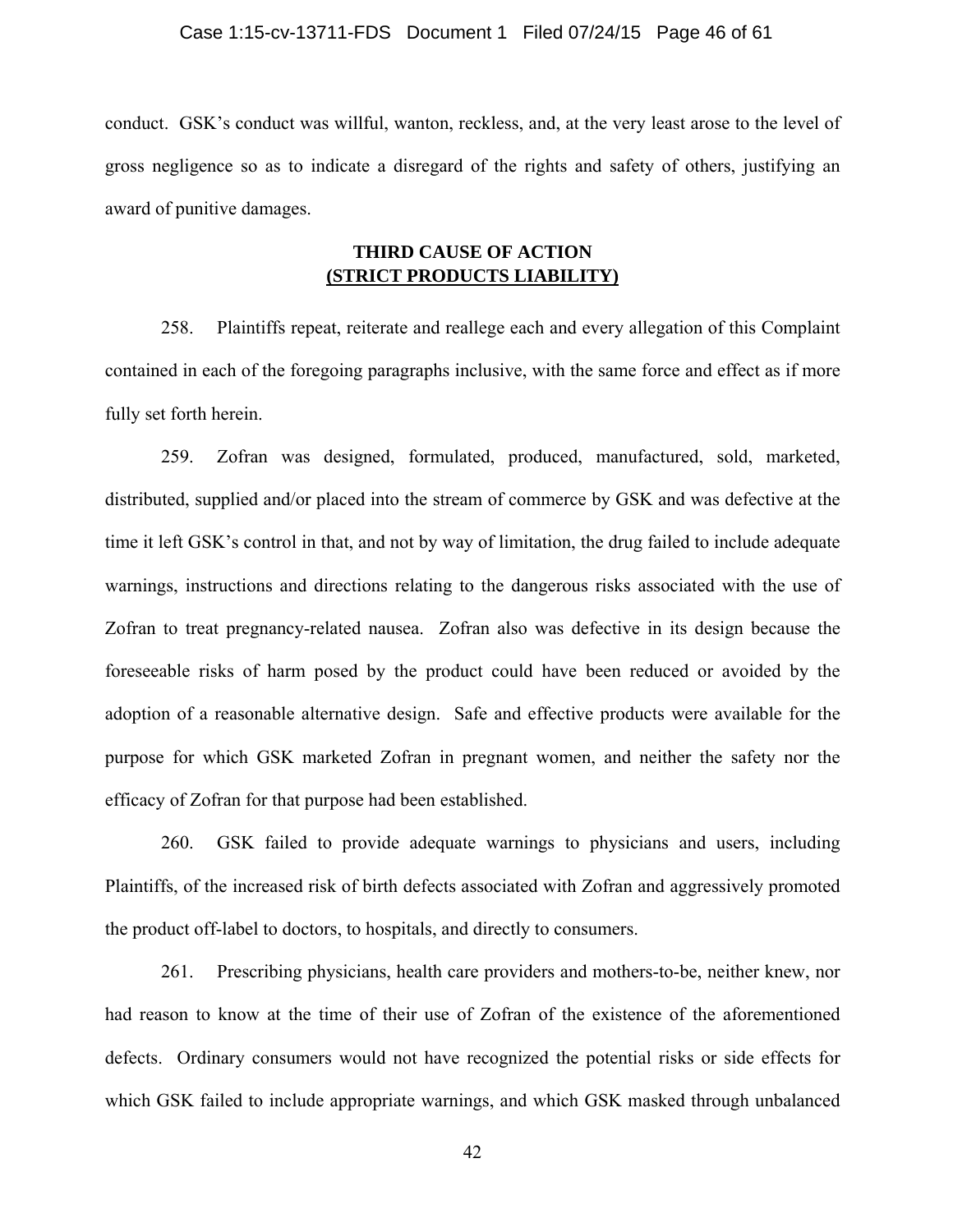#### Case 1:15-cv-13711-FDS Document 1 Filed 07/24/15 Page 47 of 61

promotion of Zofran specifically for treatment of pregnant women.

262. At all times herein mentioned, due to GSK's off-label marketing of Zofran, the drug was prescribed and used as intended by GSK and in a manner reasonably foreseeable to GSK.

263. As a direct and proximate result of the defective nature of Zofran, B.H. was caused to suffer serious birth defects that are permanent and lasting in nature, physical pain and suffering and mental anguish, including diminished enjoyment of life, as well as the need for lifelong medical treatment, monitoring and/or medications.

264. As a result of the foregoing acts and omissions, H.H. was caused to suffer serious birth defects that were permanent and lasting in nature, physical pain and suffering and mental anguish, including diminished enjoyment of her short life, and death.

265. Plaintiffs also have sustained severe emotional distress and suffering, and consequent loss of earnings, as a result GSK's wrongful conduct and the injuries to their children.

266. As a result of the foregoing acts and omissions, Plaintiff B.H. requires and will require more health care and services and both B.H. and H.H. did incur medical, health, incidental and related expenses. Plaintiffs are informed, believe and further allege that their child B.H. will in the future be required to obtain further medical and/or hospital care, attention, and services.

267. By reason of the foregoing, Plaintiffs have been damaged by GSK's wrongful conduct. GSK's conduct was willful, wanton, reckless, and, at the very least arose to the level of gross negligence so as to indicate a disregard of the rights and safety of others, justifying an award of punitive damages.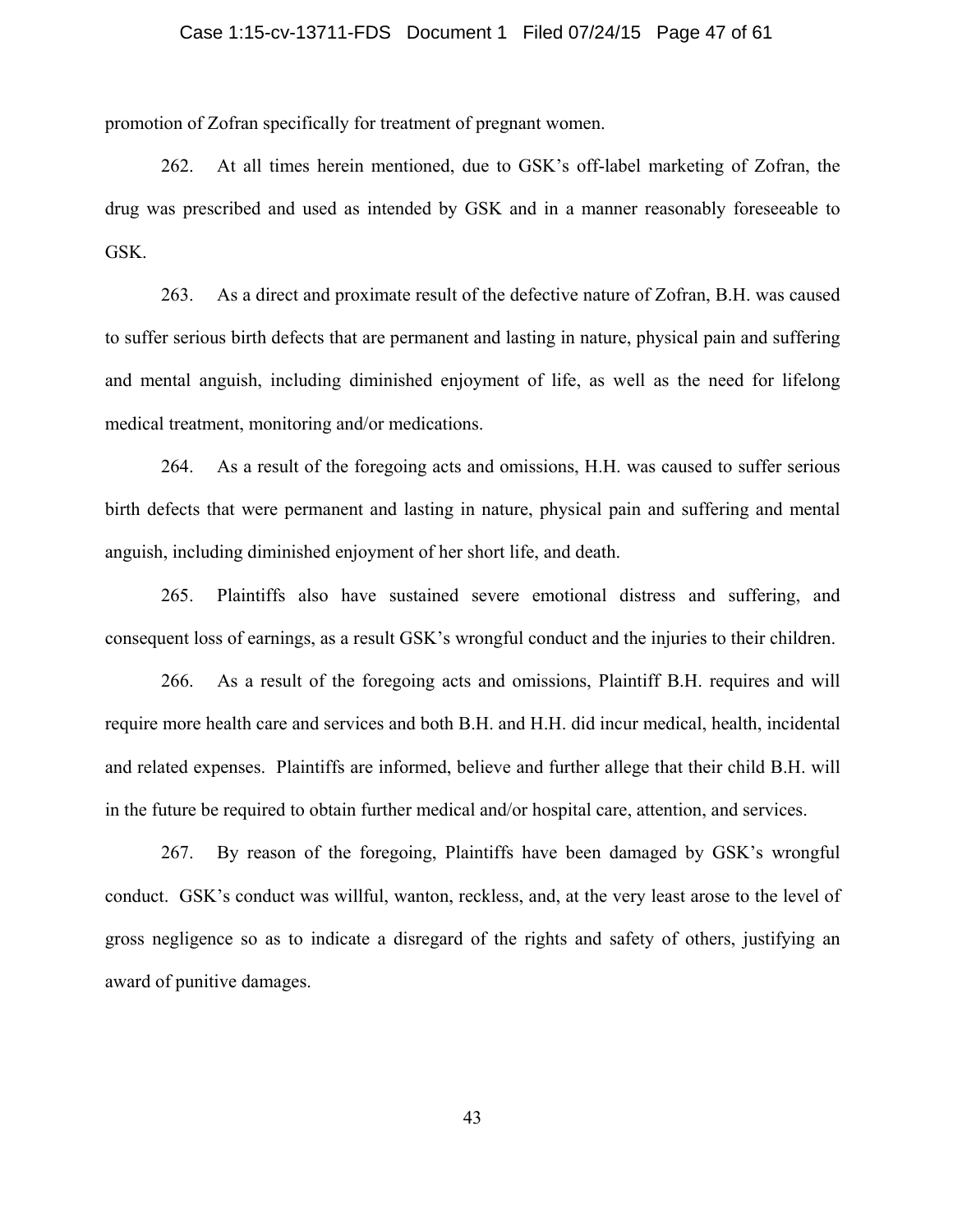#### **FOURTH CAUSE OF ACTION (FRAUDULENT MISREPRESENTATION)**

268. Plaintiffs repeat, reiterate and reallege each and every allegation of this Complaint contained in each of the foregoing paragraphs inclusive, with the same force and effect as if more fully set forth herein.

269. GSK falsely and fraudulently represented to the expectant mothers and parents and the medical and healthcare community, including Plaintiffs and Sarah Hill's providers, that:

- a. Zofran was safe and effective for treating pregnancy-related nausea;
- b. Zofran had been adequately tested and studied in pregnant women;
- c. Zofran's use during pregnancy did not increase the risk of bearing children with birth defects; and
- d. Zofran's "Pregnancy Category B" designation established the safety and efficacy of Zofran for treating pregnancy-related nausea.
- 270. The representations made by GSK were material, false and misleading.
- 271. When GSK made these representations, it knew they were false.

272. GSK made these representations with the intent of defrauding and deceiving the public in general, and the medical and healthcare community in particular, and were made with the intent of inducing the public in general, and the medical and healthcare community in particular, including Plaintiffs and Sarah Hill's providers, to recommend, prescribe, dispense and/or purchase Zofran to treat pregnancy-related nausea, all of which evinced a callous, reckless, willful, depraved indifference to the health, safety and welfare of Plaintiffs herein.

273. At the time the aforesaid representations were made by GSK and, at the time Plaintiff Sarah Hill used Zofran, she was unaware of the falsity of said representations and reasonably believed them to be true.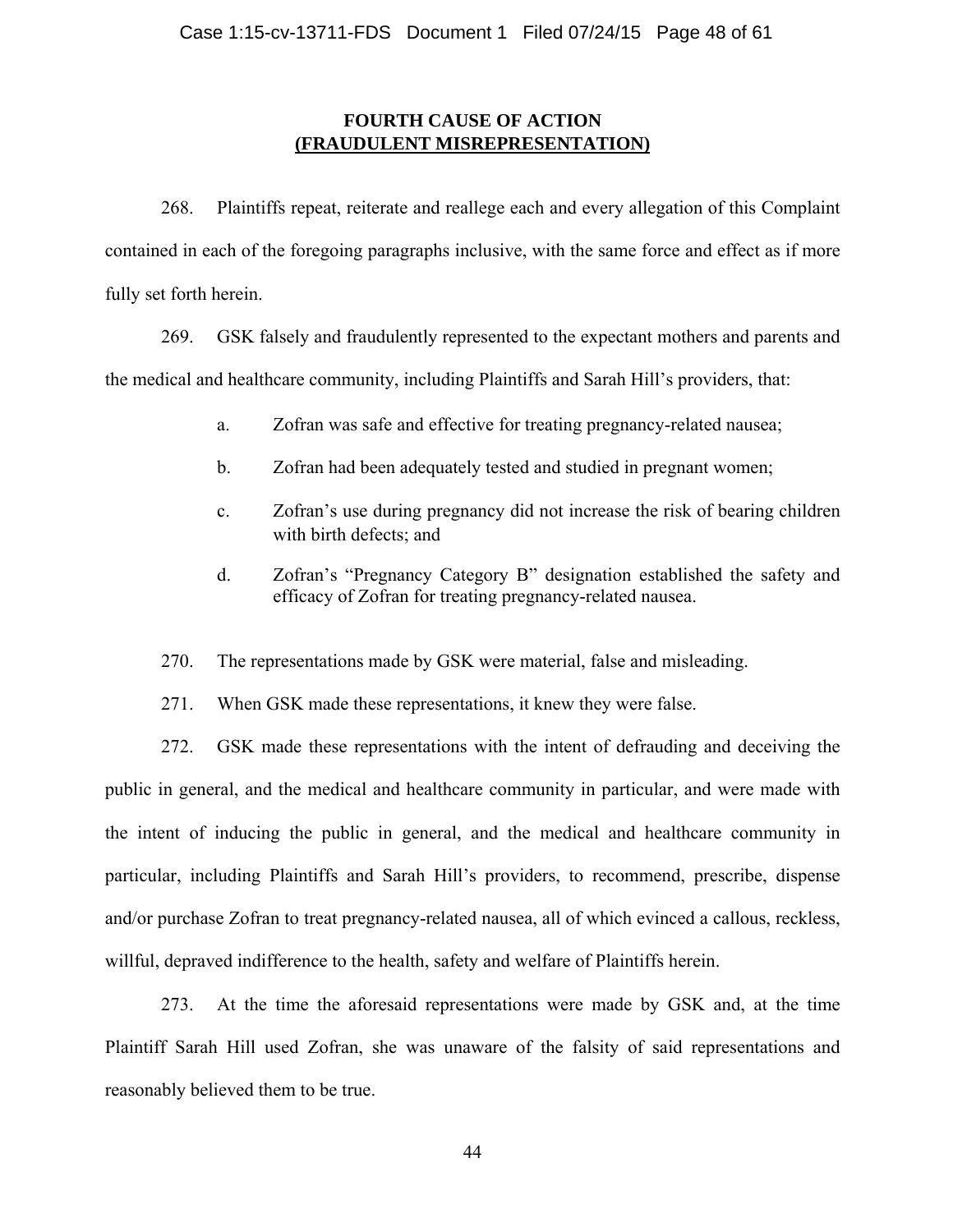#### Case 1:15-cv-13711-FDS Document 1 Filed 07/24/15 Page 49 of 61

274. In reliance upon said representations, Plaintiff's prescriber was induced to prescribe Zofran to her, and Plaintiff Sarah Hill was induced to and did use Zofran to treat pregnancy-related nausea.

275. GSK knew that Zofran had not been sufficiently tested for pregnancy-related nausea and that it lacked adequate warnings.

276. GSK knew or should have known that Zofran increases expectant mothers' risk of developing birth defects.

277. As a result of the foregoing acts and omissions, B.H. was caused to suffer birth defects that are permanent and lasting in nature, as well as physical pain and suffering and mental anguish, including diminished enjoyment of life, as well as the need for lifelong medical treatment, monitoring and/or medications.

278. As a result of the foregoing acts and omissions, H.H. was caused to suffer serious birth defects that were permanent and lasting in nature, physical pain and suffering and mental anguish, including diminished enjoyment of her short life, and death.

279. Plaintiffs also have sustained severe emotional distress and suffering, and consequent loss of earnings, as a result GSK's wrongful conduct and the injuries to their children.

280. As a result of the foregoing acts and omissions, Plaintiff B.H. requires and will require more health care and services and both B.H. and H.H. did incur medical, health, incidental and related expenses. Plaintiffs are informed, believe and further allege that their child B.H. will in the future be required to obtain further medical and/or hospital care, attention, and services.

281. By reason of the foregoing, Plaintiffs have been damaged by GSK's wrongful conduct. GSK's conduct was willful, wanton, reckless, and, at the very least arose to the level of gross negligence so as to indicate a disregard of the rights and safety of others, justifying an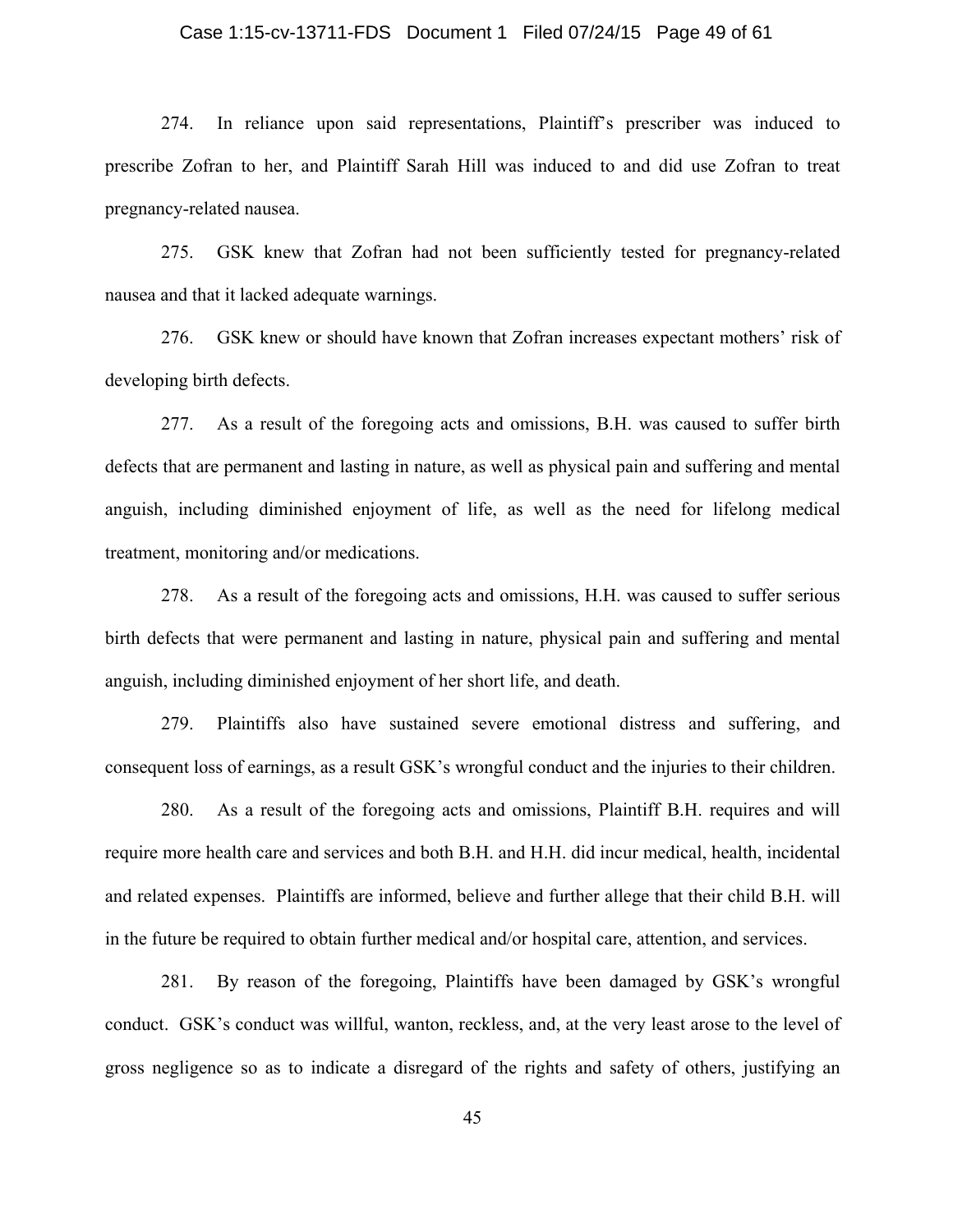award of punitive damages.

### **FIFTH CAUSE OF ACTION (FRAUDULENT CONCEALMENT)**

282. Plaintiffs repeat, reiterate and reallege each and every allegation of this Complaint contained in each of the foregoing paragraphs inclusive, with the same force and effect as if more fully set forth herein.

283. In representations to Plaintiff Sarah Hill's healthcare providers, expectant mothers and parents including Plaintiffs, and the FDA, GSK fraudulently concealed and intentionally omitted the following material facts:

- a. GSK was illegally paying and offering to pay doctors remuneration to promote and prescribe Zofran;
- b. Zofran had not (and has not) been tested or studied in pregnant women at all;
- *c. in utero* Zofran exposure increases the risk of birth defects;
- d. the risks of birth defects associated with the consumption of Zofran by pregnant women were not adequately tested prior to GSK's marketing of Zofran;
- e. the safety and efficacy of Zofran for treating pregnancy-related nausea has not been established;
- f. Zofran is not safe and effective for treating pregnancy-related nausea; and
- g. GSK's internal data and information associated Zofran's use during pregnancy with birth defects.

284. GSK's concealment and omissions of material facts concerning, among other things, the safety and efficacy of Zofran for pregnancy-related nausea was made purposefully, willfully, wantonly, and/or recklessly, to mislead physicians, hospitals and healthcare providers, and expectant mothers and parents including Plaintiffs into reliance, continued use of Zofran, and to cause them to promote, purchase, prescribe, and/or dispense Zofran.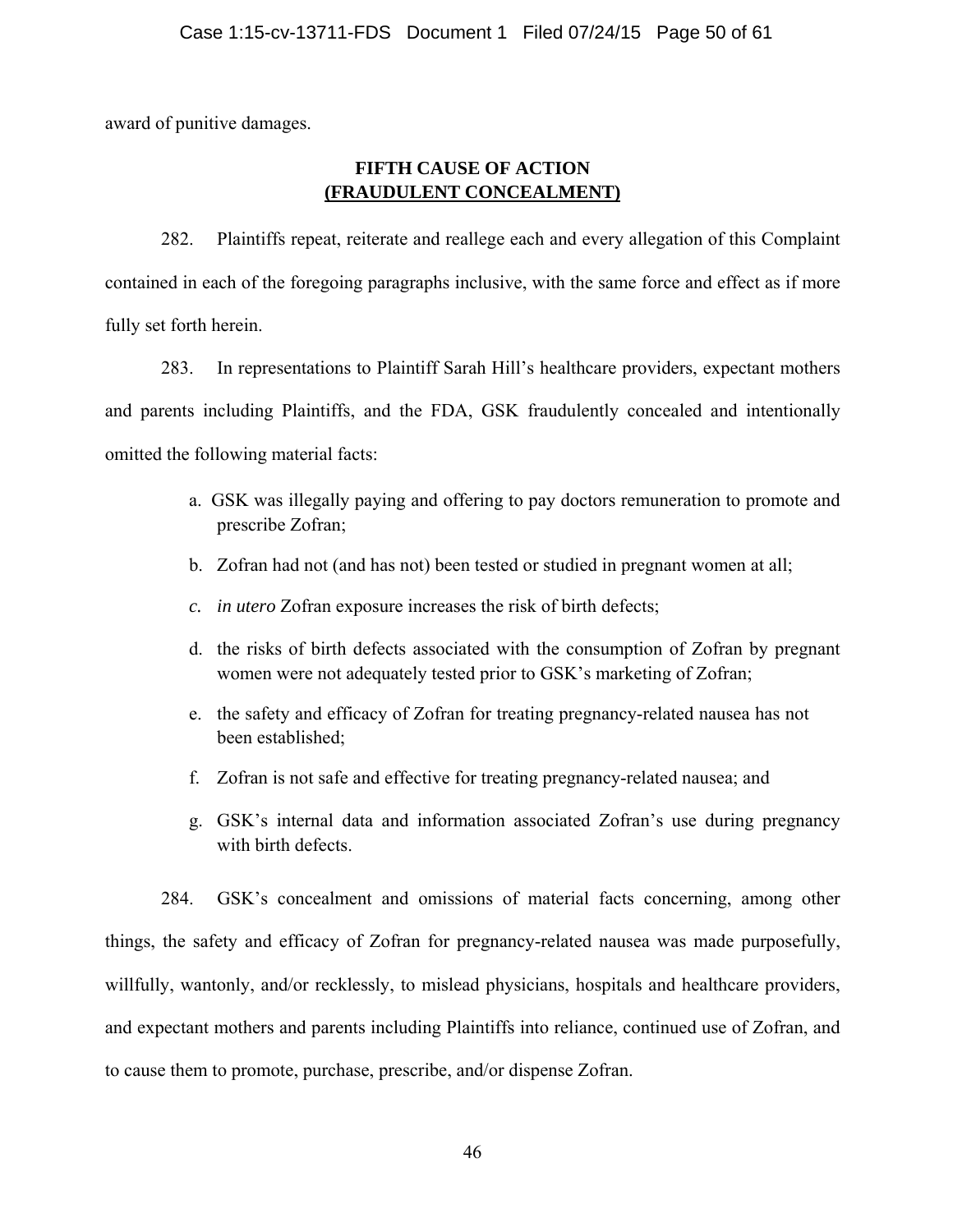#### Case 1:15-cv-13711-FDS Document 1 Filed 07/24/15 Page 51 of 61

285. GSK knew that physicians, hospitals, healthcare providers, and expectant mothers and parents such as Plaintiffs had no way to determine the truth behind GSK's concealment and material omissions of facts surrounding Zofran, as set forth herein.

286. Plaintiffs and Sarah Hill's providers reasonably relied on GSK's promotional statements concerning Zofran's asserted safety and efficacy in pregnant women, from which GSK negligently, fraudulently and/or purposefully omitted material facts.

287. As a result of the foregoing acts and omissions, B.H. was caused to suffer serious birth defects, as well as other severe and personal injuries which are permanent and lasting in nature, physical pain and suffering and mental anguish, including diminished enjoyment of life, as well as the need for lifelong medical treatment, monitoring and/or medications.

288. As a result of the foregoing acts and omissions, H.H. was caused to suffer serious birth defects that were permanent and lasting in nature, physical pain and suffering and mental anguish, including diminished enjoyment of her short life, and death.

289. Plaintiffs also have sustained severe emotional distress and suffering, and consequent loss of earnings, as a result GSK's wrongful conduct and the injuries to their children.

290. As a result of the foregoing acts and omissions, Plaintiff B.H. requires and will require more health care and services and both B.H. and H.H. did incur medical, health, incidental and related expenses. Plaintiffs are informed, believe and further allege that their child B.H. will in the future be required to obtain further medical and/or hospital care, attention, and services.

291. By reason of the foregoing, Plaintiffs have been damaged by GSK's wrongful conduct. GSK's conduct was willful, wanton, reckless, and, at the very least arose to the level of gross negligence so as to indicate a disregard of the rights and safety of others, justifying an award of punitive damages.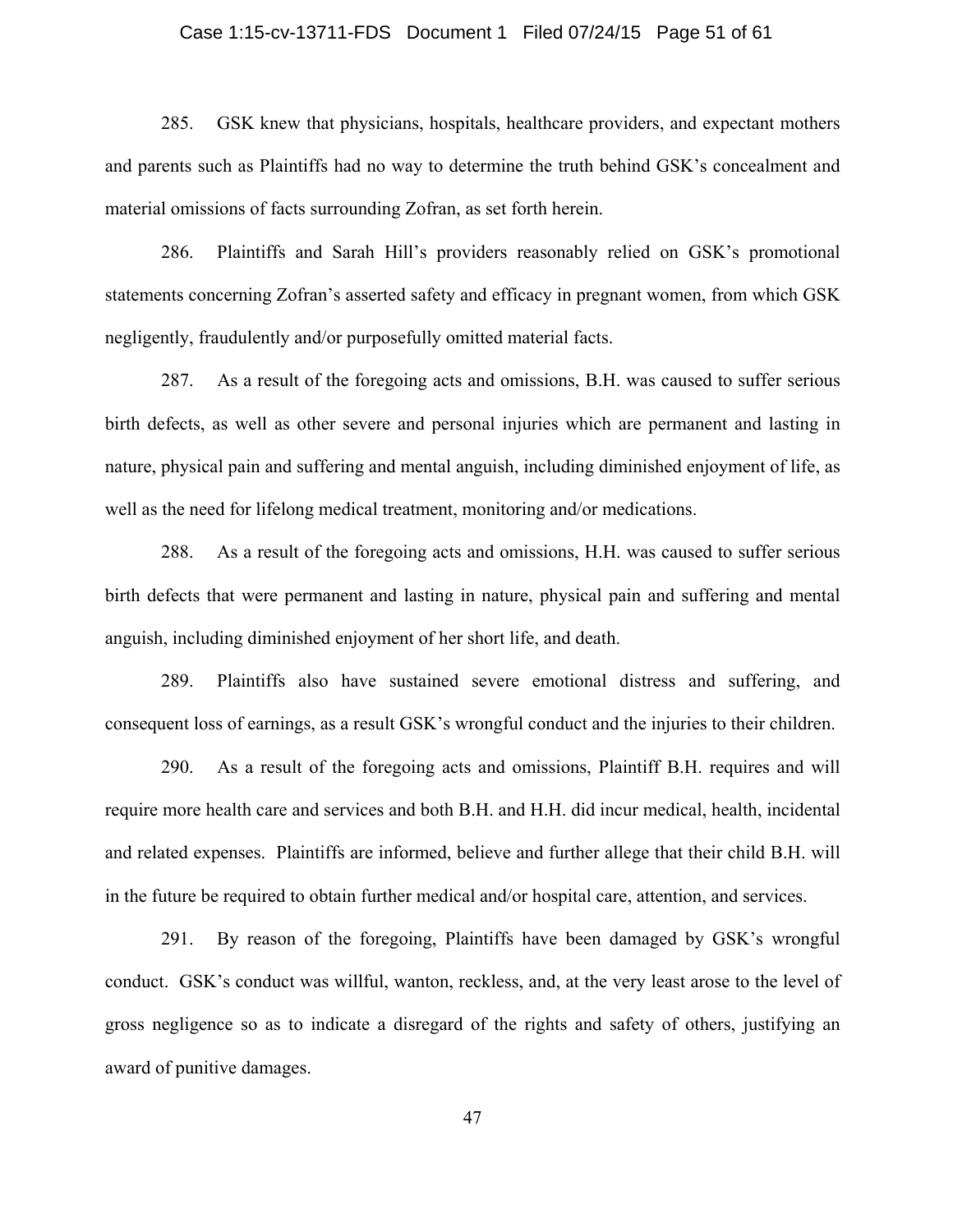#### **SIXTH CAUSE OF ACTION (NEGLIGENT MISREPRESENTATION)**

292. Plaintiffs repeat, reiterate and reallege each and every allegation of this Complaint contained in each of the foregoing paragraphs inclusive, with the same force and effect as if more fully set forth herein.

293. GSK falsely and negligently represented to the medical community and expectant mothers and parents, including Plaintiffs and her providers, that:

- a. Zofran was safe and effective for treating pregnancy-related nausea;
- b. Zofran had been adequately tested and studied in pregnant women;
- c. Zofran's use during pregnancy did not increase the risk of bearing children with birth defects; and
- d. Zofran's "Pregnancy Category B" designation established the safety and efficacy of Zofran for treating pregnancy-related nausea.
- 294. The representations made by GSK were, in fact, false and misleading.

295. As a result of the foregoing acts and omissions, B.H. has suffered serious birth defects, as well as other severe and personal injuries which are permanent and lasting in nature, physical pain and suffering and mental anguish, including diminished enjoyment of life, as well as the need for lifelong medical treatment, monitoring and/or medications.

As a result of the foregoing acts and omissions, H.H. was caused to suffer serious birth defects that were permanent and lasting in nature, physical pain and suffering and mental anguish, including diminished enjoyment of her short life, and death.

296. As a result of the foregoing acts and omissions, B.H. requires and will require more health care and services and both B.H. and H.H. did incur medical, health, incidental and related expenses. Plaintiffs are informed, believe and further allege that B.H. will in the future be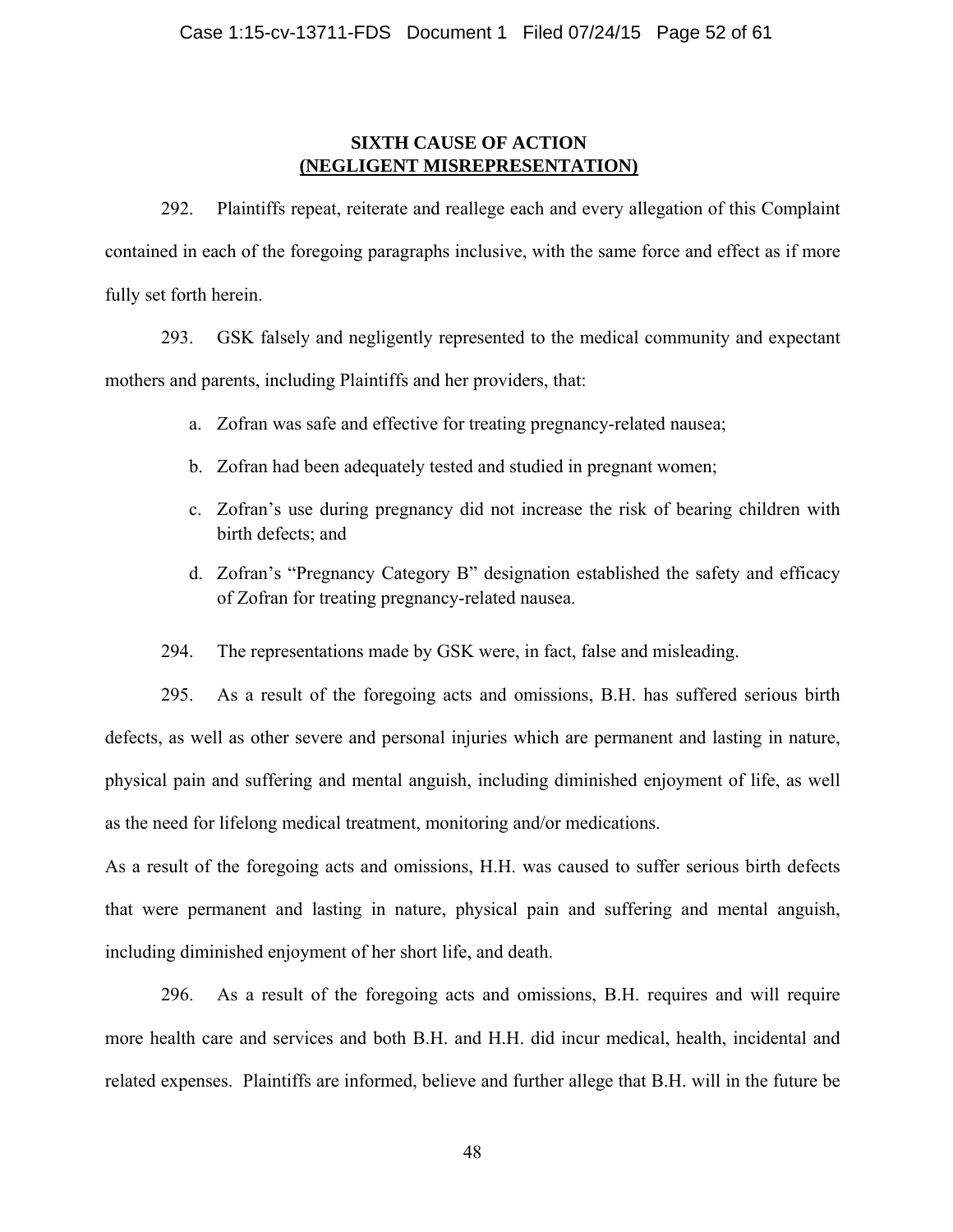#### Case 1:15-cv-13711-FDS Document 1 Filed 07/24/15 Page 53 of 61

required to obtain further medical and/or hospital care, attention, and services.

297. Plaintiffs also have sustained severe emotional distress and suffering, and consequent loss of earnings, as a result GSK's wrongful conduct and the injuries to their child.

 298. By reason of the foregoing, Plaintiffs have been damaged by GSK's wrongful conduct. GSK's conduct was willful, wanton, reckless, and, at the very least arose to the level of gross negligence so as to indicate a disregard of the rights and safety of others, justifying an award of punitive damages.

#### **SEVENTH CAUSE OF ACTION (BREACH OF EXPRESS WARRANTY)**

299. Plaintiffs repeat, reiterate and reallege each and every allegation of this Complaint contained in each of the foregoing paragraphs inclusive, with the same force and effect as if more fully set forth herein.

- 300. Defendant expressly warranted that:
	- a. Zofran was safe and effective for treating pregnancy-related nausea;
	- b. Zofran had been adequately tested and studied in pregnant women;
	- c. Zofran's use during pregnancy did not increase the risk of bearing children with birth defects; and
	- d. Zofran's "Pregnancy Category B" designation established the safety and efficacy of Zofran for treating pregnancy-related nausea.

301. Zofran does not conform to these express representations because Zofran is not safe and presents an unreasonable risk of serious side effects, including birth defects and intrauterine death, which were not warned about by GSK. As a direct and proximate result of the breach of said warranties, Plaintiffs suffered and will continue to suffer severe and permanent personal injuries, harm, mental anguish and economic loss.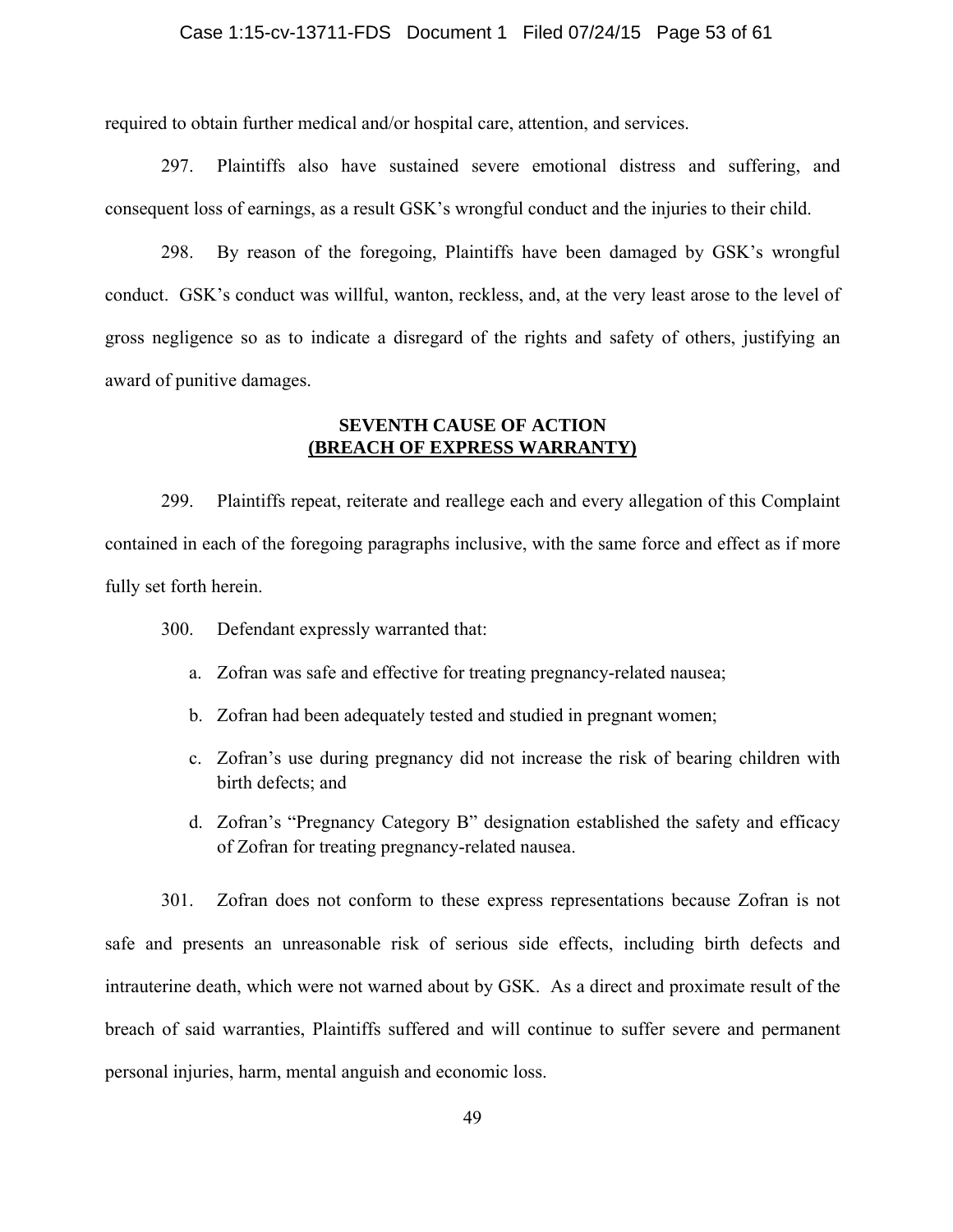#### Case 1:15-cv-13711-FDS Document 1 Filed 07/24/15 Page 54 of 61

302. Plaintiffs and Sarah Hill's healthcare providers did rely on the express warranties of the GSK herein.

303. Members of the medical community, including physicians and other healthcare professionals, relied upon the representations and warranties of the GSK for use of Zofran in recommending, prescribing, and/or dispensing Zofran to treat Morning Sickness.

304. GSK knew or should have known that, in fact, said representations and warranties were false, misleading and untrue in that Zofran was not safe and fit for the use promoted, expressly warranted and intended by GSK, and, in fact, it produced serious injuries to the pregnant women and their babies, which injuries were not accurately identified and disclosed by GSK.

305. As a result of the foregoing acts and omissions, B.H. was caused to suffer serious and dangerous side effects including, life-threatening birth defects, physical pain and suffering and mental anguish, including diminished enjoyment of life, as well as the need for lifelong medical treatment, monitoring and/or medications.

306. As a result of the foregoing acts and omissions, H.H. was caused to suffer serious birth defects that were permanent and lasting in nature, physical pain and suffering and mental anguish, including diminished enjoyment of her short life, and death.

307. Plaintiffs also have sustained severe emotional distress and suffering, and consequent loss of earnings, as a result GSK's wrongful conduct and the injuries to their children.

308. As a result of the foregoing acts and omissions, B.H. requires and will require more health care and services and both B.H. and H.H. did incur medical, health, incidental and related expenses. Plaintiffs are informed, believe and further allege that B.H. will in the future be required to obtain further medical and/or hospital care, attention, and services.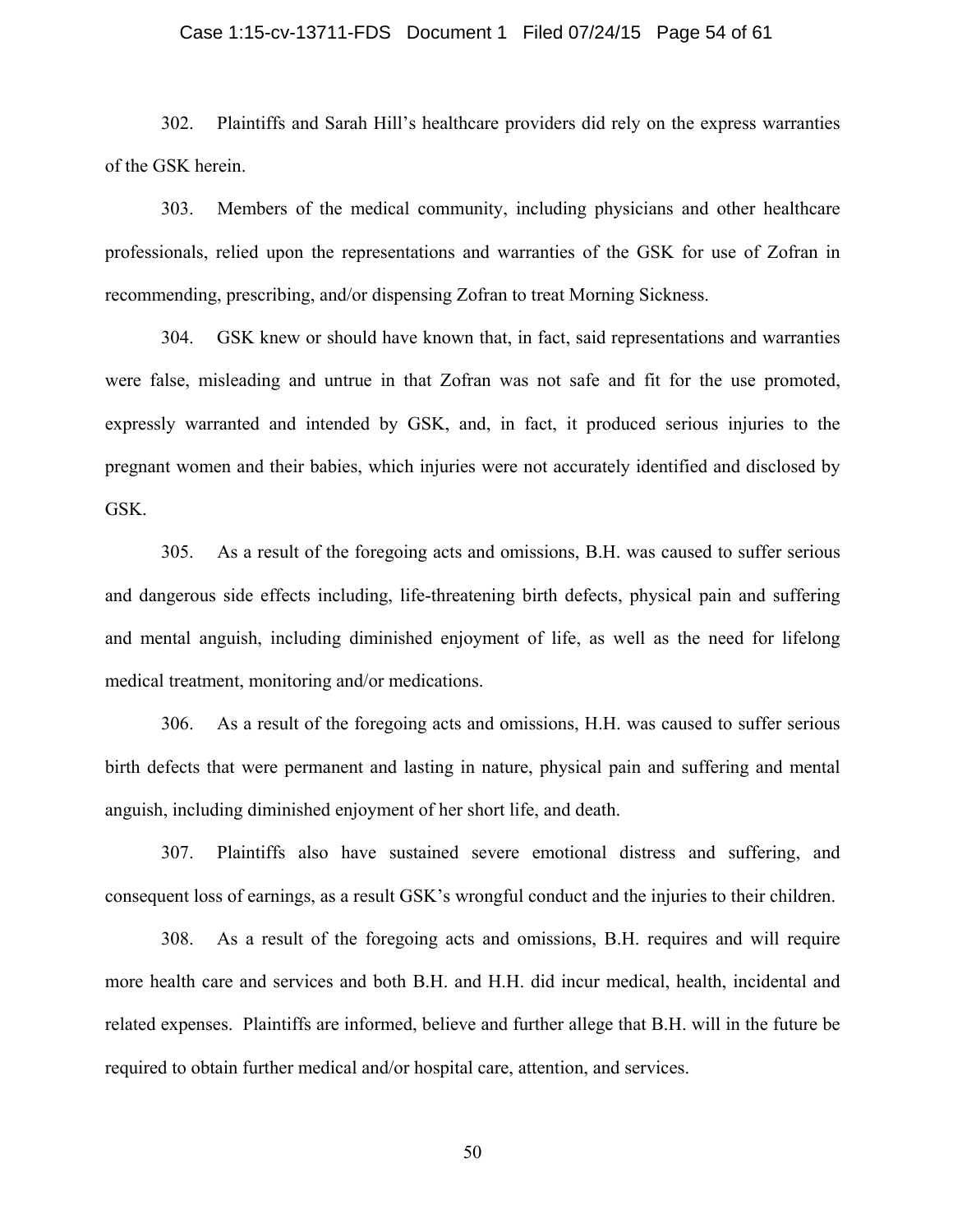309. By reason of the foregoing, Plaintiffs have been damaged by GSK's wrongful conduct. GSK's conduct was willful, wanton, reckless, and, at the very least arose to the level of gross negligence so as to indicate a disregard of the rights and safety of others, justifying an award of punitive damages.

#### **EIGHTH CAUSE OF ACTION (BREACH OF IMPLIED WARRANTY OF MERCHANTABILITY AND FITNESS FOR PARTICULAR USE)**

310. Plaintiffs repeat, reiterate and reallege each and every allegation of this Complaint contained in each of the foregoing paragraphs inclusive, with the same force and effect as if more fully set forth herein.

311. GSK is a merchant with respect to goods of the kind Plaintiffs received. GSK impliedly warranted that its product was merchantable.

312. GSK impliedly warranted that its product was fit for the particular purpose of being used safely in the treatment of pregnancy-related nausea.

313. Plaintiffs and Sarah Hill's health care providers relied on GSK's skill and judgment when deciding to use GSK's product.

314. GSK's product was not fit for the ordinary purpose for which such goods were used. It was defective in design and its failure to provide adequate warnings and instructions, and was unreasonably dangerous. GSK's product was dangerous to an extent beyond the expectations of ordinary consumers with common knowledge of the product's characteristics, including Plaintiffs and Sarah Hill's medical providers.

315. GSK breached its implied warranties because the product was not safe, not adequately packaged and labeled, did not conform to representations GSK made, and was not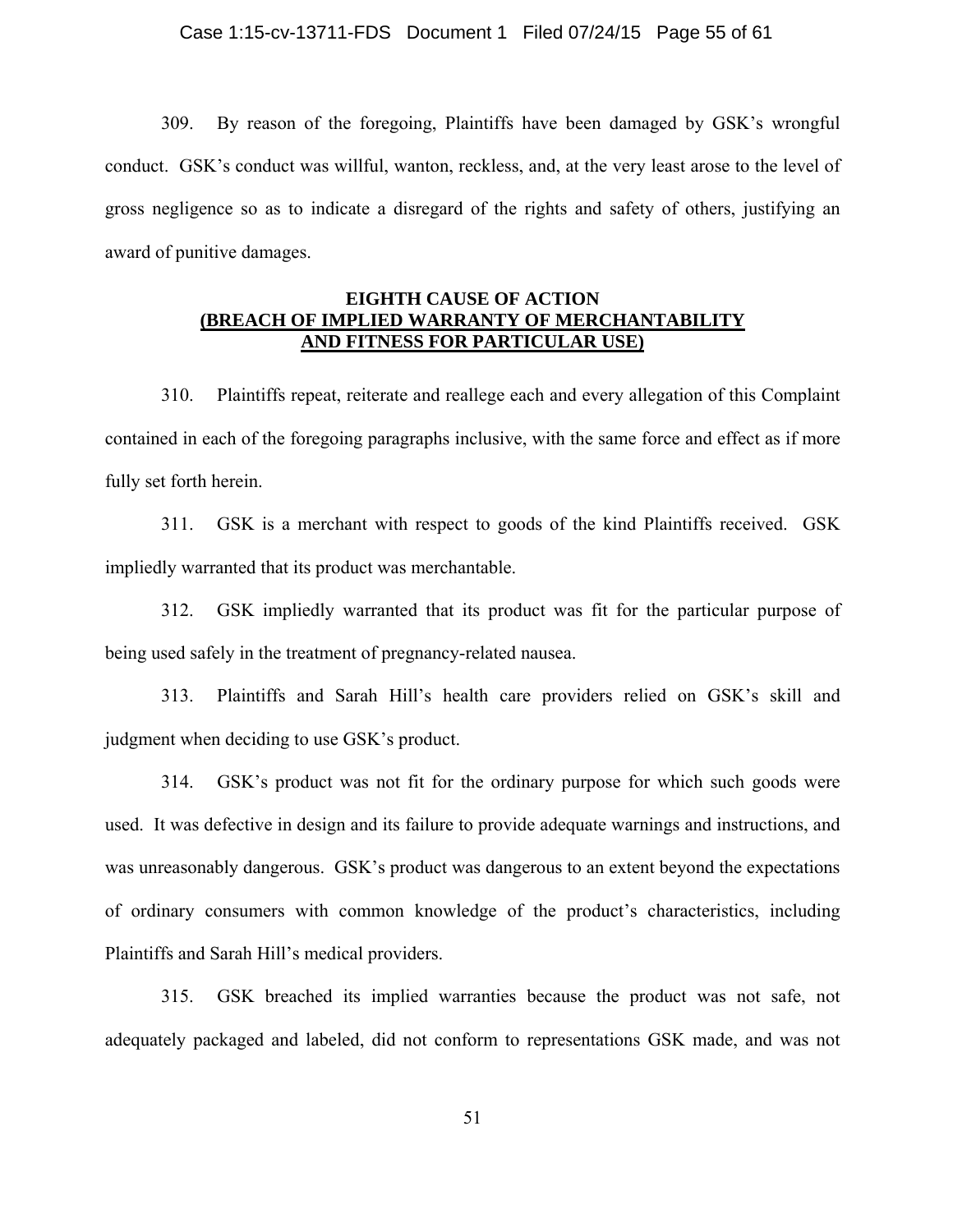properly usable in its current form according to the labeling and instructions provided.

#### **NINTH CAUSE OF ACTION (DELAWARE CONSUMER FRAUD ACT PROTECTION ACT CODE ANN. TIT. 6, §§ 2511, 2580 THROUGH 2584, VIOLATIONS)**

316. Plaintiffs repeat, reiterate and reallege each and every allegation of this Complaint contained in each of the foregoing paragraphs inclusive, with the same force and effect as if more fully set forth herein.

317. GSK engaged in trade and commerce within the State of Texas.

318. GSK's violation of express warranties and misrepresentations constitutes a violation of the Delaware Consumer Fraud Act Code Ann. Tit. 6, §§ 2511, 2580 through 2584, which broadly prohibits deceptive acts and unfair or unconscionable acts and makes it illegal to represent that a product had characteristics, uses and benefits that it did not have, or to make representations that a product was of a particular standard, quality, and grade that it either knew or should have known was not of the standard, quality, or grade described.

319. GSK's failure to perform and fulfill its promises, representations, and obligations under the product's warranties constitutes an actionable violation.

320. As described herein, GSK represented that its product had characteristics, uses, and benefits that it did not have.

321. As described herein, GSK represented that its product was of a particular standard, quality, and grade that it either knew or should have known was not of the standard, quality or grade described.

322. GSK failed to provide accurate disclosures of all material information before Plaintiffs and Sarah Hill's providers transacted to use GSK's product.

323. GSK's willful/knowing withholding of important safety information and critical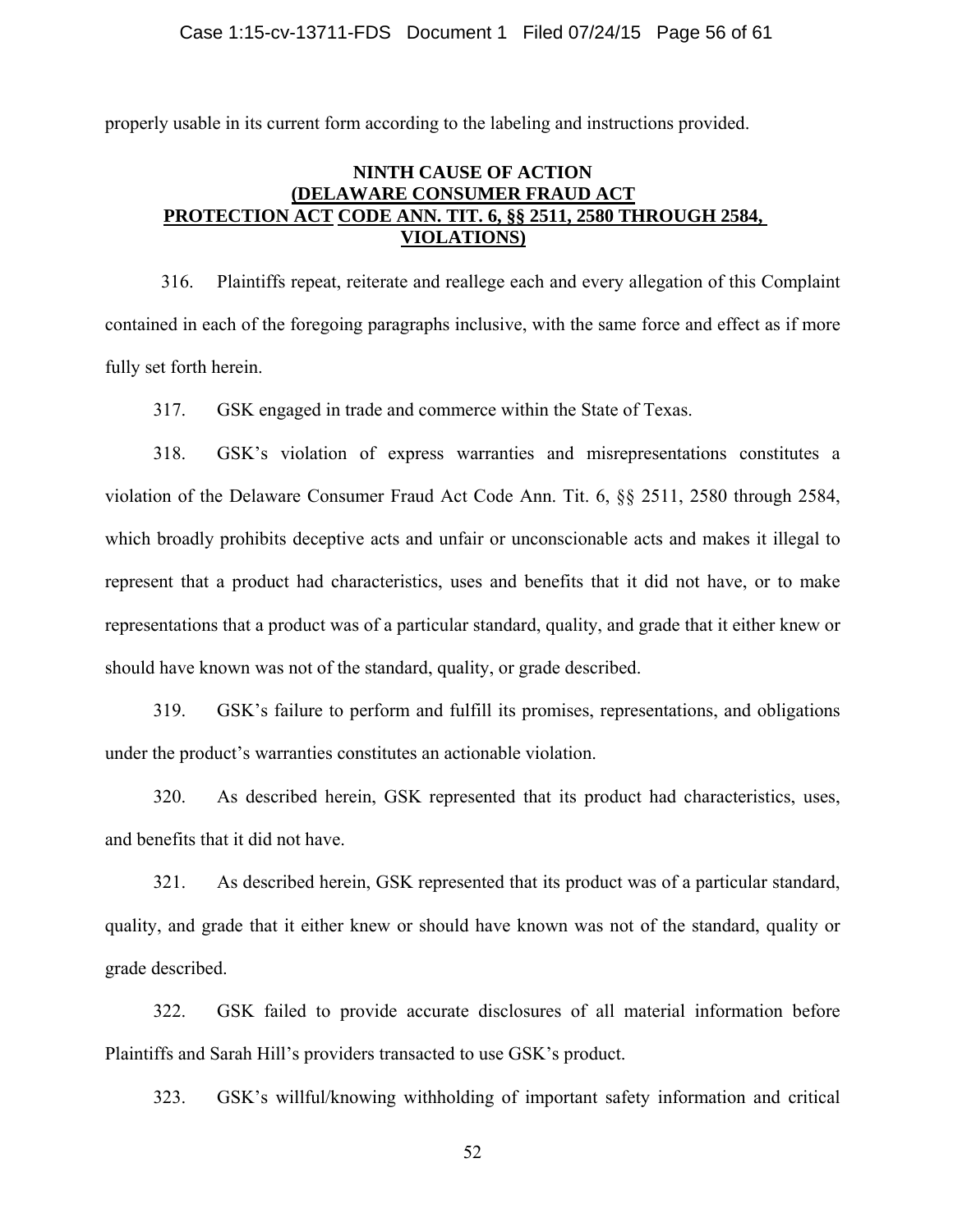#### Case 1:15-cv-13711-FDS Document 1 Filed 07/24/15 Page 57 of 61

product information constitutes a violation of Delaware Consumer Fraud Act Code Ann. Tit. 6, §§ 2511, 2580 through 2584. GSK actively, knowingly, and deceptively concealed its knowledge of its product's dangerous properties and life-threatening risks. This conduct evidences bad faith and unfair and deceptive practices.

324. GSK engaged in the conduct as described herein that created a likelihood of confusion and misunderstanding.

325. The practices described herein are unfair because they offend public policy as established by statutes, the common law, or otherwise. Additionally, they were unethical and unscrupulous, and caused substantial injury to consumers. GSK engaged in an unconscionable course of action.

326. GSK willfully, wantonly, recklessly, and with gross negligence, engaged in the conduct described herein, which it knew was deceptive, in the course of retail business, trade and commerce, and had a deleterious impact on the public interest.

327. GSK is liable to Plaintiffs for all statutory, direct, punitive and consequential damages, and fees and costs, resulting from this breach, including multiple damages.

#### **TENTH CAUSE OF ACTION (LOSS OF CONSORTIUM)**

 328. Plaintiffs repeat, reiterate and reallege each and every allegation of this Complaint contained in each of the foregoing paragraphs inclusive, with the same force and effect as if more fully set forth herein.

 329. As a direct and proximate result of Defendant's negligence, Plaintiffs have been deprived of the society, love, affection, companionship, care and services, of their child, B.H., and are entitled to recovery for said loss.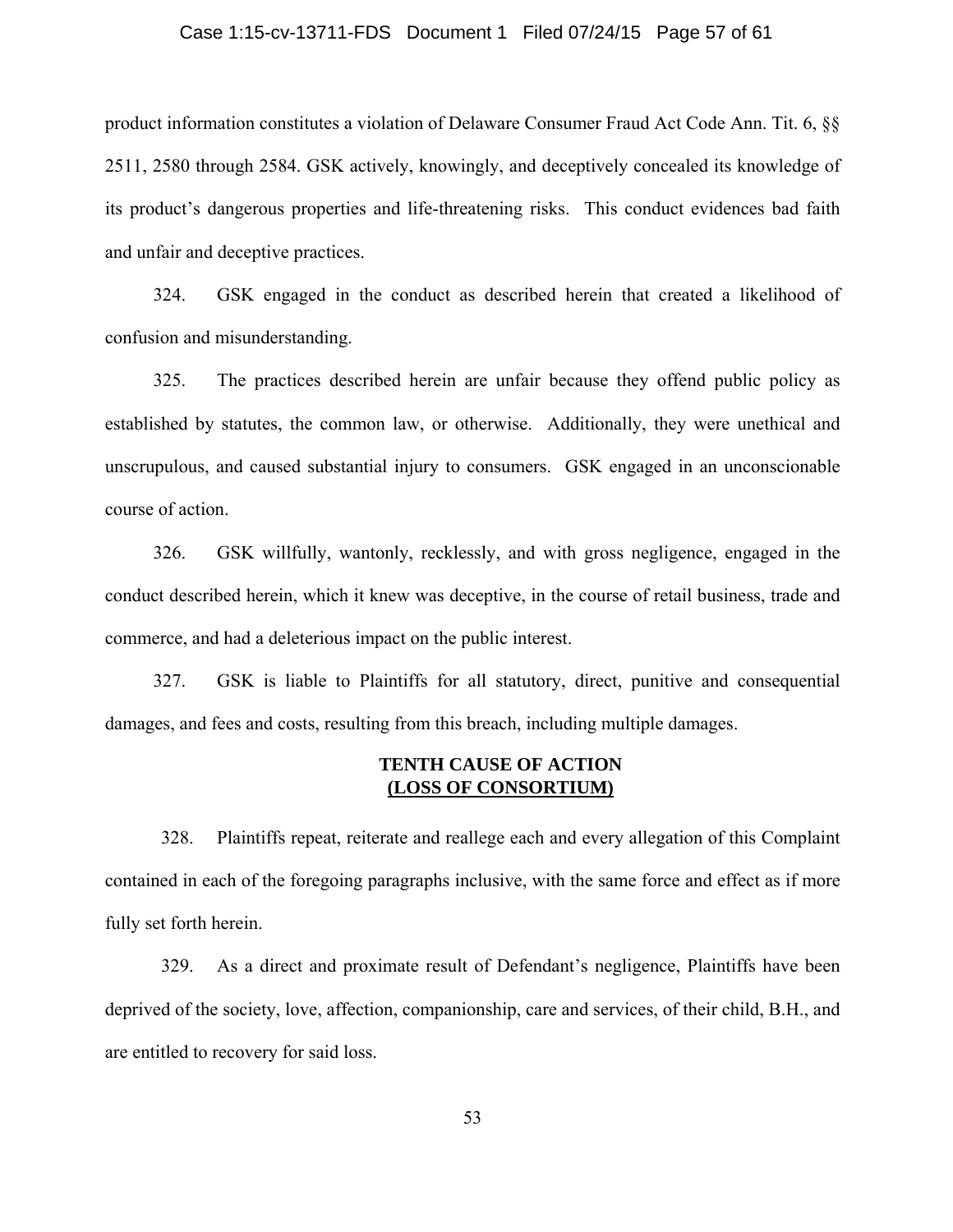#### Case 1:15-cv-13711-FDS Document 1 Filed 07/24/15 Page 58 of 61

 330. Plaintiffs seek all damages available against GSK on account of her loss of their loss of consortium.

#### **ELEVENTH CAUSE OF ACTION (WRONGFUL DEATH)**

 331. Plaintiffs are the parents and sibling of H.H., a deceased minor. GSK's negligent and grossly negligent acts caused injury to H.H., which resulted in her death. Had H.H. survived, she would have been entitled to bring an action for damages related to her injuries against GSK. Additionally, GSK's actions caused Plaintiffs to suffer damages, including but not limited to, loss of support and consortium, medical, hospital, incidental and funeral expenses, mental anguish and pain and suffering, and loss of companionship and society. Plaintiffs bring their wrongful death claims against GSK pursuant to the Delaware Survival Act, 10 *Del. C.* §3704, and claims all damages properly recoverable under the aforesaid Survival Act including, conscious pain and suffering of the decedent H.H.

332. Further, Plaintiffs are permitted to recover for punitive damages pursuant to the Delaware Survival Act. Plaintiffs are entitled to recover specifically for the following elements of damages under Delaware's Wrongful Death Act, 10 *Del.C. §3724* as follows:

 (a) Deprivation of the expectation of pecuniary benefits to the Plaintiffs Sarah and William Hill and the minor B.H.;

- (b) Loss of contributions of support;
- (c) Loss of household services;
- (d) Reasonable funeral expenses;
- (e) Mental and emotional anguish for the loss of the decedent Bryan Kosc.

333. Plaintiffs seek all damages available against GSK on account of their wrongful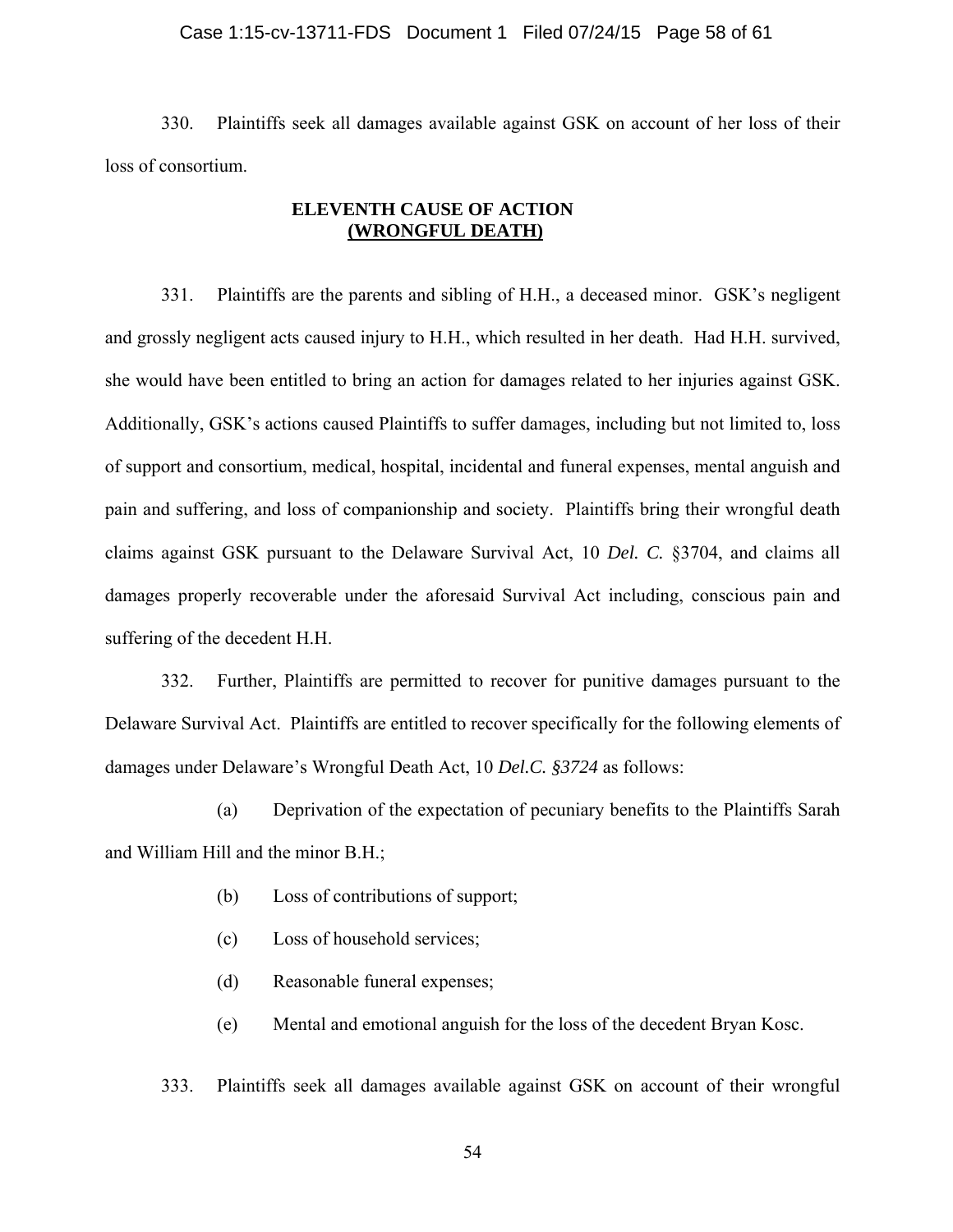death related losses.

#### **TWELVETH CAUSE OF ACTION (SURVIVAL ACT CLAIM)**

 334. Plaintiffs are the parents and sibling of H.H., a deceased minor, and the legal representative of H.H.'s estate. GSK's negligent and grossly negligent acts caused injury to H.H., which resulted in her death. Had H.H. survived, she would have been entitled to bring an action for damages related to her injuries against GSK, including but not limited to, medical, incidental and hospital expenses, mental anguish and pain and suffering. Plaintiffs bring this Delaware Survival Act claim against GSK pursuant to the Delaware Wrongful Death and Survival Act, 10 *Del.C. §3724.*

 335. Plaintiffs are entitled to recover specifically for the following elements of damages under Delaware's Wrongful Death Act, 10 *Del.C. §3724* as follows:

 (a) Deprivation of the expectation of pecuniary benefits to the Plaintiff Sarah and William Hill and the minor B.H.;

- (b) Loss of contributions of support;
- (c) Loss of household services;
- (d) Reasonable funeral expenses;
- (e) Mental and emotional anguish for the loss of the decedent H.H.

 336. Plaintiffs seek all damages available against GSK on account of their survival related losses.

 WHEREFORE, Plaintiffs demand judgment against the Defendants, jointly and severally for personal injuries, pain and suffering, deprivation of the expectation of pecuniary benefits, loss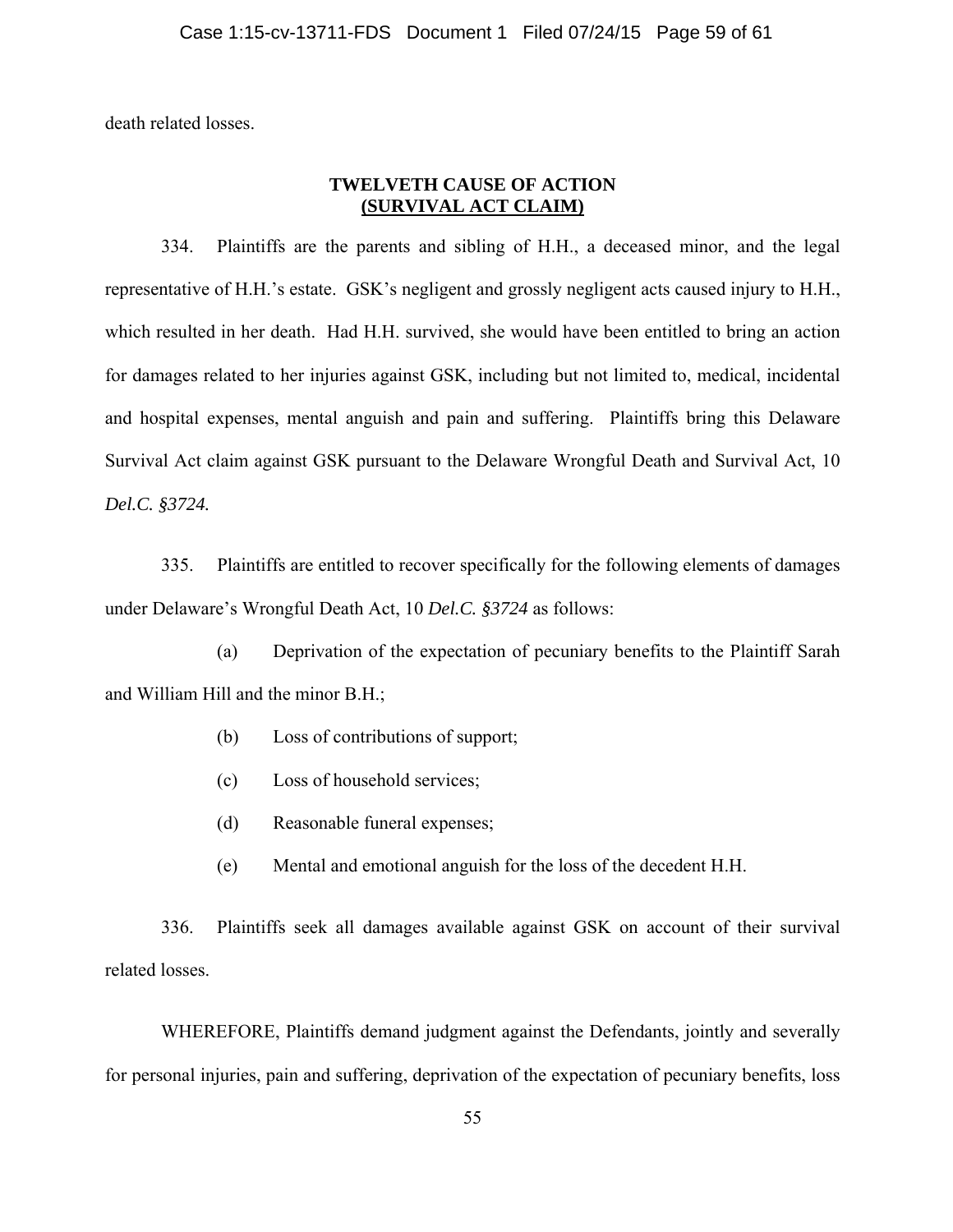of contributions of support, loss of household services, reasonable funeral expenses, mental and emotional anguish for the loss of the decedent H.H. punitive damages, plus interest pursuant to 6 Del.C*.* §2301(d), and court costs. Plaintiffs also demand compensation for past and future pain, suffering, mental anguish, medical expenses, personal care and all damages allowed by law for any of the causes pled herein

#### **DEMAND FOR JURY TRIAL**

337. Plaintiffs demand trial by jury pursuant to Rule 38 of the Federal Rules of Civil Procedure and the Seventh Amendment of the U.S. Constitution.

#### **PRAYER FOR RELIEF**

**WHEREFORE**, Plaintiffs demand judgment against GSK on each of the abovereferenced claims and Causes of Action and as follows:

- a) for general damages in a sum in excess of the jurisdictional minimum of this Court;
- b) for funeral, medical, incidental and hospital expenses according to proof;
- c) for damages for loss of companionship and society, pain and suffering, and mental anguish accordingly to proof;
- d) for pre-judgment and post-judgment interest as provided by law;
- e) for full refund of all purchase costs of Zofran;
- f) for consequential damages in excess of the jurisdictional minimum of this Court;
- g) for compensatory damages in excess of the jurisdictional minimum of this Court;
- h) for punitive damages in an amount in excess of any jurisdictional minimum of this Court in an amount sufficient to deter similar conduct in the future and punish Defendant for the conduct described herein;
- i) for attorneys' fees, expenses and costs of this action; and
- j) for such further and other relief as this Court deems necessary, just and proper.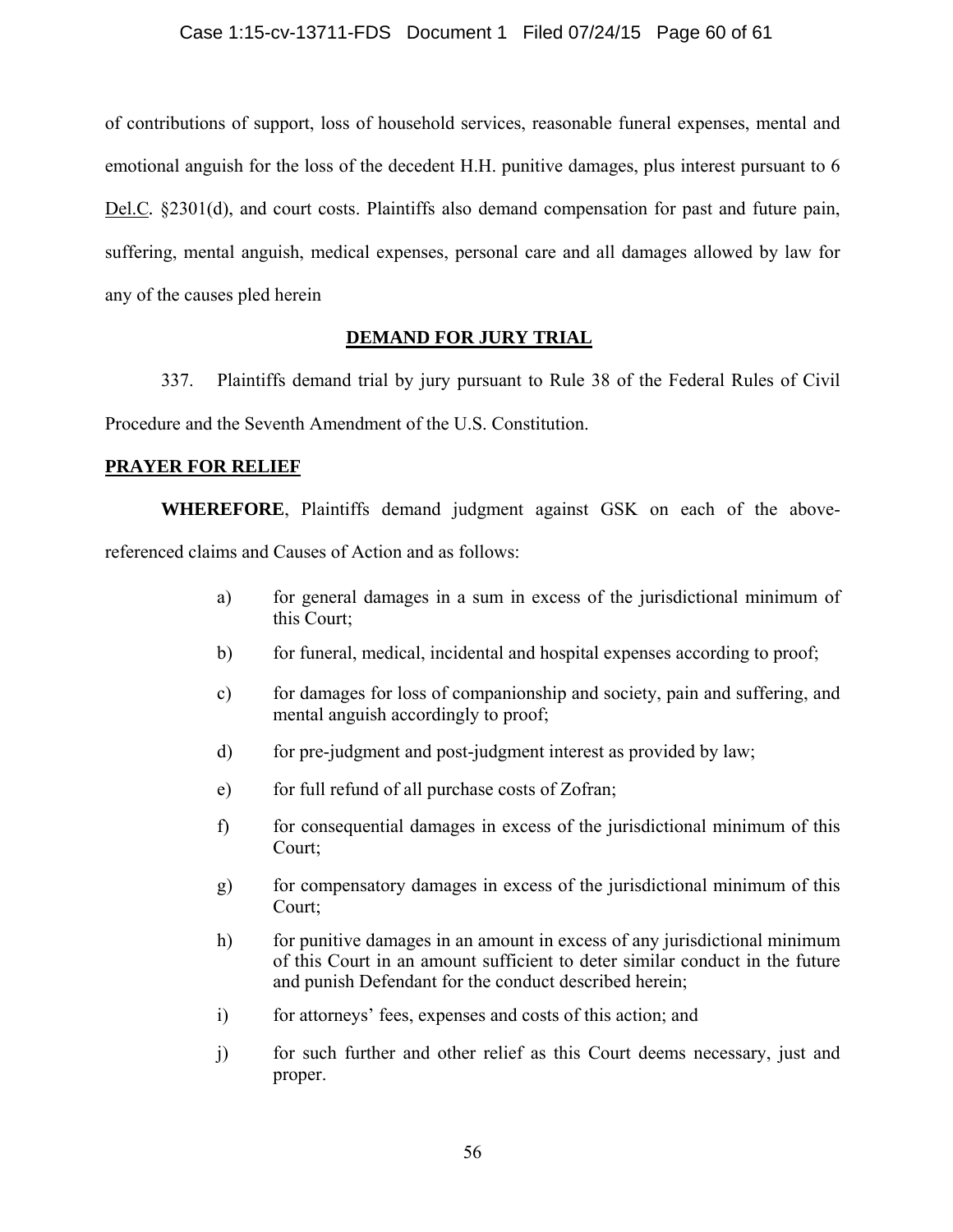#### Case 1:15-cv-13711-FDS Document 1 Filed 07/24/15 Page 61 of 61

Plaintiffs also demand that this Court order GSK to immediately cease the wrongful conduct alleged herein for the benefit of Plaintiffs and similarly situated mothers and mothers-tobe, as GSK's wrongful conduct alleged herein is continuing.

Plaintiffs further demand that this Court order GSK to remove the Pregnancy Category B designation from its drug product labeling for Zofran immediately; fully and accurately summarize the risks of using Zofran during pregnancy; fully and accurately describe the data supporting that summary; and fully and accurately describe the relevant information to help health care providers make informed prescribing decisions and counsel women about the risks associated with use of Zofran during pregnancy.

#### WEIK, NITSCHE, DOUGHERTY & GALBRAITH

 BY: */s/ Gary S. Nitsche*  GARY S. NITSCHE, P. A. (#2617) JOEL H. FREDRICKS, ESQ. (#5336) 305 N. Union Street, Second Floor P.O. Box 2324 Wilmington, DE 19899 (302) 655-4040 Attorneys for Plaintiff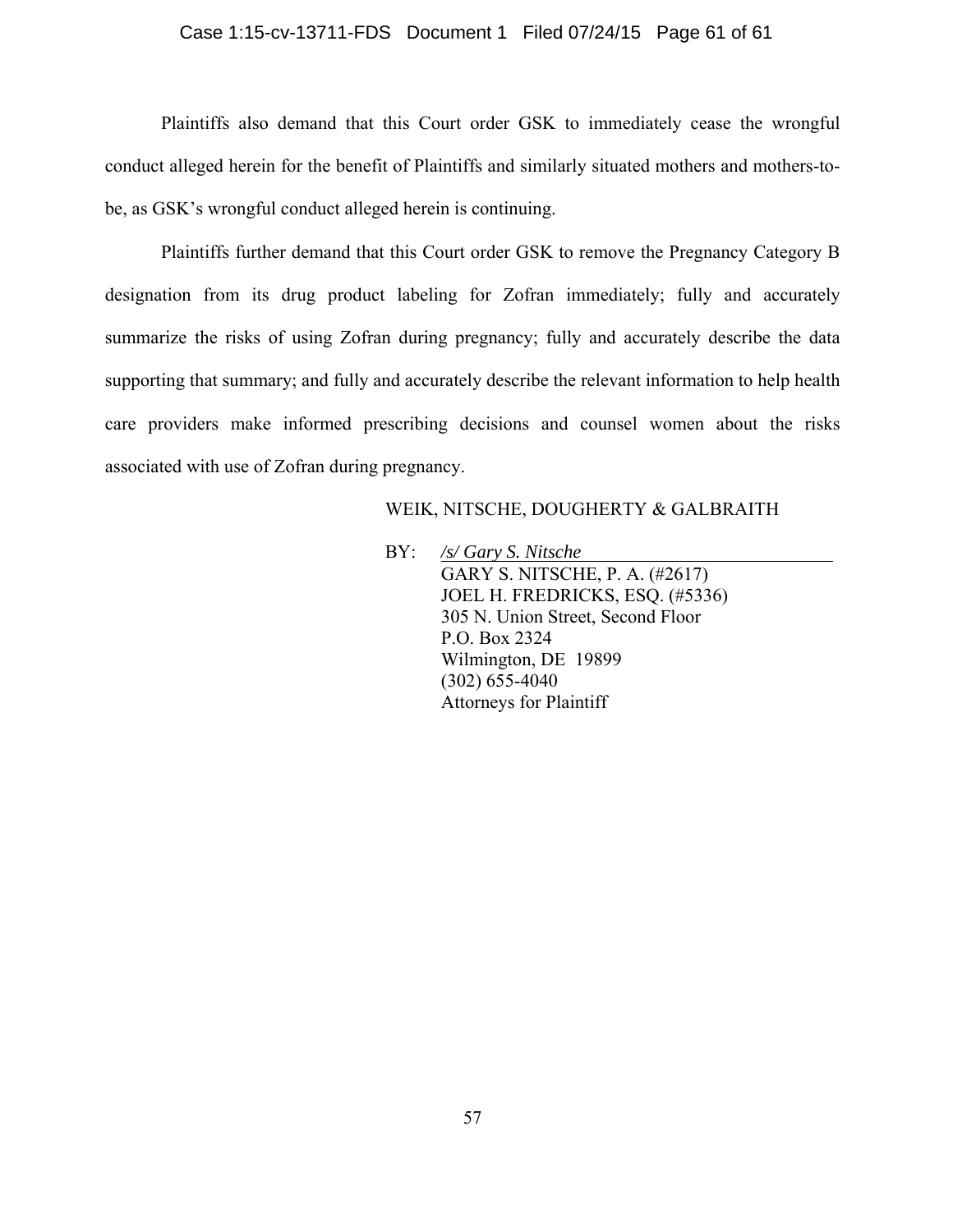# IS 44 (Rev. 12/12) **Case 1:15-cv-13711-<del>[9]</del> SHE COVER-SHEET** 07/24/15 Page 1 of 2

The JS 44 civil cover sheet and the information contained herein neither replace nor supplement the filing and service of pleadings or other papers as required by law, except as provided by local rules of court. This form,

| I. (a) PLAINTIFFS<br>Sarah A. Hill and William Hill, Individually and as Parents and Natural<br>Guardians of B.H., a Minor, and on behalf of the estate of H.H., a<br>Deceased Minor,                                                                                                             |                                                                                                                                                                                                                                                                                                                                                                                                                                                                                                                               |                                                                                                                                                                                                                              |                                                                                                                                                                                                                                                   | <b>DEFENDANTS</b><br>Glaxosmithkline, LLC                                                                                                                                                           |                                                                                                                                                                                                                                                                                                                              |                                                                                                                                                                                |  |
|---------------------------------------------------------------------------------------------------------------------------------------------------------------------------------------------------------------------------------------------------------------------------------------------------|-------------------------------------------------------------------------------------------------------------------------------------------------------------------------------------------------------------------------------------------------------------------------------------------------------------------------------------------------------------------------------------------------------------------------------------------------------------------------------------------------------------------------------|------------------------------------------------------------------------------------------------------------------------------------------------------------------------------------------------------------------------------|---------------------------------------------------------------------------------------------------------------------------------------------------------------------------------------------------------------------------------------------------|-----------------------------------------------------------------------------------------------------------------------------------------------------------------------------------------------------|------------------------------------------------------------------------------------------------------------------------------------------------------------------------------------------------------------------------------------------------------------------------------------------------------------------------------|--------------------------------------------------------------------------------------------------------------------------------------------------------------------------------|--|
| (b) County of Residence of First Listed Plaintiff<br><b>Brezoria County, TX</b><br>(EXCEPT IN U.S. PLAINTIFF CASES)                                                                                                                                                                               |                                                                                                                                                                                                                                                                                                                                                                                                                                                                                                                               |                                                                                                                                                                                                                              |                                                                                                                                                                                                                                                   | County of Residence of First Listed Defendant<br>New Castle County, DE<br>(IN U.S. PLAINTIFF CASES ONLY)<br>IN LAND CONDEMNATION CASES, USE THE LOCATION OF<br>NOTE:<br>THE TRACT OF LAND INVOLVED. |                                                                                                                                                                                                                                                                                                                              |                                                                                                                                                                                |  |
| (c) Attorneys (Firm Name, Address, and Telephone Number)<br>Gary S. Nitsche, P.A.<br>Joel H. Fredricks, Esq.<br>305 N. Union Street, Second Floor, Wilmington, DE 19805                                                                                                                           | $(302)$ 655-4040                                                                                                                                                                                                                                                                                                                                                                                                                                                                                                              |                                                                                                                                                                                                                              |                                                                                                                                                                                                                                                   | Attorneys (If Known)                                                                                                                                                                                |                                                                                                                                                                                                                                                                                                                              |                                                                                                                                                                                |  |
| <b>II. BASIS OF JURISDICTION</b> (Place an "X" in One Box Only)                                                                                                                                                                                                                                   |                                                                                                                                                                                                                                                                                                                                                                                                                                                                                                                               |                                                                                                                                                                                                                              |                                                                                                                                                                                                                                                   |                                                                                                                                                                                                     |                                                                                                                                                                                                                                                                                                                              | <b>III. CITIZENSHIP OF PRINCIPAL PARTIES</b> (Place an "X" in One Box for Plaintiff                                                                                            |  |
| $\Box$ 1 U.S. Government<br>Plaintiff                                                                                                                                                                                                                                                             | <b>1</b> 3 Federal Question<br>(U.S. Government Not a Party)                                                                                                                                                                                                                                                                                                                                                                                                                                                                  |                                                                                                                                                                                                                              | (For Diversity Cases Only)<br>and One Box for Defendant)<br><b>DEF</b><br><b>PTF</b><br>PTF<br>DEF<br>$\Box$ 1<br>$\mathbf{Z}$ 4<br>Citizen of This State<br>$\Box$ 1<br>Incorporated or Principal Place<br>$\Box$ 4<br>of Business In This State |                                                                                                                                                                                                     |                                                                                                                                                                                                                                                                                                                              |                                                                                                                                                                                |  |
| $\Box$ 2 U.S. Government<br>Defendant                                                                                                                                                                                                                                                             | $\boxtimes$ 4 Diversity<br>(Indicate Citizenship of Parties in Item III)                                                                                                                                                                                                                                                                                                                                                                                                                                                      |                                                                                                                                                                                                                              |                                                                                                                                                                                                                                                   | Citizen of Another State<br>$\mathbf{X}$ 2<br>$\Box$ 2<br>Incorporated and Principal Place<br>$\Box$ 5<br>$\square$ 5<br>of Business In Another State                                               |                                                                                                                                                                                                                                                                                                                              |                                                                                                                                                                                |  |
|                                                                                                                                                                                                                                                                                                   |                                                                                                                                                                                                                                                                                                                                                                                                                                                                                                                               |                                                                                                                                                                                                                              | Citizen or Subject of a<br>Foreign Country                                                                                                                                                                                                        |                                                                                                                                                                                                     | $\Box$ 3 Foreign Nation<br>$\Box$ 3                                                                                                                                                                                                                                                                                          | $\Box$ 6<br>$\Box$ 6                                                                                                                                                           |  |
| <b>IV. NATURE OF SUIT</b> (Place an "X" in One Box Only)<br><b>CONTRACT</b>                                                                                                                                                                                                                       |                                                                                                                                                                                                                                                                                                                                                                                                                                                                                                                               |                                                                                                                                                                                                                              |                                                                                                                                                                                                                                                   |                                                                                                                                                                                                     | <b>BANKRUPTCY</b>                                                                                                                                                                                                                                                                                                            |                                                                                                                                                                                |  |
| $\Box$ 110 Insurance<br>$\Box$ 120 Marine<br>130 Miller Act<br>$\Box$ 140 Negotiable Instrument<br>$\Box$ 150 Recovery of Overpayment<br>& Enforcement of Judgment<br>151 Medicare Act<br>152 Recovery of Defaulted<br><b>Student Loans</b><br>(Excludes Veterans)<br>153 Recovery of Overpayment | <b>TORTS</b><br>PERSONAL INJURY<br>$\Box$ 310 Airplane<br>315 Airplane Product<br>Liability<br>$\Box$ 320 Assault, Libel &<br>Slander<br>□ 330 Federal Employers'<br>Liability<br>□ 340 Marine<br>345 Marine Product<br>Liability<br>□ 350 Motor Vehicle<br>□ 355 Motor Vehicle<br><b>Product Liability</b><br>360 Other Personal<br>Injury<br>$\Box$ 362 Personal Injury -<br>Medical Malpractice                                                                                                                            | PERSONAL INJURY<br>$365$ Personal Injury -<br>Product Liability<br>367 Health Care/<br>Pharmaceutical<br>Personal Injury<br><b>Product Liability</b><br><b>1</b> 368 Asbestos Personal<br><b>Injury Product</b><br>Liability | <b>FORFEITURE/PENALTY</b><br>5 625 Drug Related Seizure<br>of Property 21 USC 881<br>$\Box$ 690 Other<br><b>LABOR</b><br>PERSONAL PROPERTY J 710 Fair Labor Standards                                                                             | 1 422 Appeal 28 USC 158<br>423 Withdrawal<br>28 USC 157<br><b>PROPERTY RIGHTS</b><br>$\Box$ 820 Copyrights<br>□ 830 Patent<br>□ 840 Trademark<br><b>SOCIAL SECURITY</b><br>$\Box$ 861 HIA (1395ff)  | <b>OTHER STATUTES</b><br>375 False Claims Act<br>$\Box$ 400 State Reapportionment<br>$\Box$ 410 Antitrust<br>$\Box$ 430 Banks and Banking<br>1 450 Commerce<br>$\Box$ 460 Deportation<br>1 470 Racketeer Influenced and<br>Corrupt Organizations<br>480 Consumer Credit<br>490 Cable/Sat TV<br>□ 850 Securities/Commodities/ |                                                                                                                                                                                |  |
| of Veteran's Benefits<br>$\Box$ 160 Stockholders' Suits<br>190 Other Contract<br>195 Contract Product Liability<br>$\Box$ 196 Franchise                                                                                                                                                           |                                                                                                                                                                                                                                                                                                                                                                                                                                                                                                                               | 370 Other Fraud<br>$\Box$ 371 Truth in Lending<br>380 Other Personal<br><b>Property Damage</b><br>385 Property Damage<br>Product Liability                                                                                   | Act                                                                                                                                                                                                                                               | $\Box$ 720 Labor/Management<br>Relations<br>740 Railway Labor Act<br>751 Family and Medical<br>Leave Act<br>790 Other Labor Litigation                                                              | <b>1</b> 862 Black Lung (923)<br>$\Box$ 863 DIWC/DIWW (405(g))<br>$\Box$ 864 SSID Title XVI<br>$\Box$ 865 RSI (405(g))                                                                                                                                                                                                       | Exchange<br>1 890 Other Statutory Actions<br>$\Box$ 891 Agricultural Acts<br>□ 893 Environmental Matters<br>$\Box$ 895 Freedom of Information<br>Act<br>$\Box$ 896 Arbitration |  |
| <b>REAL PROPERTY</b><br>210 Land Condemnation<br>$\Box$ 220 Foreclosure<br>$\Box$ 230 Rent Lease & Ejectment<br>240 Torts to Land<br>245 Tort Product Liability<br>290 All Other Real Property                                                                                                    | <b>CIVIL RIGHTS</b><br><b>PRISONER PETITIONS</b><br>$\Box$ 440 Other Civil Rights<br><b>Habeas Corpus:</b><br>$\Box$ 441 Voting<br>463 Alien Detainee<br>$\Box$ 442 Employment<br>510 Motions to Vacate<br>$\Box$ 443 Housing/<br>Sentence<br>□ 530 General<br>Accommodations<br>$\Box$ 445 Amer. w/Disabilities<br>535 Death Penalty<br>Employment<br>Other:<br>446 Amer. w/Disabilities<br>$\Box$ 540 Mandamus & Other<br>$\Box$ 550 Civil Rights<br>Other<br>448 Education<br>555 Prison Condition<br>560 Civil Detainee - |                                                                                                                                                                                                                              | $\Box$ 465 Other Immigration<br>Actions                                                                                                                                                                                                           | 791 Employee Retirement<br>Income Security Act<br><b>IMMIGRATION</b><br>462 Naturalization Application                                                                                              | <b>FEDERAL TAX SUITS</b><br>□ 899 Administrative Procedure<br>□ 870 Taxes (U.S. Plaintiff<br>Act/Review or Appeal of<br>or Defendant)<br><b>Agency Decision</b><br>□ 871 IRS-Third Party<br>$\Box$ 950 Constitutionality of<br>26 USC 7609<br><b>State Statutes</b>                                                          |                                                                                                                                                                                |  |
| V. ORIGIN (Place an "X" in One Box Only)<br>$\boxtimes$ 1 Original<br>Proceeding                                                                                                                                                                                                                  | $\square$ 2 Removed from<br>$\Box$ 3<br><b>State Court</b>                                                                                                                                                                                                                                                                                                                                                                                                                                                                    | Conditions of<br>Confinement<br>Remanded from<br>Appellate Court                                                                                                                                                             | $\Box$ 4 Reinstated or<br>Reopened                                                                                                                                                                                                                | $\Box$ 5 Transferred from                                                                                                                                                                           | $\Box$ 6 Multidistrict<br><b>Another District</b><br>Litigation                                                                                                                                                                                                                                                              |                                                                                                                                                                                |  |
| VI. CAUSE OF ACTION                                                                                                                                                                                                                                                                               | Brief description of cause:                                                                                                                                                                                                                                                                                                                                                                                                                                                                                                   | Cite the U.S. Civil Statute under which you are filing (Do not cite jurisdictional statutes unless diversity):                                                                                                               |                                                                                                                                                                                                                                                   | (specify)                                                                                                                                                                                           | GSK's wrongful conduct for failure to warn of birth defects associated with prenatal exposure to Zofran.                                                                                                                                                                                                                     |                                                                                                                                                                                |  |
| VII. REQUESTED IN<br><b>COMPLAINT:</b>                                                                                                                                                                                                                                                            | □<br>UNDER RULE 23, F.R.Cv.P.                                                                                                                                                                                                                                                                                                                                                                                                                                                                                                 | CHECK IF THIS IS A CLASS ACTION                                                                                                                                                                                              | <b>DEMAND \$</b>                                                                                                                                                                                                                                  | 5,000,000.00                                                                                                                                                                                        | <b>JURY DEMAND:</b>                                                                                                                                                                                                                                                                                                          | CHECK YES only if demanded in complaint:<br>$\times$ Yes<br>$\Box$ No                                                                                                          |  |
| VIII. RELATED CASE(S)<br>IF ANY                                                                                                                                                                                                                                                                   | (See instructions):                                                                                                                                                                                                                                                                                                                                                                                                                                                                                                           | <b>JUDGE</b>                                                                                                                                                                                                                 |                                                                                                                                                                                                                                                   |                                                                                                                                                                                                     |                                                                                                                                                                                                                                                                                                                              | DOCKET NUMBER 1:15-cv-00637-UNA                                                                                                                                                |  |
| <b>DATE</b><br>07/28/2015<br><b>FOR OFFICE USE ONLY</b>                                                                                                                                                                                                                                           |                                                                                                                                                                                                                                                                                                                                                                                                                                                                                                                               | SIGNATURE OF ATTORNEY OF RECORD<br>/s/ Gary S. Nitsche, P.A.                                                                                                                                                                 |                                                                                                                                                                                                                                                   |                                                                                                                                                                                                     |                                                                                                                                                                                                                                                                                                                              |                                                                                                                                                                                |  |
| <b>RECEIPT#</b>                                                                                                                                                                                                                                                                                   | <b>AMOUNT</b>                                                                                                                                                                                                                                                                                                                                                                                                                                                                                                                 | <b>APPLYING IFP</b>                                                                                                                                                                                                          |                                                                                                                                                                                                                                                   | <b>JUDGE</b>                                                                                                                                                                                        |                                                                                                                                                                                                                                                                                                                              | MAG. JUDGE                                                                                                                                                                     |  |
| <b>Print</b>                                                                                                                                                                                                                                                                                      | <b>Save As</b>                                                                                                                                                                                                                                                                                                                                                                                                                                                                                                                |                                                                                                                                                                                                                              |                                                                                                                                                                                                                                                   |                                                                                                                                                                                                     |                                                                                                                                                                                                                                                                                                                              | <b>Reset</b>                                                                                                                                                                   |  |